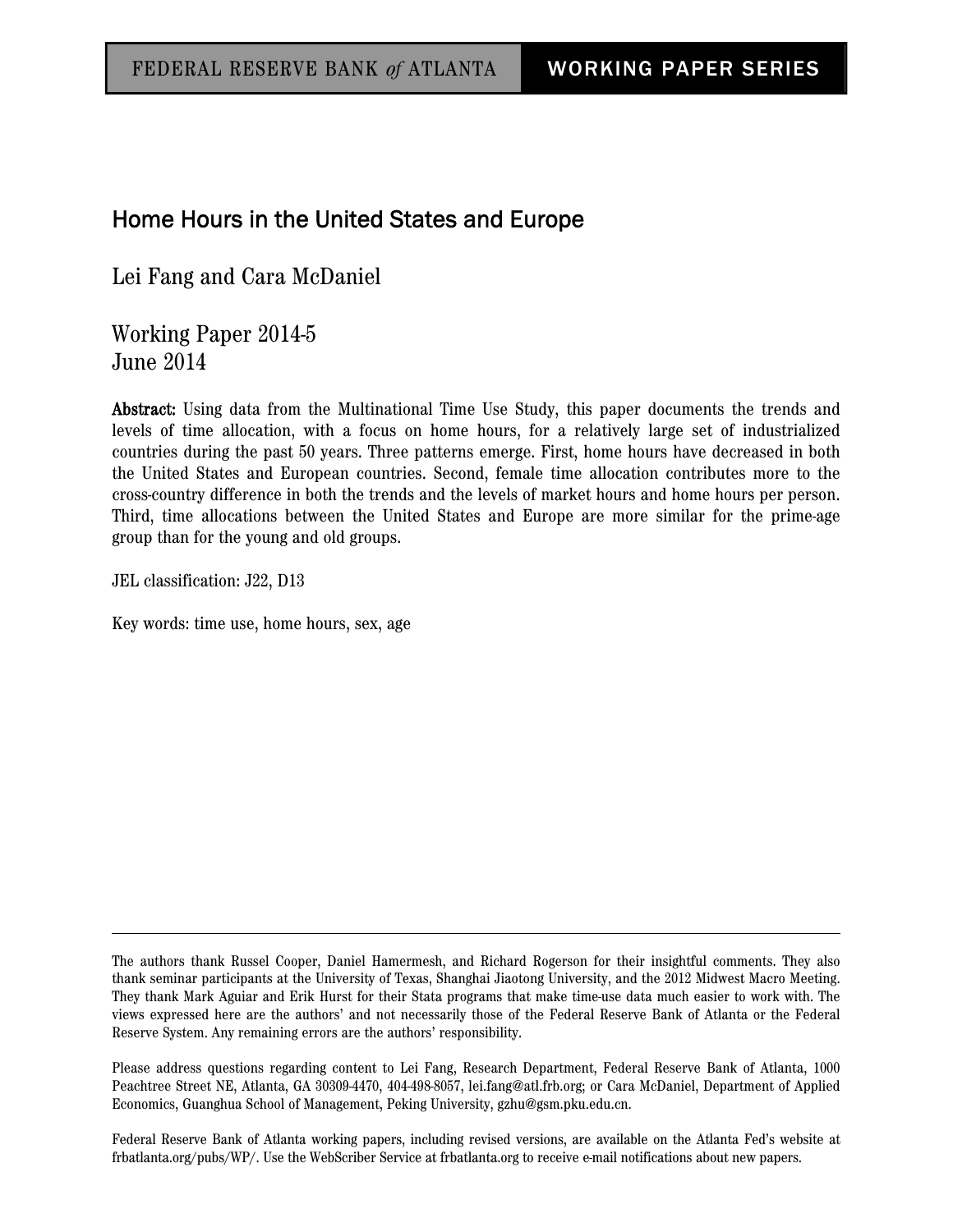# 1 Introduction

Time allocation for different activities is an important decision. As a subcategory of time allocation, market work has been studied extensively in the literature. In contrast, studies on home work are limited due to a lack of data availability until recently.<sup>1</sup> Because of the natural 24-hour constraint, the time allocations for market and home activities are jointly determined. Hence, the allocation of time for home activities not only is interesting in itself but also may be important for facilitating our understanding of the market labor supply. In fact, one set of the literature has demonstrated that the inclusion of home production improves the performance of standard models in accounting for the business cycle fluctuation.2,3 Another set of the literature finds that home production is important for accounting for the market labor supply difference between the U.S. and Europe.<sup>4</sup> In light of the importance of home work, this paper examines the similarity and differences in the trends and levels of home hours between the U.S. and European countries and furthermore identifies the demographic groups that drive the aggregate data.

We construct measures of home work, market work, and the combination of the two for each decade between the 1960s and the 2000s from the Multinational Time Use Study (MTUS). We find that the core home hours (i.e., household work, such as cooking, cleaning, and laundry) have declined in both the U.S. and European countries since the 1960s. Although the time spent on shopping and child care has generally increased for the countries studied, the increase is not sufficiently large, and home hours with shopping and child care

<sup>&</sup>lt;sup>1</sup>Recent papers that examine home hours include Aguiar and Hurst (2007), Ramey and Francis (2009), Ramey (2009), Freeman et al. (2005), Burda, Hamermesh and Weil (2008), Ragan (2013), Ngai and Pissarides (2011), and Gimenez-Nadal and Sevilla (2012).

<sup>2</sup>For examples, see Greenwood and Hercowitz (1991), Benhabib, Rogerson and Wright (1991), McGrattan, Rogerson and Wright (1997), and Campbell and Ludvigson (2001).

<sup>3</sup>Unfortunately, the frequency for which the data are available does not allow us to study the changes in home hours over the business cycle.

<sup>4</sup>For examples, see Ragan (2013), Rogerson (2008), Ngai and Pissarides (2008), Ngai and Pissarides (2011), and McDaniel (2011).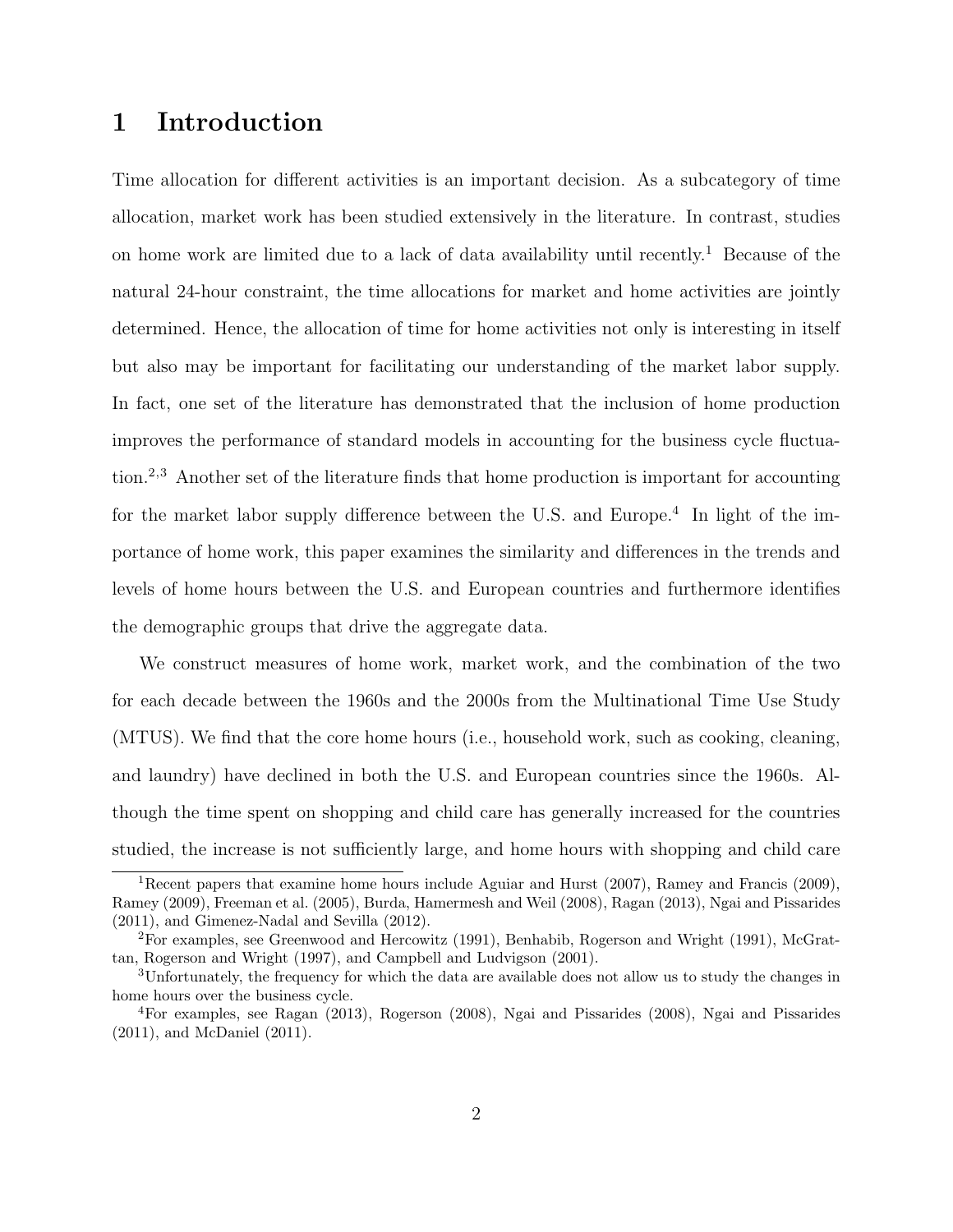included thus still exhibit declining trends in both the U.S. and European countries. We also find that Americans spent the least amount of time in core home work<sup>5</sup> but spent more time on shopping than other nationals in all five decades.

Cross-country differences in time allocation are driven largely by the time-allocation decision of females. This is established from the following observations. First, we observe that the cross-country dispersion in female market hours is much larger than the dispersion in male market hours in each decade. Second, the declining trend in home hours is driven entirely by the female series because the home hours for males have increased in all countries. Third, the countries with larger declines in home hours have a larger decline in female home hours, but there is no clear cross-country correlation between the decline in home hours per person and home hours per male. Fourth, the cross-country differences in home hours are larger for women than for men in the 2000s.

We also examine the time allocations by age group. Home hours per person have declined across all age groups in almost all countries. Men of all age groups have increased their home hours, and women of all age groups have decreased their home hours. Hence, the female series also drives the aggregate decline for each age group. Furthermore, we find that the time allocation of all three categories, namely home work, market work, and combined work, are more similar for the prime-age group than for the young and old groups between the U.S. and Europe. We also find that across countries, decades, and sexes, the young spent less time and the old spent more time at home than prime-age individuals. Lastly, combined work has declined for all age groups of both sexes, although the lowest and highest decreases were found for the prime-age group and the young group, respectively.

This paper is related to the literature on the documentation of time allocations. Ramey and Francis (2009) study time allocation in the United States over the period 1900-2000 and find that leisure has increased for individuals aged 14 and up. Ramey (2009) constructs

<sup>5</sup>The Netherlands in the 1970s is an exception.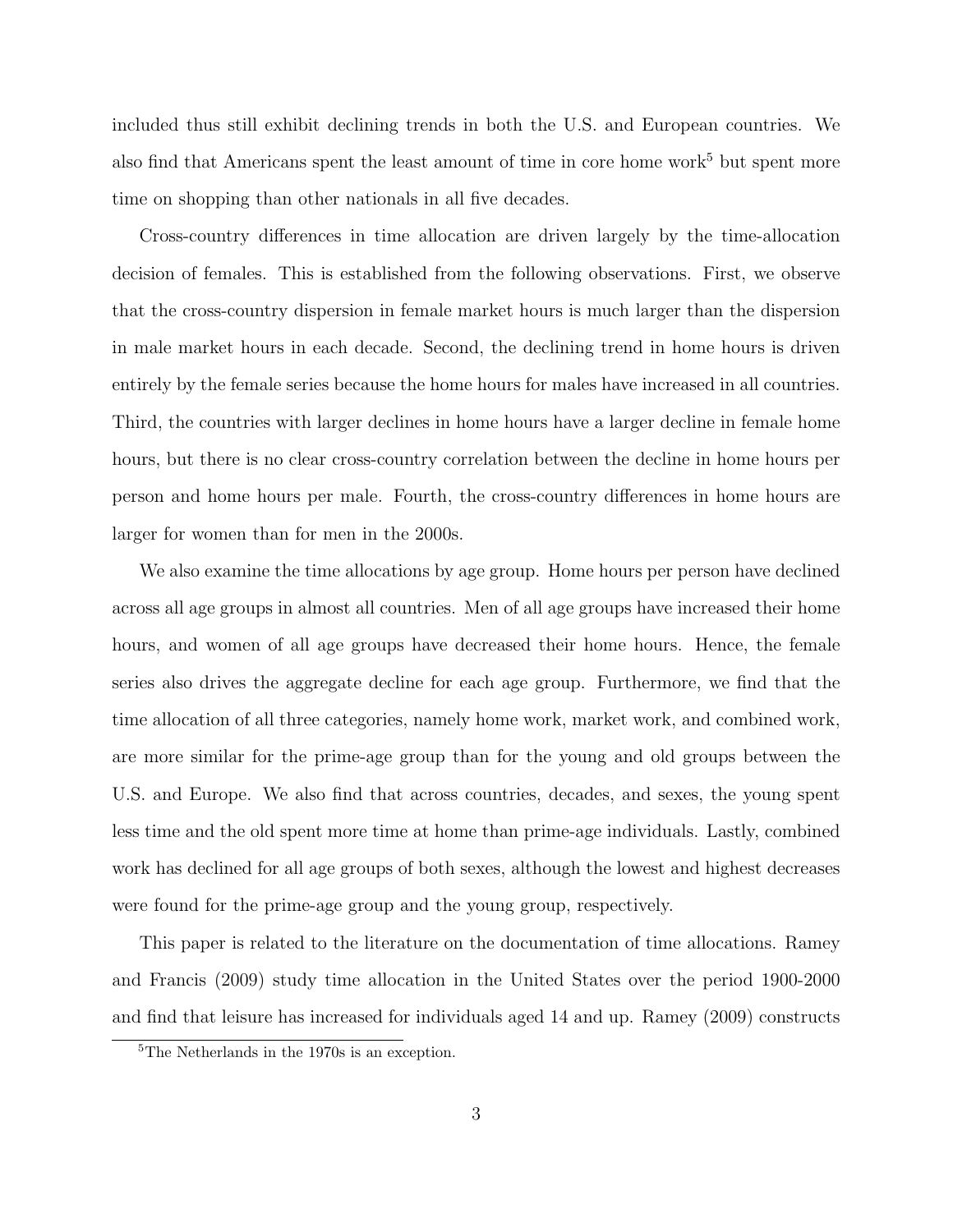measures of home hours in the United States and finds that the total home hours declined slightly over the period of 1900 to 2000 with the greatest decline occurring from 1965 onward. Aguiar and Hurst (2007) construct measures of time allocation over the period 1965-2000 for the United States and focus on how leisure has changed within the demographic groups. These three papers focus on time allocations for the U.S. Several other studies examine time allocation in multiple countries. Freeman et al. (2005) study time allocation for the U.S. and a few European countries in the early 1990s. Ragan (2013) and Ngai and Pissarides (2011) study more countries, but their analysis is only for the 2000s. Burda, Hamermesh and Weil (2008) examines the combination of home and market work by males and females for a few countries in the 2000s. These four papers, which study time allocation in both the U.S. and Europe, focus on recent periods and not a longer horizon and therefore have no trend implications.

Following Aguiar and Hurst (2007), Gimenez-Nadal and Sevilla (2012) recently constructs data for several industrialized countries other than the United States, but their focus is primarily on how leisure changes for different demographic groups and what types of leisure activities have changed across the demographic groups. In contrast, we focus on documenting the similarity and differences in the trends and levels of home production hours between the U.S. and European countries. We also find that the time allocation of females and the non-prime age group are important drivers of the time allocation per person. A comparison of our estimates and methodology with those constructed by Aguiar and Hurst (2007) and Gimenez-Nadal and Sevilla (2012) can be viewed in the web appendix.

This paper is also related to the literature that attempts to account for the difference in market hours between the U.S. and Europe using models with home production (Ragan (2013), Rogerson (2008), Ngai and Pissarides (2008), Ngai and Pissarides (2011), and Mc-Daniel (2011)). In principle, a successful model should generate predictions for both market and home hours consistent with the data. Our constructed home hours are useful in this re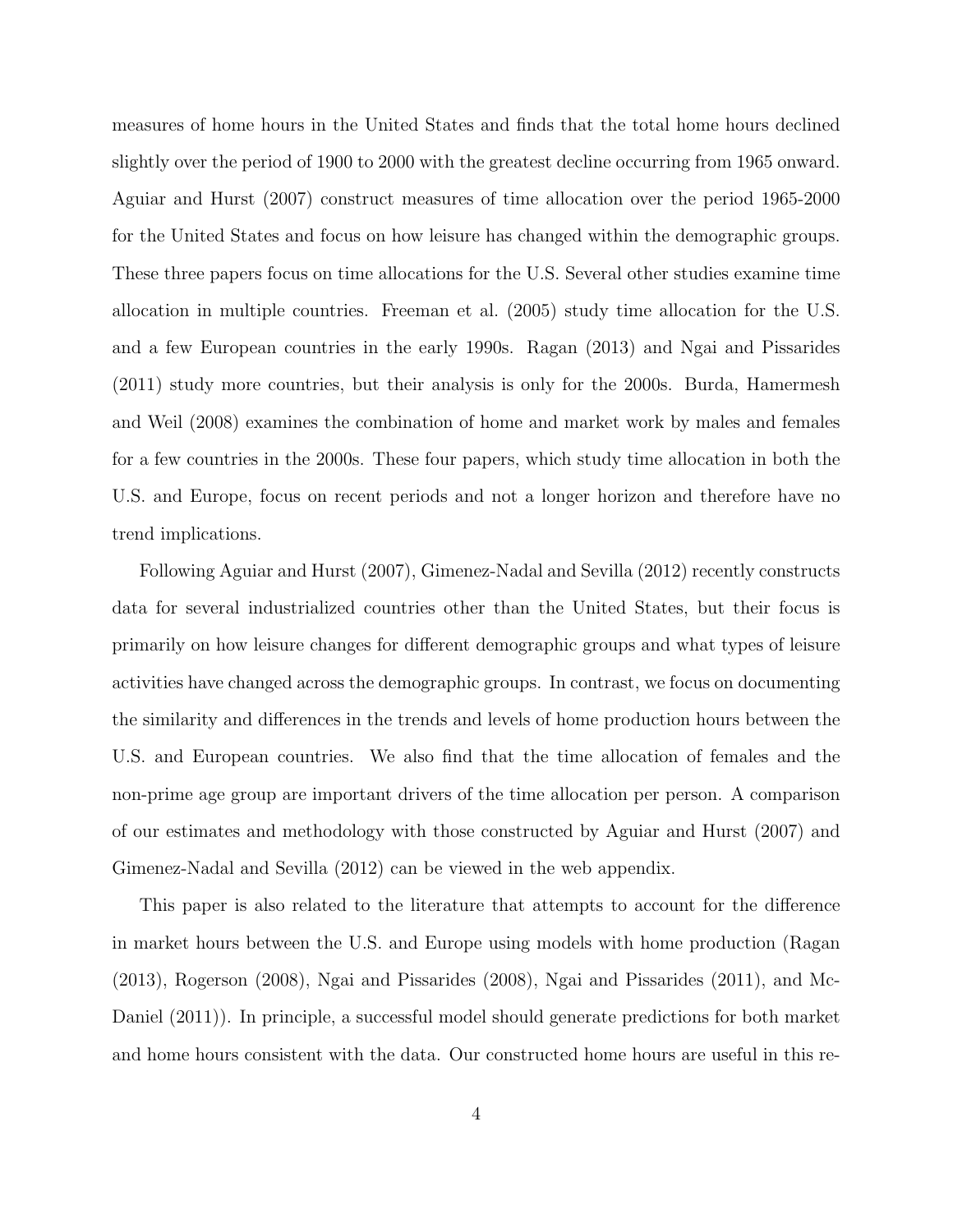gard because they provide the empirical counterparts that can be used to build and evaluate the theoretical models.

The rest of the paper is organized as follows. Section 2 presents the data. Section 3 discusses the constructed market hours, home hours, and combined hours. Section 4 concludes.

# 2 Data

### 2.1 Data and Methodology

Our source for the time-use data is the Multinational Time Use Study (MTUS) provided by the Centre for Time Use Research Gershuny et al. (2010). The MTUS is an ongoing project with the intent of harmonizing the time-use datasets collected by different statistical agencies in different countries. Because the project is ongoing, there are different releases of the time-use data. When possible, we use the most recent release.<sup>6</sup> Table 1 presents the countries and years studied with the number of observations. More details are available for each survey in the web appendix.

The MTUS dataset contains diary entries in which the respondents report the time spent in standard activity categories. Each entry also contains information on the date, day of the week, and demographic characteristics of the respondent. For surveys in which the diarist records activities on multiple days, each diary entry is treated as unique.<sup>7</sup> We divide the data by age group (15-19, 20-24, 25-34, 35-44, 45-54, 55-59, and 60-64), sex, and employment status (active/inactive). We then calculate the average hours per week spent in each activity for each demographic group.<sup>8</sup>

 ${}^{6}$ Estimates in this paper come from the W5.0, W55.2, W55.3, and W5.8 releases.

<sup>7</sup>The United States 1975 study surveyed individuals in multiple periods. Because the response rate of the individuals in follow-up periods was low, we include only the first entry of each individual in our estimates. This is consistent with Aguiar and Hurst's treatment of the 1975 survey.

<sup>8</sup>For some years, the data are only available in the release 5.0 format. This release includes only individu-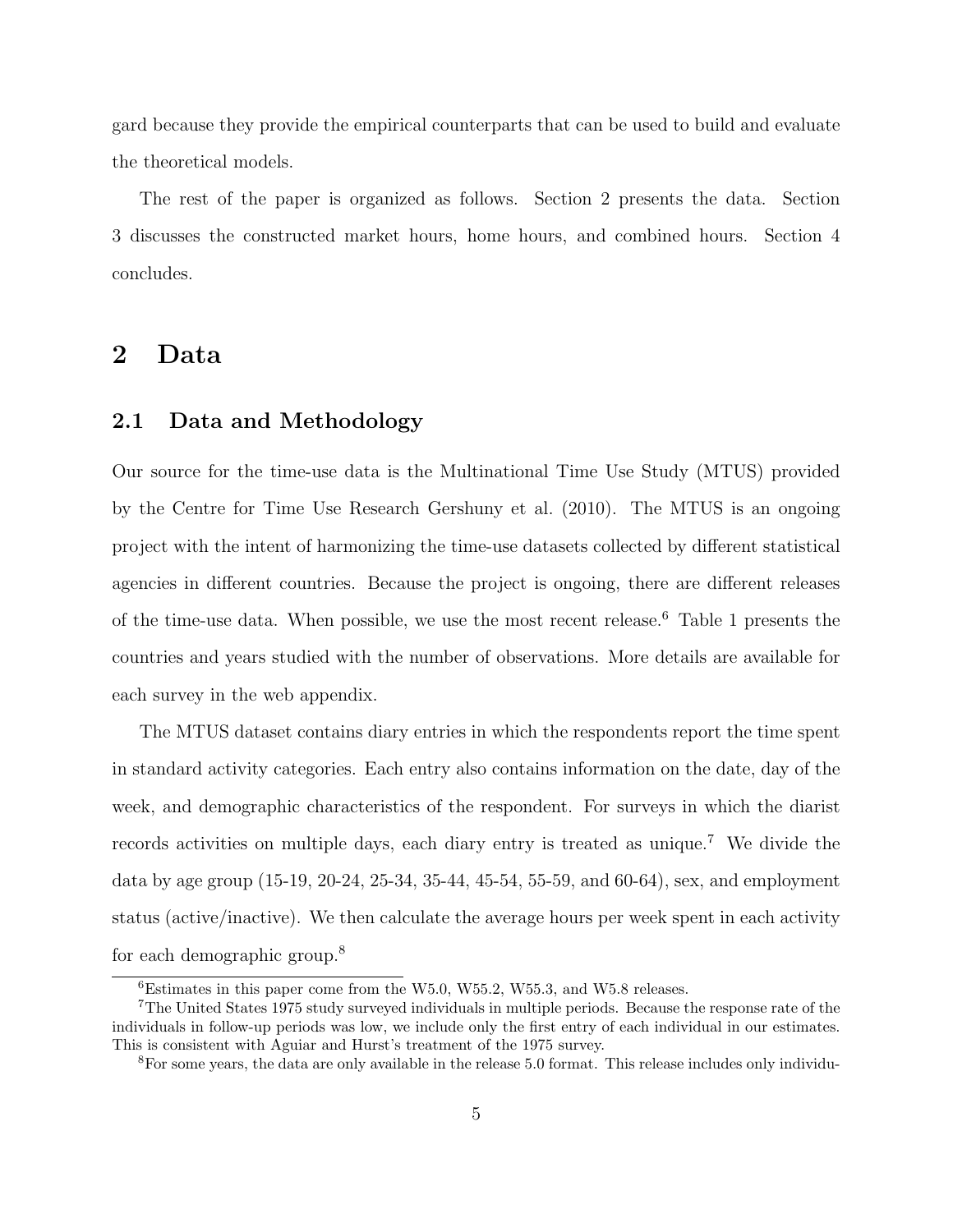Because the surveyed population may not reflect the composition of the actual population, we construct the demographic weights and calculate a weighted average of the time spent in each activity for the population aged 15-64 years. We construct the demographic weights from OECD Labor Force Statistics (when available, see country notes).<sup>9</sup> We also weight the diary observations such that the days of the week are equally represented across the survey.

## 2.2 Activity Categories

To harmonize the time-use surveys, the activities included in each individual survey are grouped into standard categories common to all countries and years. Table 2 reports the activity classifications available in the 41 activity topology.<sup>10</sup> We construct the measures of market work and home work from the available activity categories. We follow the classification by Aguiar and Hurst (2007) as closely as possible. We separate the market work into "core" and "total" categories. Core market hours includes work for pay at a primary job with paid meals and breaks included, work for pay at a second job, and work for pay at home.<sup>11</sup> The total market hours are the sum of core market hours and time spent commuting to and from work.

We define four measures for home work. The narrowest definition of home work is the

als aged 20-59 years. For the results reported in the main text, we assume that the members of the 15-19 age group spend the same number of weekly hours engaged in each activity as their demographic counterparts in the 20-24 age group. We use the same procedure for those individuals aged 60-64 but use the 55-59 as the reference age group. We make a similar assumption if only part of an age group is available. In the web appendix, we examine two alternative scenarios to construct the estimates. The results are close to the reported ones.

<sup>9</sup>Although it may be ideal to construct more detailed demographic groups, a consistent data source for constructing weights is not available. Each survey includes a suggested survey weight, but we choose not to use these weights because some surveys provide weights only for age groups and others for finer categories.

 $10<sup>10</sup>$ MTUS release 5.8 contains two sets of activity categories: a set of 41 activities and a set of 69 more narrowly defined activities. Earlier versions of the MTUS datasets include only the 41 activity version; thus, we must use the less fine, and therefore less desirable, set of 41 activity codes in our study. However, we are able to use the 69 activity topology when comparing our results for the United States with those of Aguiar and Hurst. We then demonstrate how the estimates change for the United States when we switch to using the 41 activity topology.

<sup>&</sup>lt;sup>11</sup>The MTUS includes the time spent engaged in a job search at home in the work-from-home category. The entire work-from-home category represents a negligible share of the core market work.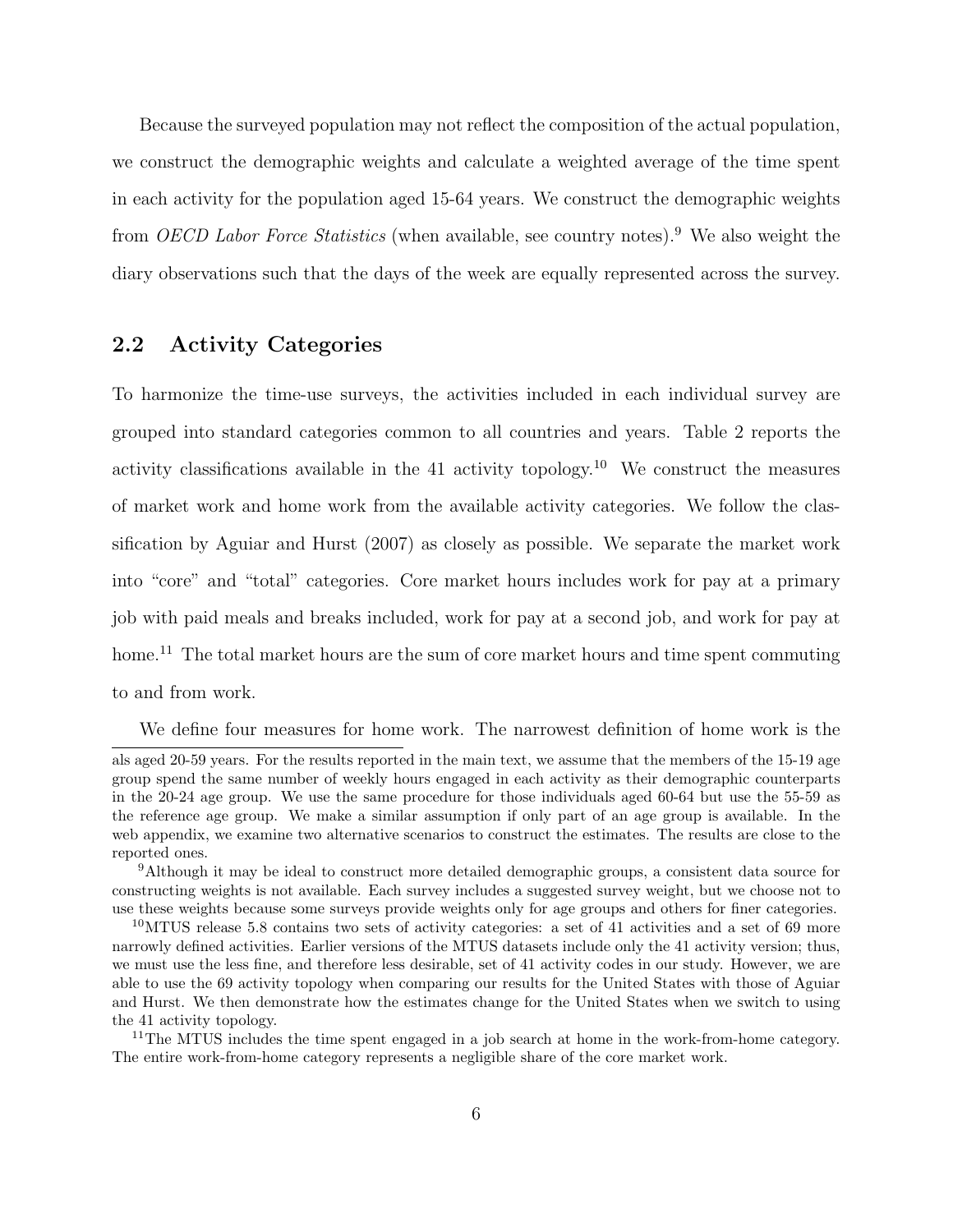core home hours, which includes cooking and preparing meals for consumption at home, doing dishes, cleaning, laundry, and mending. The second category for home work is "core home+shopping." In addition to core home hours, this category includes the time spent on purchasing market-produced goods and services as well as the time spent on running errands (e.g., going to the post office, picking up the dry cleaning, etc.) and the time spent on traveling to and from child care-related activities. This type of traveling is separated from leisure-related travel. The third category is the total home hours, which includes core home hours, shopping, gardening, and "odd jobs." Odd jobs includes activities such as home and vehicle repair and pet care.<sup>12</sup> The fourth category is "total+childcare," which includes the total home hours and child care. Child care is the time spent on the care of children and infants and the time spent obtaining their medical care.<sup>13</sup>

Based on the measures for the market and home hours, we also report four categories of combined work, which is defined as the sum of the market and home hours. The core combined hours are the sum of the core market hours and the core home hours. "Core combined hours+shopping" includes shopping in addition to the core combined hours. The total combined hours are the sum of the total market hours and the total home hours. "Total combined hours+childcare" includes child care in addition to the total combined hours. The residual of "total combined hours+childcare" is considered leisure. Aguiar and Hurst (2007) focus on the evolution of leisure over time in the United States, and Gimenez-Nadal and Sevilla (2012) focus on the evolution of leisure across countries; thus, we do not analyze leisure or how leisure time is spent in this paper.

<sup>&</sup>lt;sup>12</sup>We exclude the "odd jobs" category from the core home work for two reasons: We follow Aguiar and Hurst's time allocation definitions as closely as possible, and "odd jobs" includes activities such as pet care that may or may not be considered leisure and have market-produced substitutes. Gardening is excluded from core home work for the same reasons.

<sup>&</sup>lt;sup>13</sup>Time spent preparing meals for children and taking care of their clothing is included in core home work.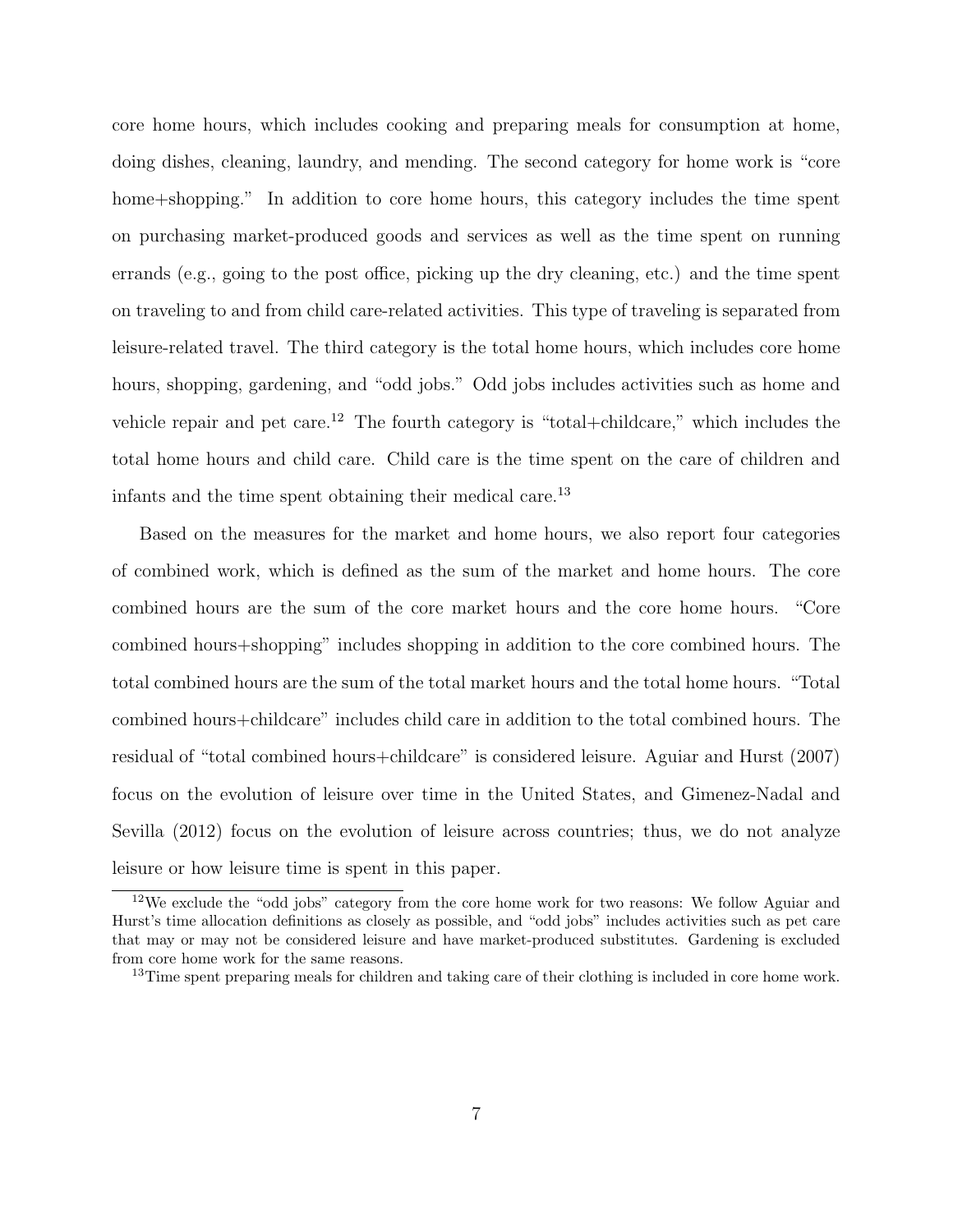# 3 Time Allocation

This section discusses the constructed data. For most countries, there is only one survey (if any) in a given decade. If there is more than one survey in a decade (e.g., the Netherlands 1980 and 1985), the results are reported as the average of the two. The latest date that the surveys are available for France is 1998. The 1998 averages are reported under "2000" in the tables. We also report the changes in hours since the 1960s and 1970s.

### 3.1 Market Hours

#### 3.1.1 Market Hours per Person

The cross-country differences in market hours per adult have been well documented using aggregate data.<sup>14</sup>. Table 3 and Table 4 display our constructed data for the core and total market hours per person. These observations are broadly consistent with the observations from the aggregate data. Specifically, the market hours in France and Germany were larger than those for the U.S. in the 1960s and have decreased sharply since then. In contrast, the market hours in the U.S. have not changed much. Because of the different trend movement, the 2000s market hours per adult in Europe are lower than those in the U.S.

The cross-country differences in market hours are smaller when using the MTUS estimates compared with those constructed from the GGDC data. The GGDC estimates are adjusted for paid vacations, holidays, and sick time, whereas the time-use data are not adjusted. Because Europeans enjoy more paid time off, our data necessarily underestimate the differences in market hours between the U.S. and Europe. In the web appendix, we provide comparisons between our estimates and the estimates from the GGDC data.

<sup>&</sup>lt;sup>14</sup>One common source for the aggregate hours worked is the Groningen Growth and Development Center (GGDC) Total Economy Database. See, for example, Ohanian, Raffo and Rogerson (2008)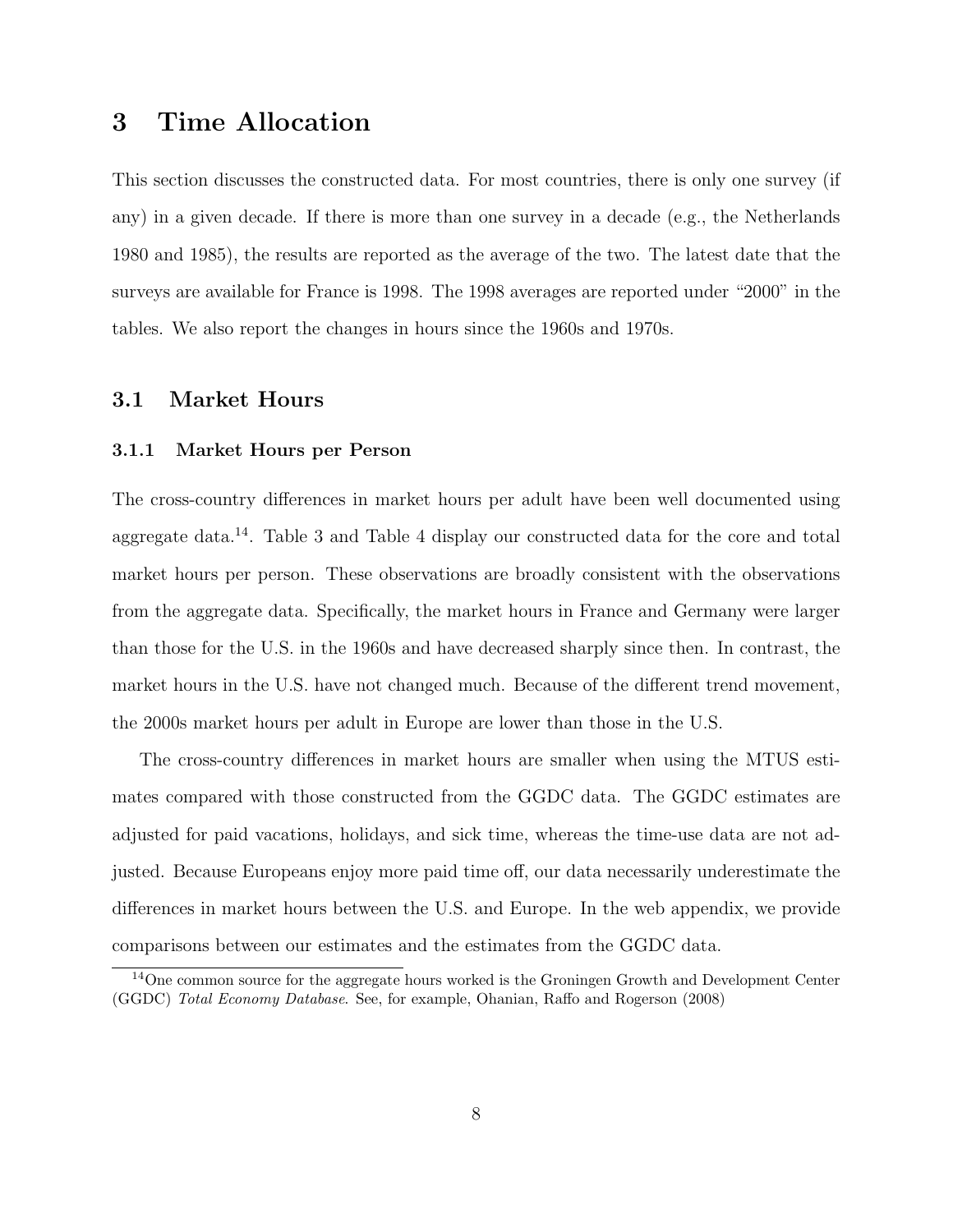#### 3.1.2 Market Hours by Sex

Tables 3 and 4 also report market hours by sex. Consistent with the studies for the U.S. by McGrattan and Rogerson (2004), Ramey and Francis (2009), and Aguiar and Hurst (2007) and studies for other countries by Gimenez-Nadal and Sevilla (2012), the market hours per male have fallen and the market hours per female have risen in most of the countries in our sample with the exception of the male series in the Netherlands and the female series in Germany.

In the 1960s, both men and women in France and Germany worked no less in the market than their counterparts in the U.S. In contrast, in the 2000s, both men and women worked more in the U.S. than in European countries. This observation holds for both of the measures of market hours. More importantly, the cross-country differences in both core and total market hours are smaller for men than for women. Specifically, the cross-country dispersion, measured by the coefficient of variation, $15$  is larger for female market hours than for male market hours in every decade. The average for the core (total) market hours over the five decades is 0.09 (0.07) for men and 0.2 (0.19) for women.<sup>16</sup> The larger cross-country difference in market hours per female implies that the female series contributes more to the cross-country variations in market hours per person.

#### 3.1.3 Market Hours by Age

We next study the market hours across age groups. Tables 5 and 6 display the changes in market hours per person by age and sex. Both the core and total market hours per person have declined for both the young and old groups in all countries except the Netherlands. Men of all ages have generally decreased their market hours. Although women of prime age

<sup>&</sup>lt;sup>15</sup>The coefficient of variation is defined as the standard deviation normalized by the mean.

<sup>&</sup>lt;sup>16</sup>The coefficient of variation for the core (total) market hours is 0.04, 0.11, 0.11, 0.10, 0.07 (0.03, 0.09, 0.09, 0.08, 0.07) for men and 0.06, 0.22, 0.30, 0.27, 0.17 (0.06, 0.21, 0.30, 0.24, 0.14) for women from the 1960s to the 2000s.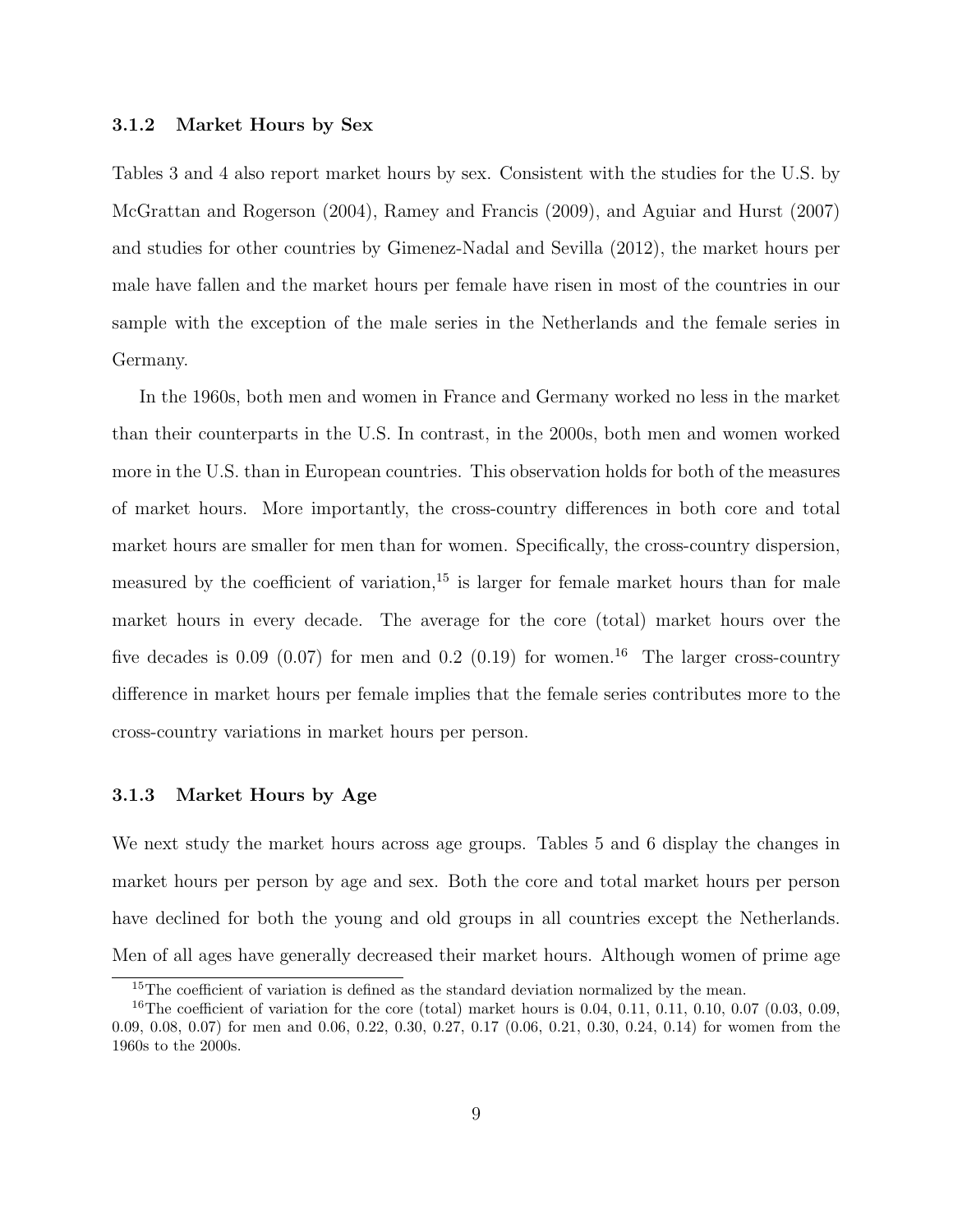have increased their market hours in all countries, the young and old women have increased their market hours in some countries but decreased their market hours in others.

Tables 7 and 8 report the levels of market hours by age. Although prime-age men work the highest number of hours in the market in all of the countries in all five decades, prime-age women work the highest number of hours in all of the countries in the 2000s but fewer hours than the young group in Europe in earlier periods. More importantly, the market hours for both the U.S. and Europe are more alike for the prime-age individuals than for the young and old individuals in every decade. In particular, the low market hours worked by the old Europeans contributes a great deal to the low market hours per person in the European countries in the 2000s. Relative to the United States, the old work approximately 90% as much (2.2 hours less) in Norway, 71% (6.5 hours less) as much in the United Kingdom, 55% (10.2 hours less) as much in Italy and the Netherlands, and 45% as much (12.1 hours less) in Germany and France as measured by the core market hours. In contrast, the difference is smaller for prime-age individuals. Relative to the United States, prime-age individuals work approximately 93% as much (2.2 hours less) in the U.K. and France, 89% (3.4 hours less) as much in Norway and Italy, 86% (4.2 hours less) as much in the Netherlands, and 79% (6.5 hours less) as much in Germany. Young Europeans work less than young Americans in some counties but more in others.

### 3.2 Home Hours

#### 3.2.1 Home Hours per Person

This section examines the estimated home hours per person. Table 9 displays the estimates for core home hours per adult. We start the analysis with the observation that core home hours have declined in all countries over this period of time. The core home hours per person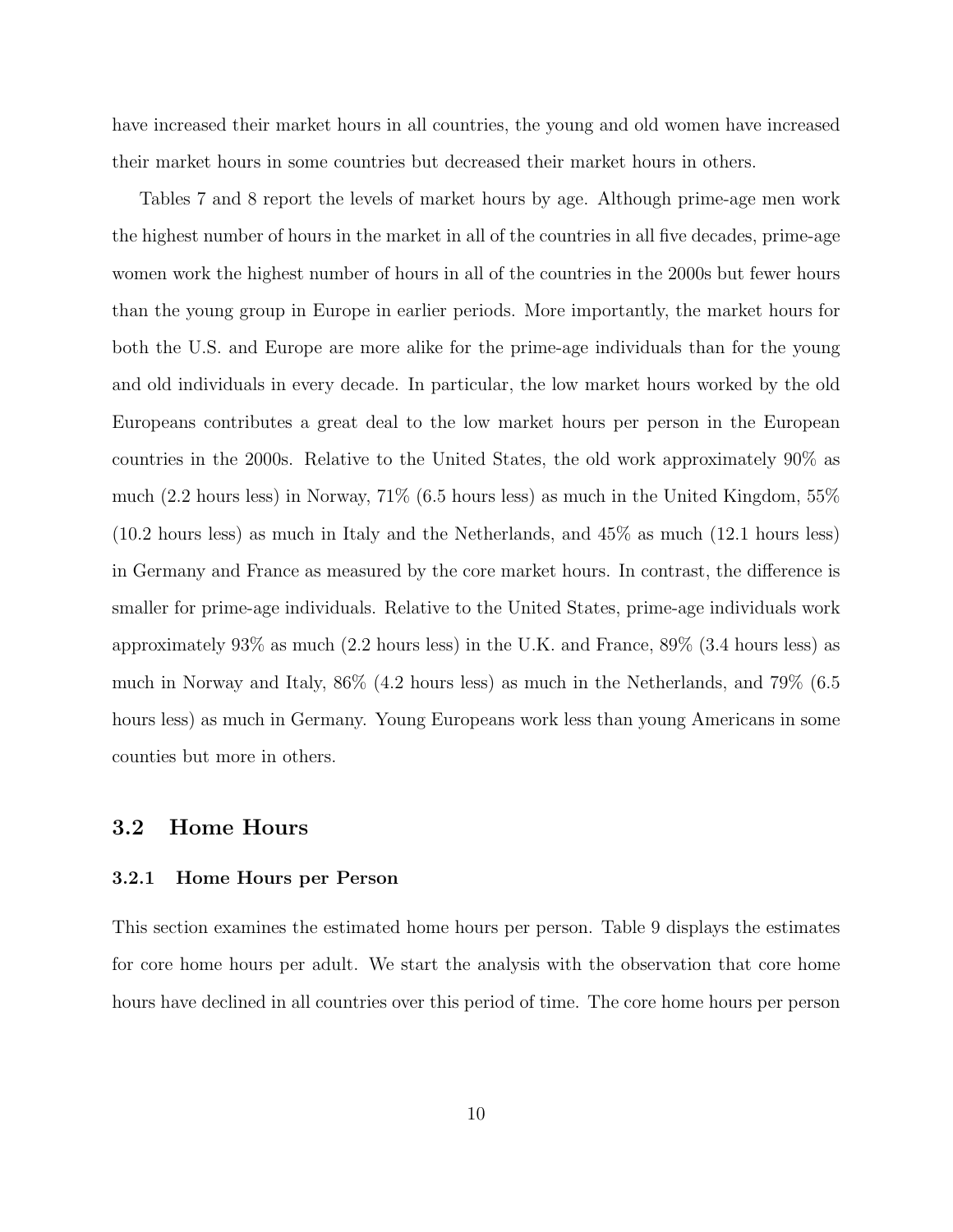in the United States decreased by 5.3 hours between the 1960s and the 2000s.<sup>17</sup> Core home hours also declined in Europe. The average European decline is 4 hours from the 1960s and 2.8 hours from the 1970s. In particular, the decline from the 1970s onward is larger in Norway and France than in the United States.

It is also worth noting the differences in the level of core home hours across countries. Over the period studied, Americans generally spend less time in core home activities than Europeans. This is consistent with the studies by Freeman et al. (2005), Ragan (2013), and Ngai and Pissarides (2011). The former study finds that home hours are higher in Germany than in the U.S. in the early 1990s. The latter two find that home hours are greater in the European countries than in the U.S. in the 2000s. All of the European countries in our dataset have higher core home hours than the United States in the 2000s. Core home hours are 72% (5.9 hours) higher in Italy, 27% (2.2 hours) higher in Germany, 12% (1 hour) higher in the Netherlands, and approximately 40% (3 hours) higher in other countries. The core market hours are lower in Europe in the same period. This implies a negative cross-country correlation between market hours and home hours in the 2000s, and this negative correlation persists in every other decade except the 1960s.

Table 10 presents the estimates for the weekly shopping hours. The shopping time has increased in most of the countries over the sample period (Italy and France are exceptions.). Americans spend more time on shopping than other nationals in every decade, and this partially offsets the low core home hours in the United States. In fact, shopping time is negatively correlated with core home hours in every decade, and the correlation coefficients are -0.46, -0.43, -0.86, -0.90, and -0.72 for each decade from the 1960s to the 2000s, respectively. As a result, the home hours are not always the lowest in the United States for all three other measures.

The estimates for "core home+shopping" are reported in Table 11. Consistent with the

<sup>&</sup>lt;sup>17</sup>Ramey and Francis (2009) and Aguiar and Hurst (2007) also find a decrease in home hours for the U.S.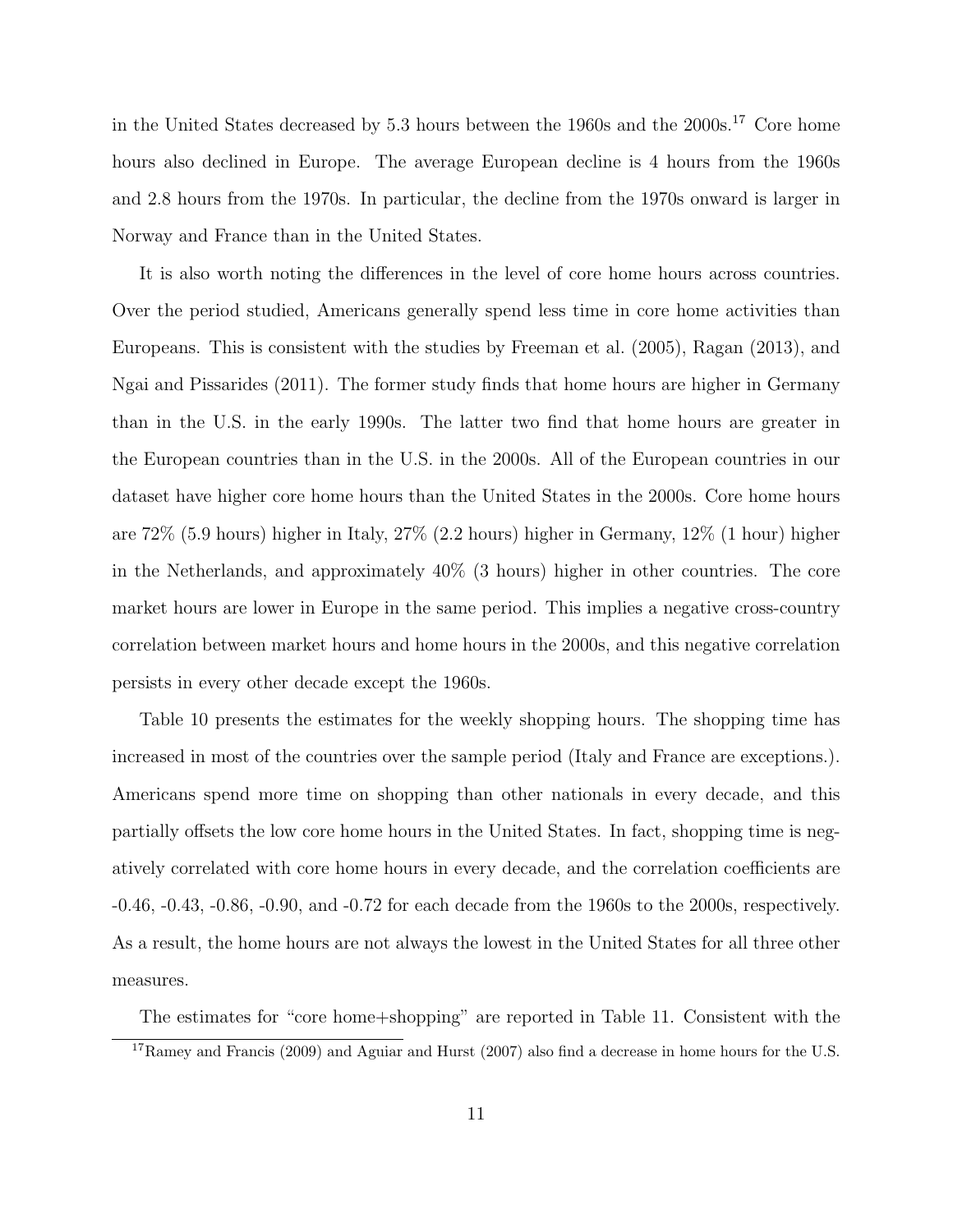core home hours, this measure also delivers a decline in the home hours in all countries except the UK. Because "odd jobs" is a small category, the estimates for total home hours preserve the properties of "core home+shopping", as displayed in Table 12. Table 13 reports the average hours per week of child care-related activities. Table 14 displays the sum of child care hours and the total home hours. The time spent on child care has increased by a small amount over the sample period, and the decreasing trends in total home hours persist when child care is included.

#### 3.2.2 Home Hours by Sex

Table 9 also reports the core home hours per male and per female. The table reveals that women in all countries reduced their core home hours, and men in almost all of the countries increased their core home hours.<sup>18</sup> Hence, the gap between male and female home hours has narrowed from an average of 23 hours in the 1960s to an average of 11 hours in the 2000s, with women working more at home in all countries and all years. Although shopping (Table 10) and child care (Table 13) have increased in almost all of the countries for both sexes, the increase for women is smaller than the reduction in core home hours. Hence, the increasing trend for men and the decreasing trend for women persist for the other three measures of home hours. Thus, the decline in home hours per adult, as indicated by all four measures, is driven entirely by the female series in all of the countries studied.

There is no clear cross-country correlation between the changes in the core home hours per male and the core home hours per person. In contrast, the countries with a larger decline in core home hours generally display a larger decline in core home hours per female. Specifically, in the countries with a more-than-3-hour decline in core home hours per adult (France, Norway, and U.S.) between the 1970s and 2000s, the average decline in core female home hours is 10 hours compared to the average decline in female home hours of 5.2 hours

<sup>18</sup>Aguiar and Hurst (2007) and Ramey and Francis (2009) find the same pattern for the U.S. and Gimenez-Nadal and Sevilla (2012) find the same pattern for several European countries.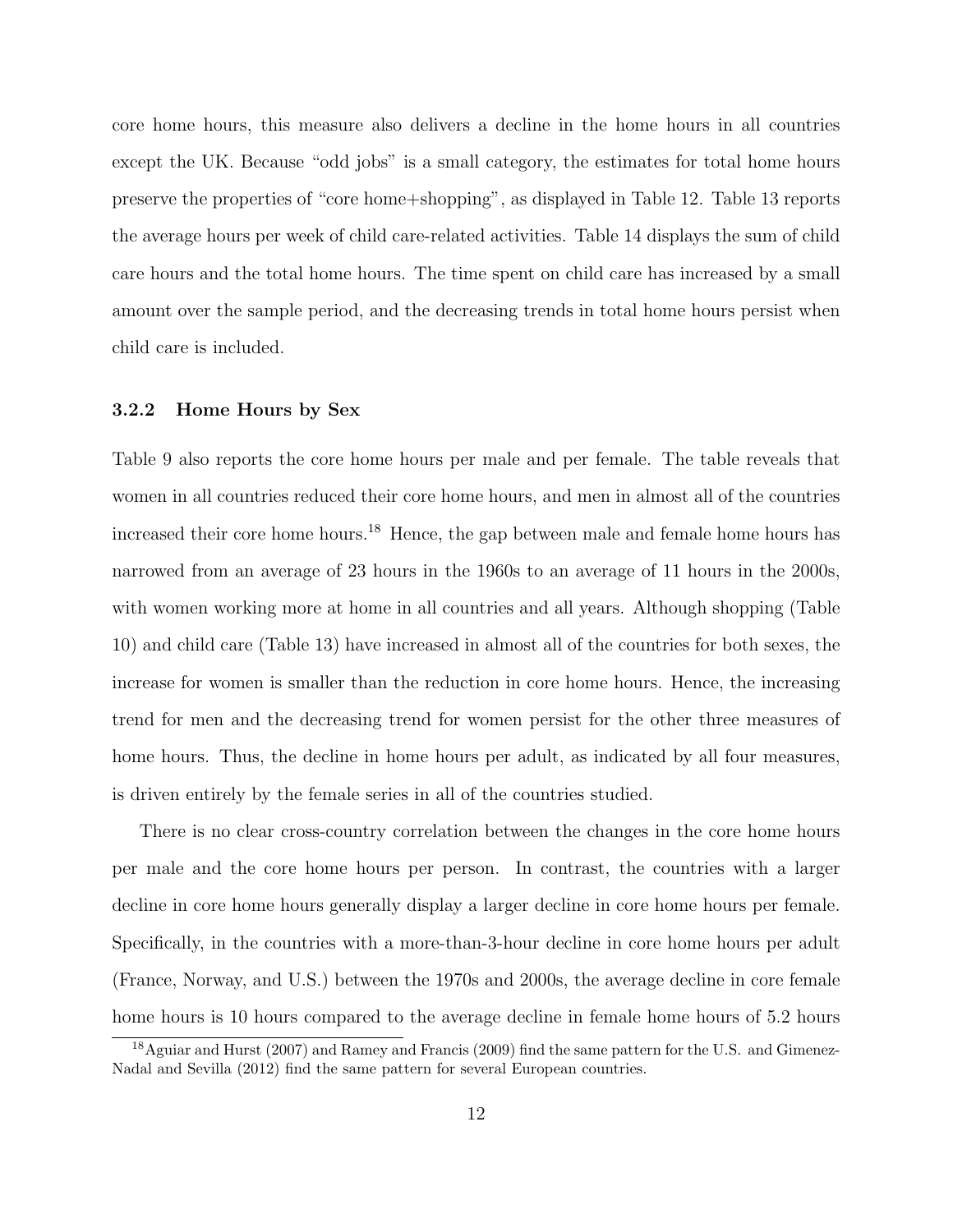in the other countries. This observation also holds for the other three measures of home hours. The observation thus suggests that the trend difference in home hours per female has a larger impact on the trend difference in home hours per adult.

We next explore the level differences in home hours. Although the core home hours per male in the U.S. is in the middle among the other countries for all years, the core home hours per female in the U.S. are always the lowest. As illustrated in Table 10, American men and women spent more time shopping in every decade than their European counterparts, which leads to higher shopping hours per person in the U.S. As a result, American women do not always work at home the least for all three other measures.

With respect to the magnitude in the 2000s, men in Italy and France work less at home than men in the U.S. and men in other European countries all work more at home than American men. The core home hours per male range from 73% of the U.S. level (1.2 hours less) in Italy to 168% (3 hours more) in Norway, and the European average is 16% (0.7 hours) greater than the U.S level. The cross-country difference in core home hours per female is more pronounced than the difference in the male series. The core home hours per female range from 113% of the U.S. level (1.6 hours more) in the Netherlands to 210% (13.1 hours more) in Italy, and the European average is 46% (5.5 hours) greater than the U.S. level. This finding, together with the higher core home hours per adult in European countries, demonstrates that the difference in home hours per female also contributes more to the difference in home hours per adult in the 2000s.

#### 3.2.3 Home Hours by Age

Table 15 displays the change in core home hours by age group. The core home hours per adult decline across all age groups for almost all of the countries. Men of all age groups increase their core home hours (France is an exception), and the largest and smallest increases were generally obtained for older and young men, respectively. In contrast, women of all age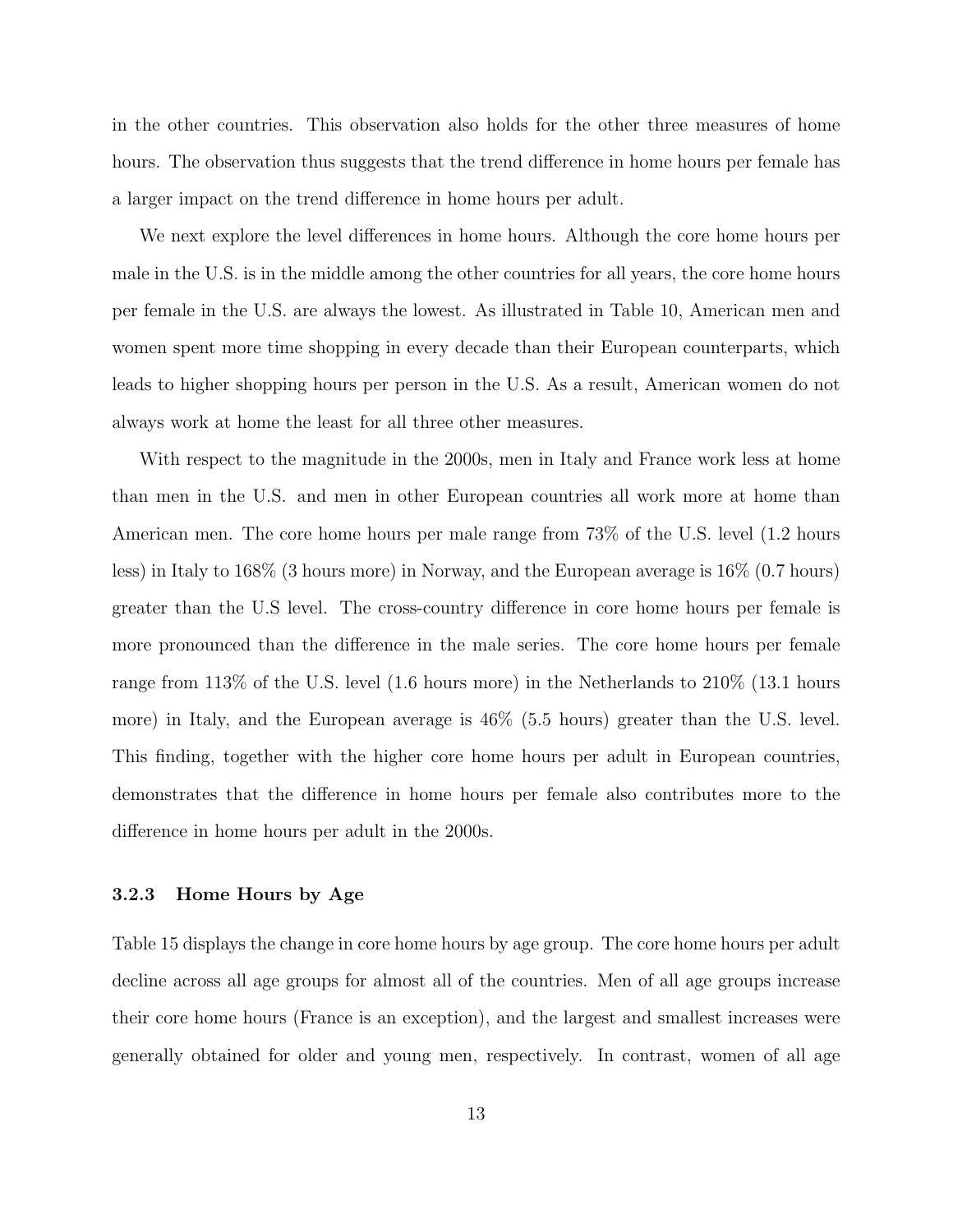groups have decreased their core home hours, with the largest decrease for prime-age women in most of the countries. The uniform increasing trend for men and the uniform decreasing trend for women in home hours across age groups also persist for all three other measures. Hence, the female series also drives the aggregate decline for each age group.

Tables 19 through 22 report the average number of hours per week in home production by the 15-24, 25-54, and 55-64 age groups. Across the countries, decades, and sexes, the young spend less time and the old generally spend more time in home production than the prime-age individuals. More importantly, the differences in the home hours between the U.S. and Europe are higher for the old than for other age groups. For example, as measured by the core home hours in the 2000s, average Europeans aged 15-24 work 14% (0.4 hours) more at home, average Europeans aged 25-54 work 38% (3.5 hours) more at home, and average Europeans aged 55-64 work 64% (6.2 hours) more at home than the corresponding age groups in the U.S. The larger difference in the home hours for the old group between the U.S. and Europe also holds for all of the other three measures.

In summary, this section establishes the common decreasing trend in home hours for the countries studied. We demonstrate that the cross-country difference in the female market and home hours contributes more to the differences in both trends and levels of time allocation per person.<sup>19</sup> We also find that the differences in the time allocations are more pronounced between the U.S. and Europe for the old-age groups than for the prime-age group.

<sup>19</sup>Freeman et al. (2005) find that there is more variation in the cross-country female time allocation using data for the 1990s.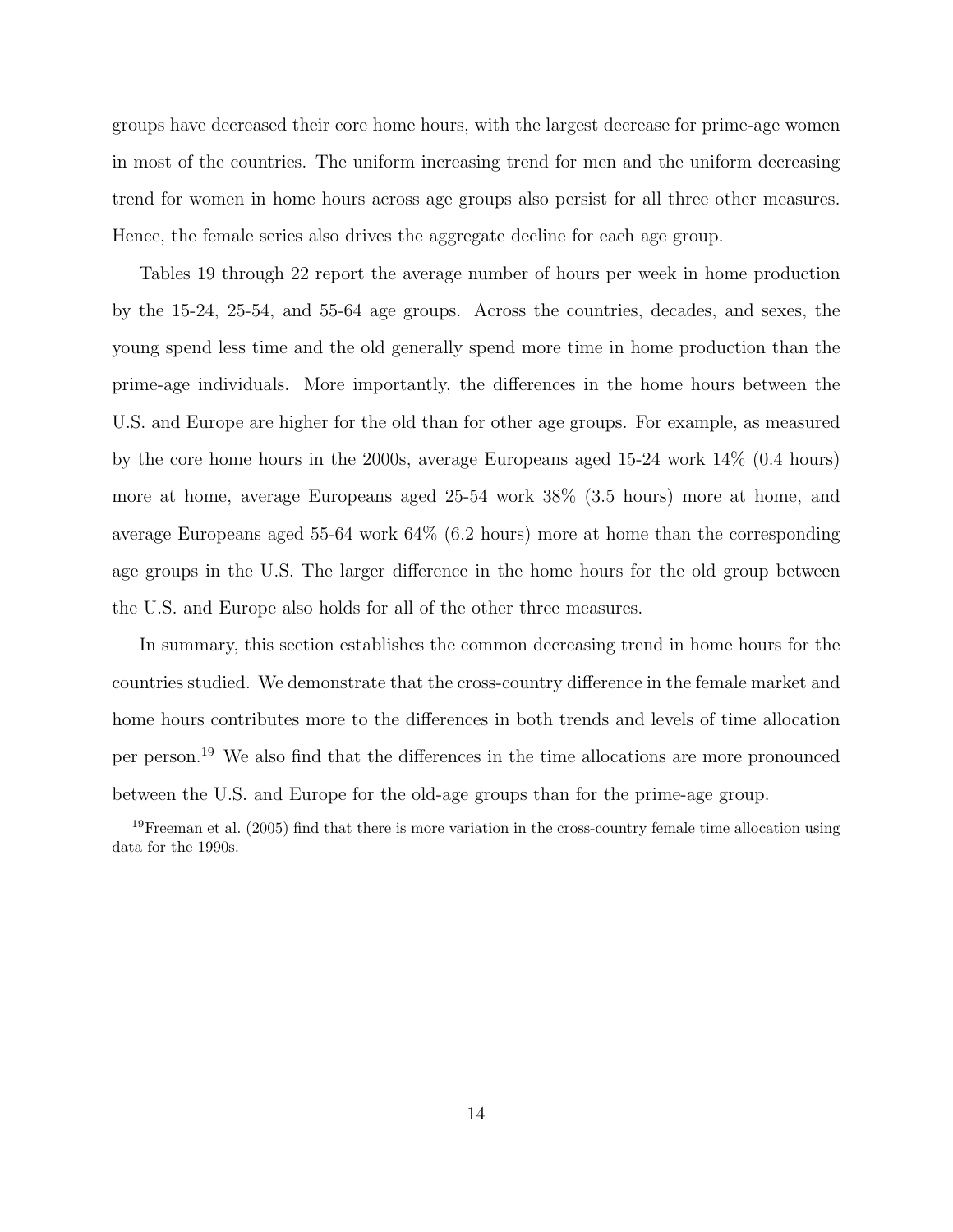### 3.3 Combined Work

#### 3.3.1 Combined Work per Person

Tables 23, 24, 25, and 26 report four measures of combined work. All four measures have generally declined across countries.<sup>20</sup> Because the time spent on shopping and child care has generally increased, the declines in the last three measures are less pronounced than the declines in the core combined work.

The data in the tables for the market and home hours provide insights into the sources of the change in combined work. As indicated, there is much cross-country variation in the contribution of the trend in the market and home work to the trend in the combined work. As is true for all four measures in Germany and Italy, the decline in combined work is driven largely by the decline in market work; in France, although the decline in combined work relative to the 1960s is roughly split half and half, the decline relative to the 1970s is largely driven by the decline in home work; in the United States, Norway, and the United Kingdom, the changes in the combined work are driven primarily by the change in home work; and in the Netherlands, the increase in combined work is driven by the increase in market work, whereas a decline in home work is observed.

### 3.4 Combined Work by Sex

In general, the increase in male home hours does not fully compensate for the decline in male market hours, and the increase in the female market hours does not fully compensate for the decline in female home hours. As a result, both the male and female combined work hours decline generally for all four measures. This suggests that, although both men and women reallocate their time from market to home and vice versa, they are also allocating more time to other activities, mainly leisure.

<sup>&</sup>lt;sup>20</sup>The Netherlands is an exception for all four measures, and the U.K is an exception for the last three measures.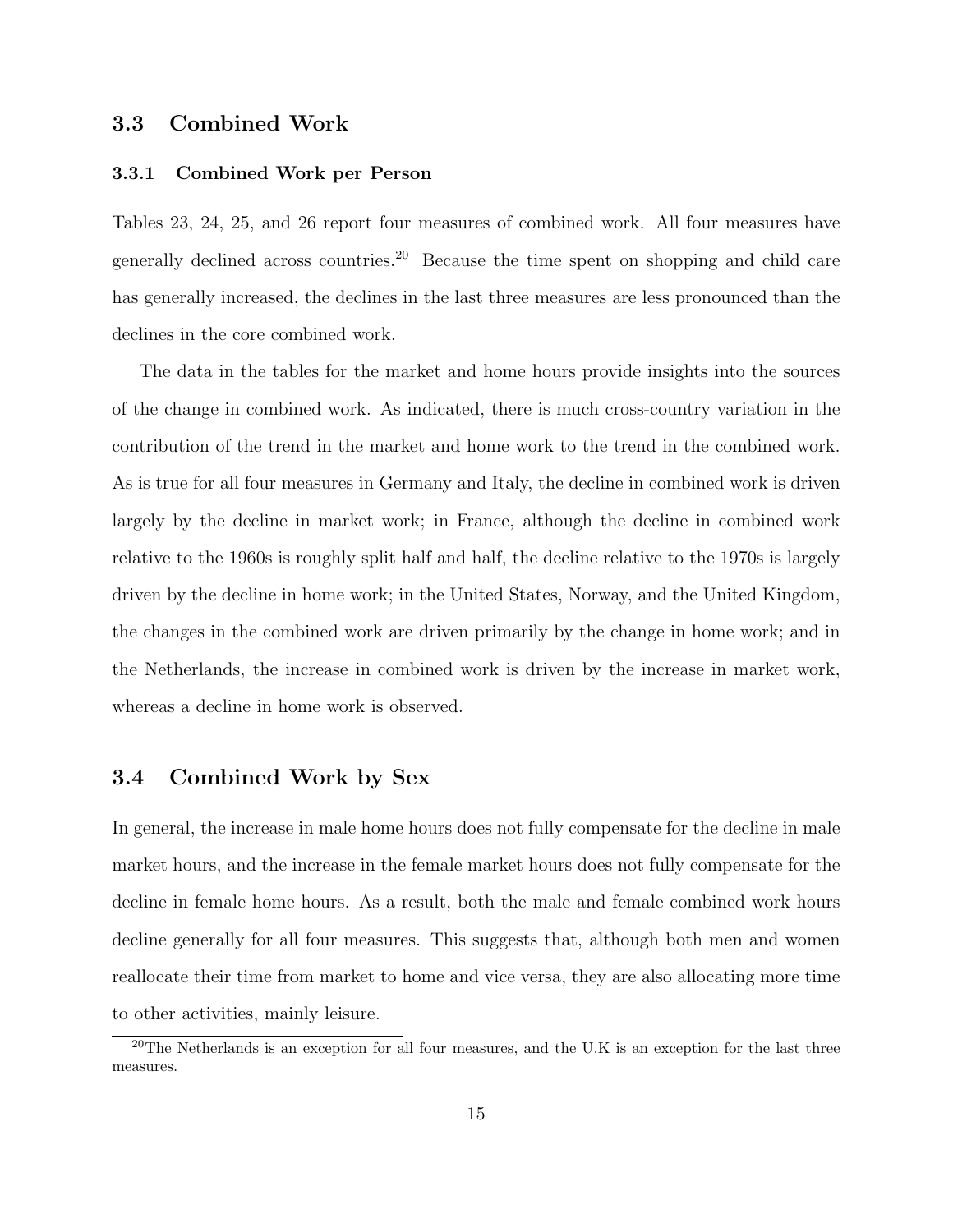The U.S. ranks in the middle of European countries in terms of core combined hours per person in the 2000s but ranks the highest for all other three measures. This is because both American men and women spend more time on shopping and child care than their European counterparts. Despite the large difference in market hours and home hours between the two sexes, the men and women in each country have a similar number of hours of combined work for most of the available surveys. This is consistent with the finding by Burda, Hamermesh and Weil (2008) for the 2000s.

### 3.5 Combined Work by Age

Tables 27 through 30 report the changes in the combined work by age. Combined work has declined for all age groups of both sexes for all four measures. Prime-age individuals of both sexes have the least decline in all countries, and young individuals have the largest decline in most of the cases.

Tables 31 through 26 report the levels of combined work by age. Prime-age men and women work the most, and young men and women work the least for all four measures in all countries and all decades. There is also less cross-country variation in the combined work for the prime-age group and more cross-country variation for the young-age group.

## 4 Conclusion

This paper constructed the market hours, home hours, and combined hours for a relatively large set of industrialized countries over the past fifty years. Two findings emerge from the data. First, the home hours of the various measures have decreased in both the United States and European countries over the past fifty years. Second, the time allocations of the female and non-prime age groups contribute more to the cross-country differences in all three categories of time allocation.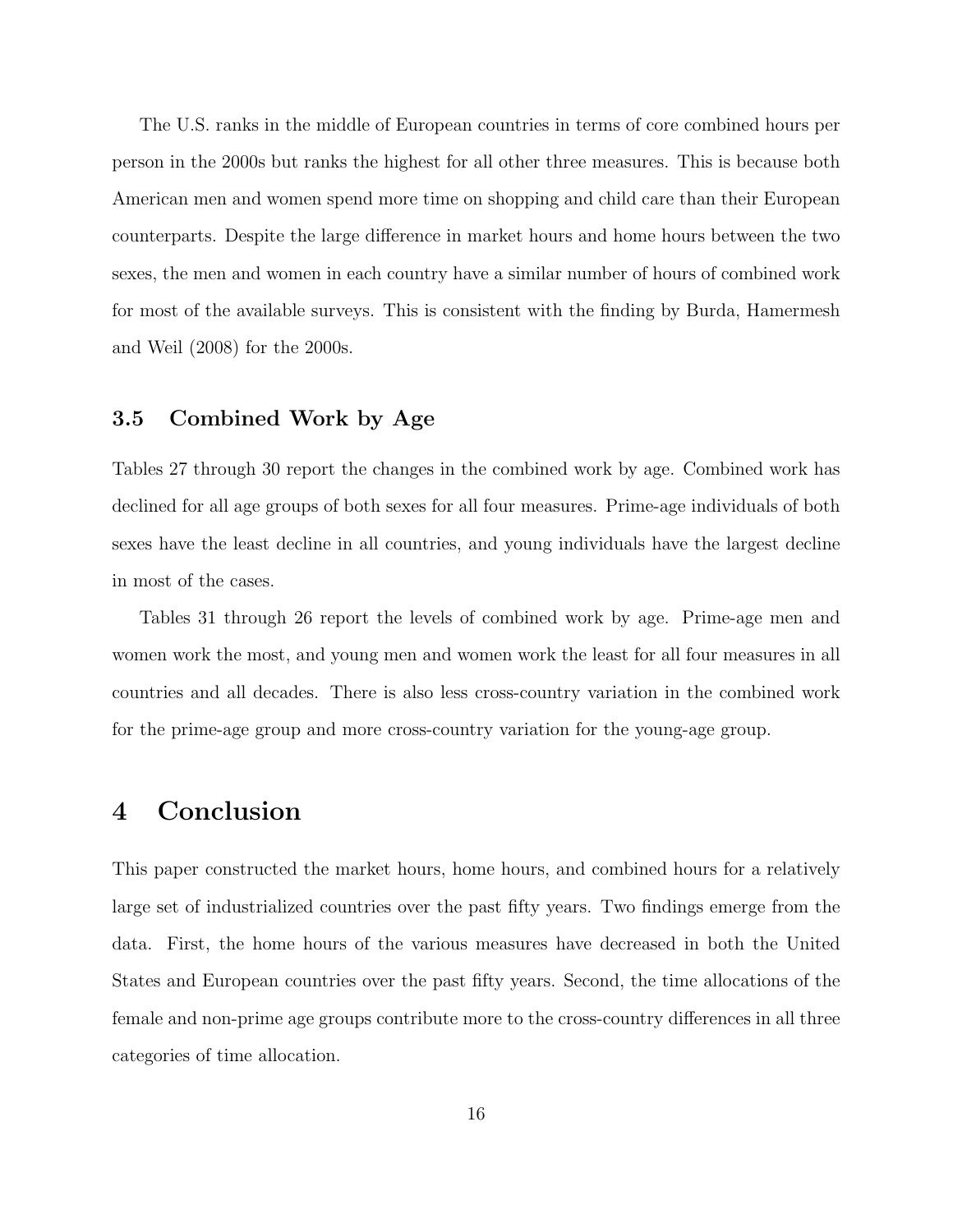The existing theoretical works on the difference in time allocation between the U.S. and Europe have focused on the time allocation per person and the time allocation by sectors. This paper suggests that it is also of interest to include gender and/or age in the model and then use the model to explore the factors that can account for the cross-country differences in time allocation by demographic groups. We leave these questions for future research.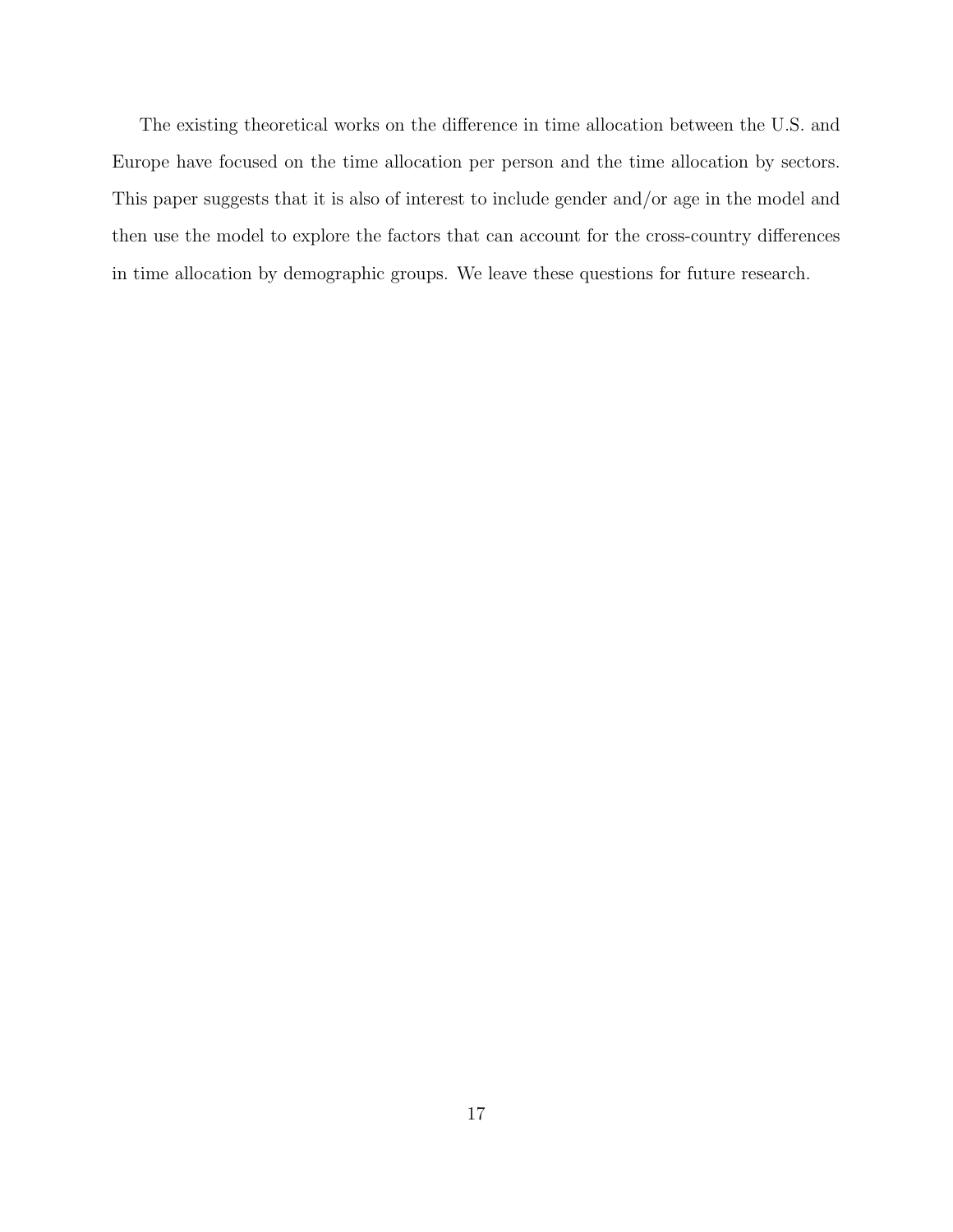| Country        | Years   |        |        |        |        |        |
|----------------|---------|--------|--------|--------|--------|--------|
| France         | 1966*,  | 1974*  | 1998   |        |        |        |
| $\,N$          | 2,898   | 4,633  | 12,388 |        |        |        |
| Germany        | $1965*$ | 1991   | 2001   |        |        |        |
| $\overline{N}$ | 2,137   | 21,792 | 27,318 |        |        |        |
| Italy          | 1979*,  | 1989   | 2002   |        |        |        |
| N              | 2,116   | 13,027 | 35,571 |        |        |        |
| Netherlands    | 1975    | 1980   | 1985   | 1990   | 1995   | 2000   |
| $\overline{N}$ | 7,803   | 16,350 | 19,462 | 19,997 | 19,740 | 10,346 |
| Norway         | 1971    | 1981   | 1990   | 2000   |        |        |
| N              | 5,467   | 3,966  | 5,266  | 6,271  |        |        |
| United Kingdom | 1974    | 1983   | 1987   | 1995   | 2000   |        |
| $\overline{N}$ | 14,372  | 7,371  | 8,813  | 1,410  | 13,837 |        |
| United States  | 1965    | 1975   | 1985   | 1992   | 2003   |        |
| N              | 1,948   | 1,949  | 2,539  | 6,556  | 38,511 |        |

Table 1: MTUS Countries and Years

 $*$  5.0 release, ages 20-59 only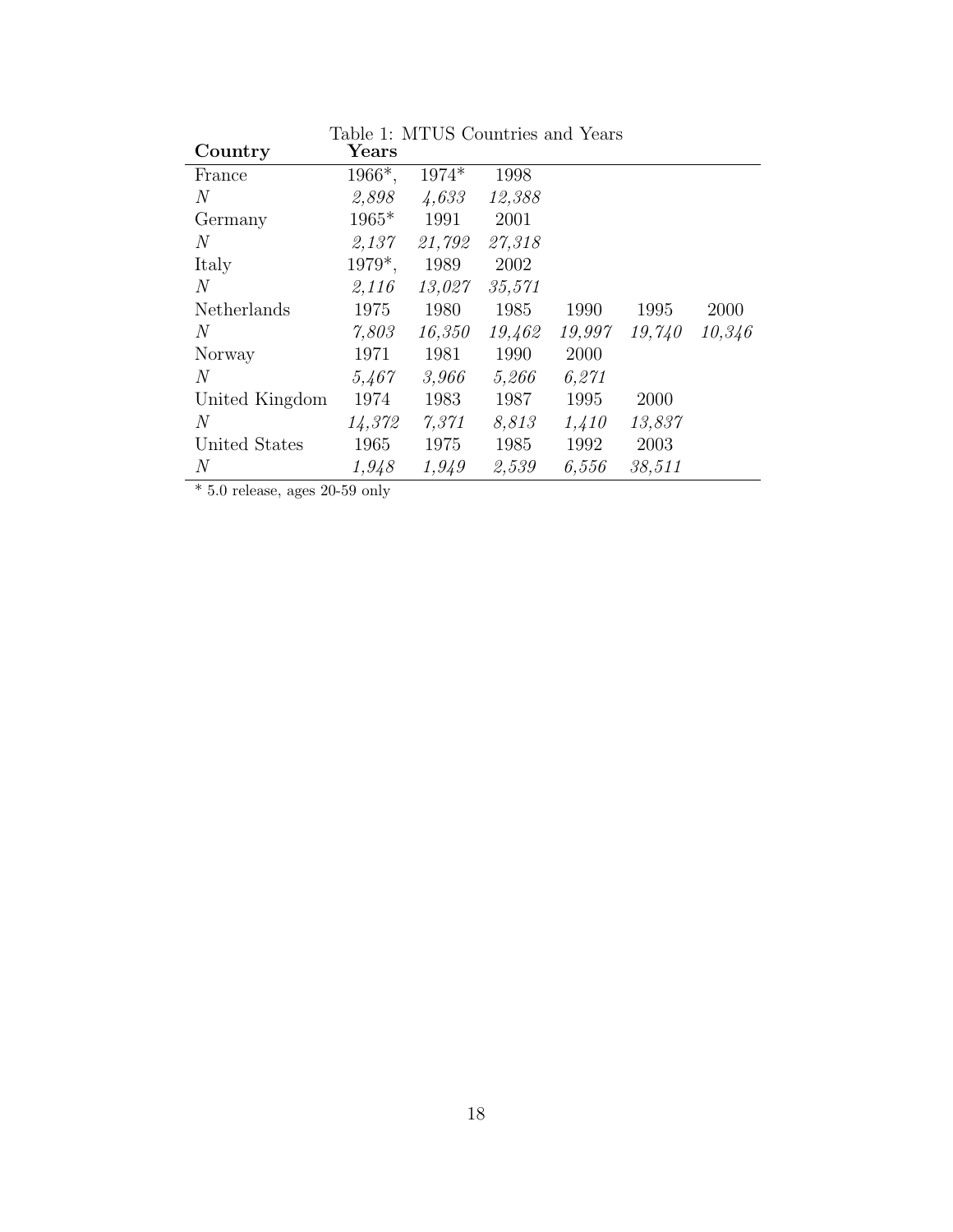|                 | Core market work                       |       | <i>Leisure continued</i>      |
|-----------------|----------------------------------------|-------|-------------------------------|
| AV <sub>1</sub> | Paid work, primary job                 | AV 19 | Active sports participation   |
|                 | AV 2 Paid work at home                 | AV 20 | Passive sports participation  |
|                 | AV 3 Paid work, second job             | AV 21 | Walking                       |
|                 | Total market work $= core +$           | AV 22 | Religious activities          |
| AV 5            | Travel to/from work                    | AV 23 | Civic activities              |
|                 | Core non-market                        | AV 24 | Cinema or theatre             |
| AV 6            | Cook, wash up                          | AV 25 | Dances or parties             |
| AV 7            | Housework                              | AV 26 | Social clubs                  |
| <i>Shopping</i> |                                        | AV 27 | Pubs                          |
|                 | AV 10 Shopping                         | AV 28 | Restaurants                   |
|                 | AV 12 Domestic travel                  | AV 29 | Visit friends at their homes  |
|                 | Total non-market = $core + shopping +$ | AV 30 | Listen to radio               |
| AV 8            | Odd jobs                               | AV 31 | Watch television or video     |
| AV 9            | Gardening                              | AV 32 | Listen to records, tapes, cds |
| Childcare       |                                        | AV 33 | Study, homework               |
| AV 11           | Childcare                              | AV 34 | Read books                    |
| Leisure         |                                        | AV 35 | Read papers, magazines        |
| AV 4            | School, classes                        | AV 36 | Relax                         |
| AV 13           | Dress/personal care                    | AV 37 | Conversation                  |
| AV 14           | Consume personal services              | AV 38 | Entertain friends at home     |
| AV 15           | Meals and snacks at home               | AV 39 | Knit, sew                     |
| AV 16           | Sleep                                  | AV 40 | Other leisure                 |
| AV 17           | Free time travel                       | AV 41 | Unclassified time             |
| AV 18           | Excursions                             |       |                               |

Table 2: MTUS Activities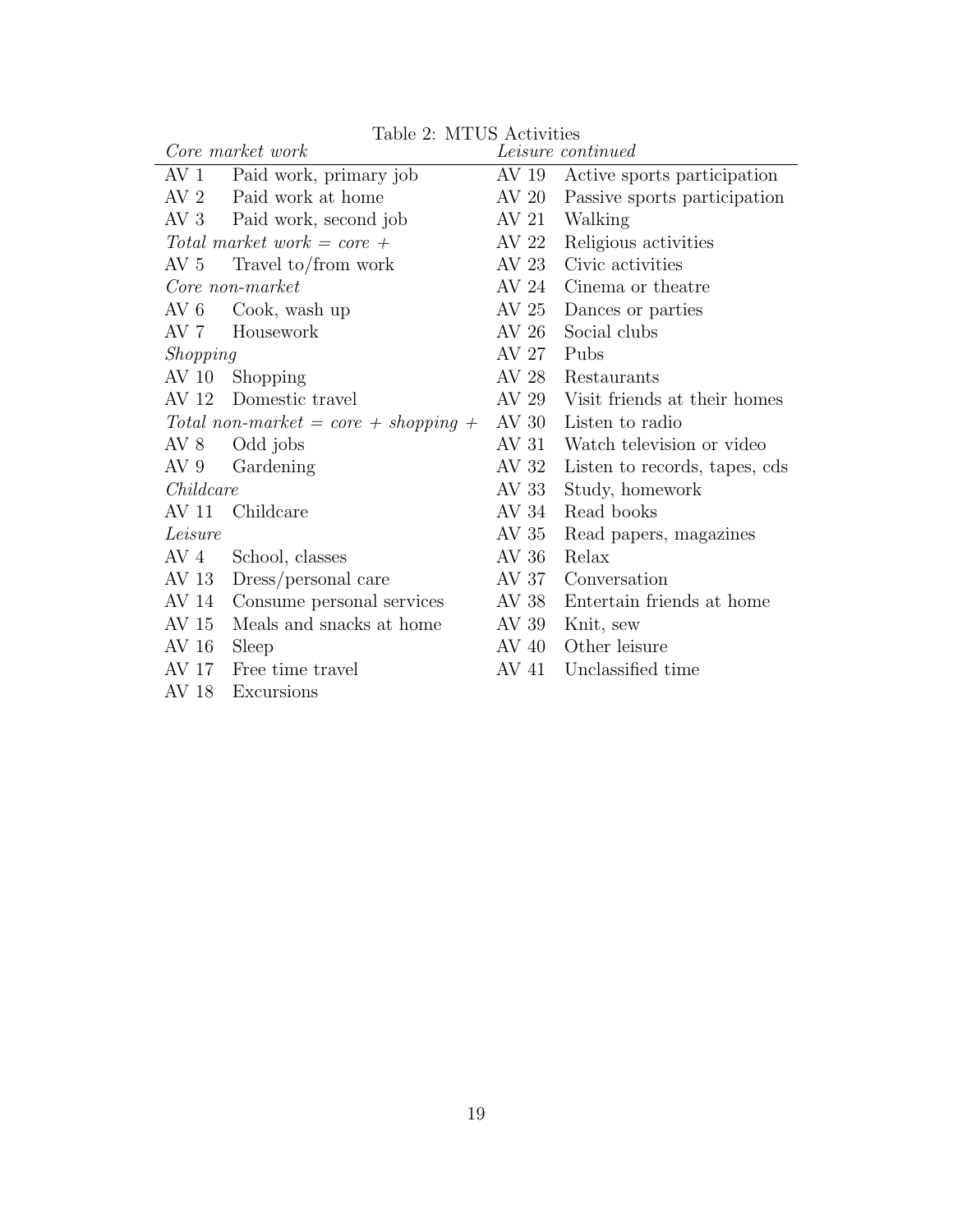| All persons | 1960s | $1970s$  | 1980s | 1990s        | 2000s | $\triangle$ 60s | $\Delta$ 70s    |
|-------------|-------|----------|-------|--------------|-------|-----------------|-----------------|
| France      | 29.2  | 24.6     |       |              | 22.9  | $-6.3$          | $-1.7$          |
| Germany     | 31.4  |          |       | 25.9         | 19.7  | $-11.7$         |                 |
| Italy       |       | 23.9     | 22.9  |              | 22.0  |                 | $-1.9$          |
| Netherlands |       | 16.9     | 15.5  | 17.2         | 23.3  |                 | 6.4             |
| Norway      |       | 24.2     | 24.9  | 23.7         | 25.1  |                 | 0.9             |
| UK          |       | 24.9     | 22.5  | 25.5         | 25.3  |                 | $0.4\,$         |
| <b>USA</b>  | 28.6  | 26.5     | 26.4  | 27.9         | 27.2  | $-1.4$          | 0.7             |
| Men         | 1960s | 1970s    | 1980s | 1990s        | 2000s | $\triangle$ 60s | $\triangle$ 70s |
| France      | 40.9  | 34.5     |       |              | 28.3  | $-12.6$         | $-6.2$          |
| Germany     | 44.4  |          |       | 34.1         | 25.6  | $-18.8$         |                 |
| Italy       |       | 34.7     | 32.2  |              | 30.4  |                 | $-4.3$          |
| Netherlands |       | 26.1     | 24.3  | 25.4         | 31.0  |                 | 4.9             |
| Norway      |       | 35.8     | 32.2  | 30.2         | 30.7  |                 | $-5.1$          |
| UK          |       | 36.8     | 29.5  | 32.0         | 32.1  |                 | $-4.7$          |
| <b>USA</b>  | 41.8  | 36.6     | 33.1  | 33.4         | 32.6  | $-9.2$          | $-4.0$          |
| Women       | 1960s | 1970s    | 1980s | <i>1990s</i> | 2000s | $\triangle$ 60s | $\triangle$ 70s |
| France      | 17.6  | 14.9     |       |              | 17.6  | 0.0             | 2.7             |
| Germany     | 18.7  |          |       | 17.5         | 13.7  | $-5.0$          |                 |
| Italy       |       | $13.5\,$ | 13.8  |              | 13.6  |                 | 0.1             |
| Netherlands |       | 7.5      | 6.9   | 8.8          | 15.4  |                 | 7.9             |
| Norway      |       | 12.3     | 17.6  | 17.1         | 19.3  |                 | 7.0             |
| UK          |       | 13.2     | 15.7  | 19.2         | 18.6  |                 | 5.4             |
| <b>USA</b>  | 16.3  | 17.0     | 20.1  | 22.4         | 21.9  | 5.6             | 4.9             |

Table 3: Core Market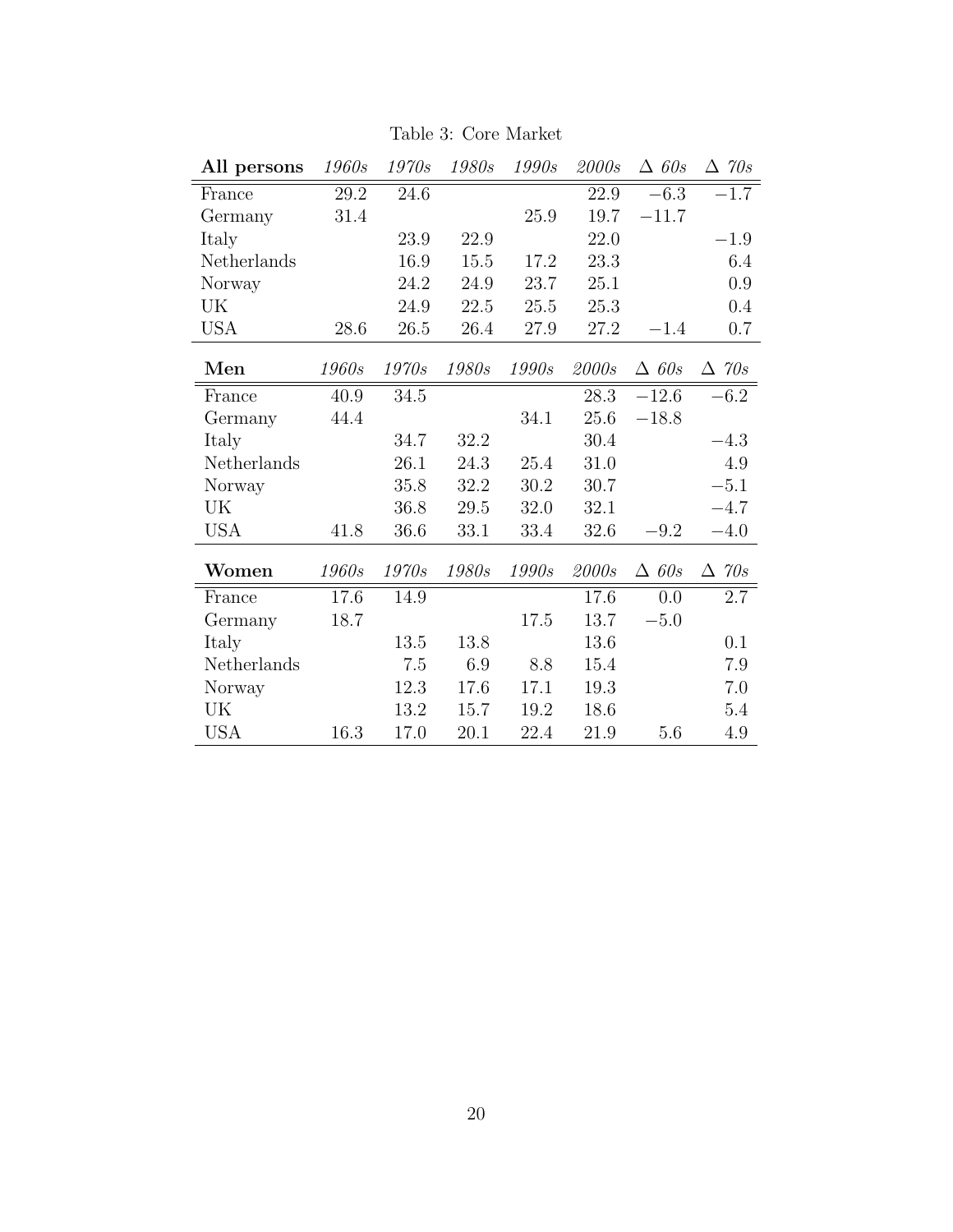| All persons | 1960s | 1970s        | <i>1980s</i> | 1990s | 2000s | $\triangle$ 60s | $\Delta$ 70s    |
|-------------|-------|--------------|--------------|-------|-------|-----------------|-----------------|
| France      | 31.9  | 27.8         |              |       | 25.7  | $-6.2$          | $-2.1$          |
| Germany     | 33.8  |              |              | 28.9  | 22.8  | $-11.0$         |                 |
| Italy       |       | 26.9         | 23.2         |       | 25.6  |                 | $-1.3$          |
| Netherlands |       | 19.9         | 18.5         | 20.7  | 27.4  |                 | 7.5             |
| Norway      |       | 26.8         | 27.5         | 26.6  | 27.7  |                 | 0.9             |
| UK          |       | 28.3         | 25.4         | 28.3  | 28.9  |                 | 0.6             |
| <b>USA</b>  | 31.6  | 29.3         | 29.6         | 31.2  | 29.7  | $-1.9$          | $0.4\,$         |
| Men         | 1960s | <i>1970s</i> | 1980s        | 1990s | 2000s | $\triangle$ 60s | $\Delta$ 70s    |
| France      | 44.8  | 39.1         |              |       | 31.7  | $-13.1$         | $-7.4$          |
| Germany     | 47.7  |              |              | 37.8  | 29.5  | $-18.2$         |                 |
| Italy       |       | 39.1         | 32.8         |       | 35.1  |                 | $-4.0$          |
| Netherlands |       | 30.8         | 28.6         | 30.4  | 36.4  |                 | 5.6             |
| Norway      |       | 39.4         | 35.4         | 33.6  | 33.8  |                 | $-5.6$          |
| UK          |       | 41.6         | 33.2         | 35.5  | 36.3  |                 | $-5.3$          |
| <b>USA</b>  | 46.3  | 40.7         | 37.2         | 37.5  | 35.8  | $-10.5$         | $-4.9$          |
| Women       | 1960s | 1970s        | 1980s        | 1990s | 2000s | $\triangle$ 60s | $\triangle$ 70s |
| France      | 19.2  | 16.7         |              |       | 19.9  | 0.7             | 3.2             |
| Germany     | 20.3  |              |              | 19.7  | 16.0  | $-4.3$          |                 |
| Italy       |       | 15.1         | 13.9         |       | 16.0  |                 | 0.9             |
| Netherlands |       | 8.8          | 8.3          | 10.7  | 18.1  |                 | 9.3             |
| Norway      |       | 13.8         | 19.7         | 19.5  | 21.4  |                 | 7.6             |
| UK          |       | 15.3         | 17.9         | 21.3  | 21.6  |                 | 6.3             |
| <b>USA</b>  | 17.7  | 18.8         | 22.6         | 25.0  | 23.9  | $6.2\,$         | 5.1             |

Table 4: Total Market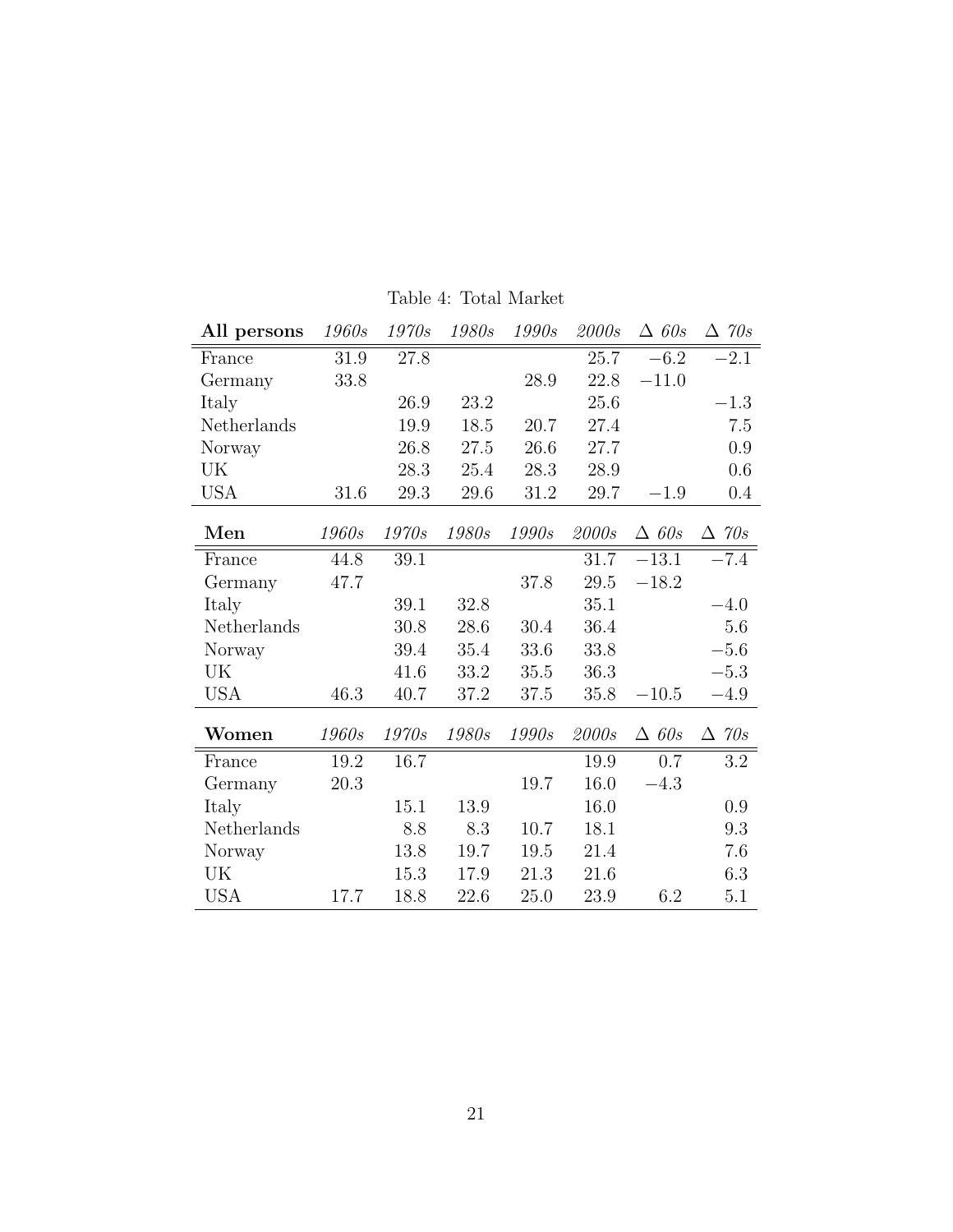|             |           |         | Change 1960s |         | Change 1970s |              |           |              |  |  |  |  |
|-------------|-----------|---------|--------------|---------|--------------|--------------|-----------|--------------|--|--|--|--|
| All         | $15 - 24$ | 25-54   | $55 - 64$    | Total   | $15 - 24$    | $25 - 54$    | $55 - 64$ | <i>Total</i> |  |  |  |  |
| France      | $-12.9$   | $-3.6$  | $-15.0$      | $-6.3$  | $-9.1$       | 1.3          | $-10.8$   | $-1.7$       |  |  |  |  |
| Germany     | $-23.8$   | $-7.7$  | $-13.2$      | $-11.7$ |              |              |           |              |  |  |  |  |
| Italy       |           |         |              |         | $-9.5$       | $-0.1$       | $-3.6$    | $-1.9$       |  |  |  |  |
| Netherlands |           |         |              |         | 3.1          | 8.0          | 1.5       | 6.4          |  |  |  |  |
| Norway      |           |         |              |         | $-4.6$       | 2.6          | $-2.4$    | 0.9          |  |  |  |  |
| UK          |           |         |              |         | $-1.7$       | 1.7          | $-5.4$    | 0.4          |  |  |  |  |
| <b>USA</b>  | $-6.5$    | 0.1     | $-5.5$       | $-1.4$  | $-3.9$       | 1.0          | 0.1       | 0.7          |  |  |  |  |
|             |           |         |              |         |              |              |           |              |  |  |  |  |
|             |           |         | Change 1960s |         |              | Change 1970s |           |              |  |  |  |  |
| Men         | $15 - 24$ | 25-54   | $55 - 64$    | Total   | $15 - 24$    | $25 - 54$    | 55-64     | <b>Total</b> |  |  |  |  |
| France      | $-15.0$   | $-11.8$ | $-22.6$      | $-12.6$ | $-11.3$      | $-4.9$       | $-15.3$   | $-6.2$       |  |  |  |  |

## Table 5: Change in Core Market Hours by Age

|             |         |           | Change 1960s |         | Change 1970s |           |           |        |  |  |  |
|-------------|---------|-----------|--------------|---------|--------------|-----------|-----------|--------|--|--|--|
| Men         | 15-24   | $25 - 54$ | $55 - 64$    | Total   | $15 - 24$    | $25 - 54$ | $55 - 64$ | Total  |  |  |  |
| France      | $-15.0$ | $-11.8$   | $-22.6$      | $-12.6$ | $-11.3$      | $-4.9$    | $-15.3$   | $-6.2$ |  |  |  |
| Germany     | $-25.7$ | $-16.0$   | $-24.3$      | $-18.8$ |              |           |           |        |  |  |  |
| Italy       |         |           |              |         | $-11.0$      | $-3.3$    | $-8.3$    | $-4.3$ |  |  |  |
| Netherlands |         |           |              |         | 2.6          | 5.0       | 0.0       | 4.9    |  |  |  |
| Norway      |         |           |              |         | $-6.4$       | $-4.9$    | $-9.5$    | $-5.1$ |  |  |  |
| UK          |         |           |              |         | $-5.3$       | $-3.8$    | $-13.1$   | $-4.7$ |  |  |  |
| <b>USA</b>  | $-14.0$ | $-7.7$    | $-15.1$      | $-9.2$  | $-8.4$       | $-4.6$    | $-3.7$    | $-4.0$ |  |  |  |

|             |           |           | Change 1960s |        | Change 1970s |           |        |     |  |  |  |  |  |
|-------------|-----------|-----------|--------------|--------|--------------|-----------|--------|-----|--|--|--|--|--|
| Women       | $15 - 24$ | $25 - 54$ | $55 - 64$    | Total  | $15 - 24$    | $55 - 64$ | Total  |     |  |  |  |  |  |
| France      | $-10.7$   | 4.9       | $-7.8$       | 0.0    | $-6.8$       | 7.7       | $-6.9$ | 2.7 |  |  |  |  |  |
| Germany     | $-21.9$   | $-0.0$    | $-4.2$       | $-5.0$ |              |           |        |     |  |  |  |  |  |
| Italy       |           |           |              |        | $-7.4$       | 2.3       | $-0.2$ | 0.1 |  |  |  |  |  |
| Netherlands |           |           |              |        | 3.7          | 11.3      | 2.3    | 7.9 |  |  |  |  |  |
| Norway      |           |           |              |        | $-2.4$       | 10.5      | 4.3    | 7.0 |  |  |  |  |  |
| UK          |           |           |              |        | 1.8          | 7.3       | 1.1    | 5.4 |  |  |  |  |  |
| <b>USA</b>  | 0.9       | 7.4       | 2.1          | 5.6    | 0.5          | 6.0       | 3.0    | 4.9 |  |  |  |  |  |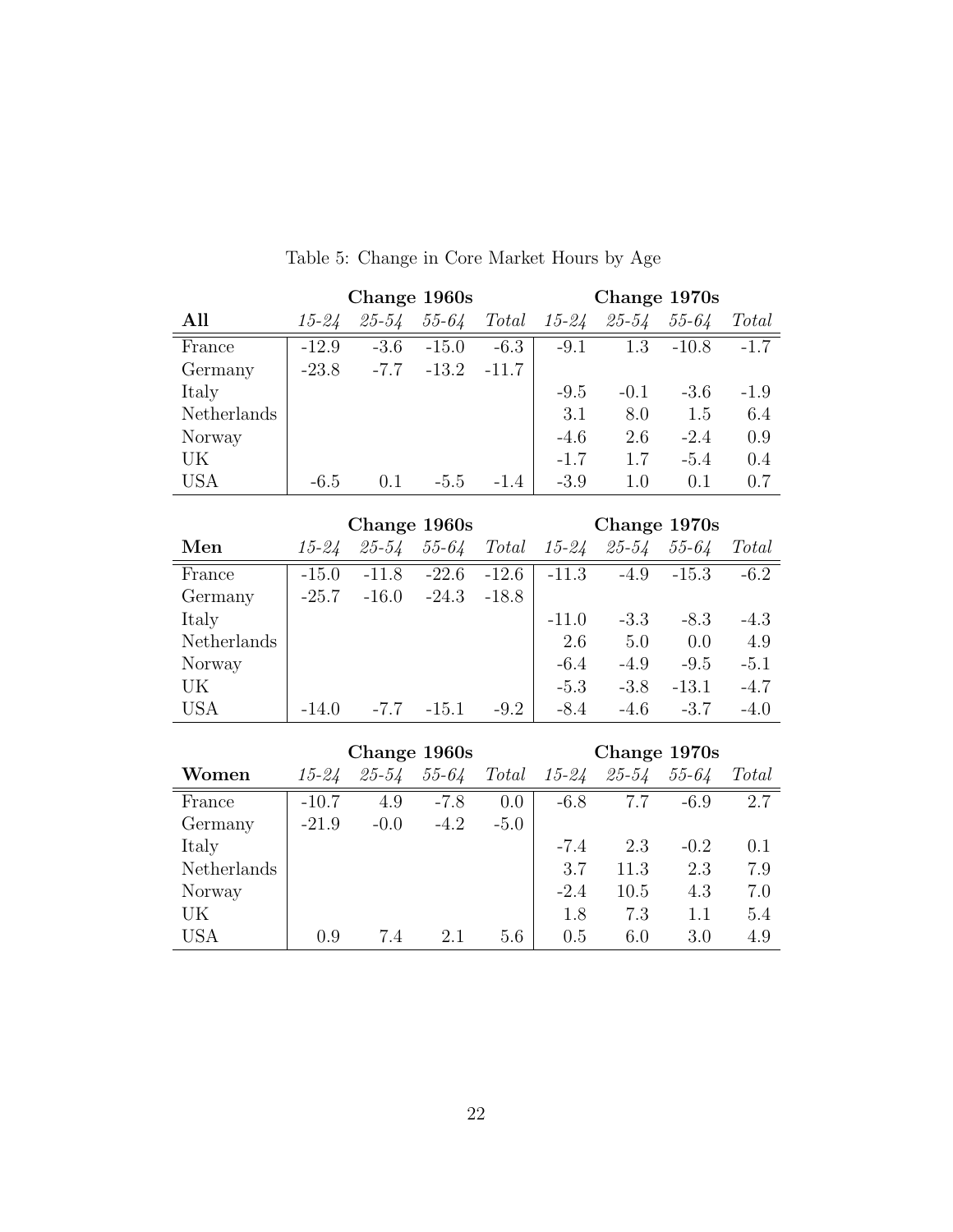|             |           |           | Change 1960s |         | Change 1970s |           |              |        |  |  |  |  |
|-------------|-----------|-----------|--------------|---------|--------------|-----------|--------------|--------|--|--|--|--|
| All         | $15 - 24$ | 25-54     | $55 - 64$    | Total   | $15 - 24$    | 25-54     | $55 - 64$    | Total  |  |  |  |  |
| France      | $-12.4$   | $-3.3$    | $-16.0$      | $-6.2$  | $-9.1$       | 0.9       | $-12.0$      | $-2.1$ |  |  |  |  |
| Germany     | $-22.6$   | $-6.7$    | $-13.2$      | $-11.0$ |              |           |              |        |  |  |  |  |
| Italy       |           |           |              |         | $-7.7$       | 0.3       | $-4.0$       | $-1.3$ |  |  |  |  |
| Netherlands |           |           |              |         | 5.2          | 9.0       | 2.3          | 7.5    |  |  |  |  |
| Norway      |           |           |              |         | $-6.4$       | 3.1       | $-2.0$       | 0.9    |  |  |  |  |
| UK          |           |           |              |         | $-1.2$       | 2.0       | $-6.2$       | 0.6    |  |  |  |  |
| <b>USA</b>  | $-7.2$    | $-0.0$    | $-6.3$       | $-1.9$  | $-4.6$       | 0.9       | $-0.6$       | 0.4    |  |  |  |  |
|             |           |           |              |         |              |           |              |        |  |  |  |  |
|             |           |           | Change 1960s |         |              |           | Change 1970s |        |  |  |  |  |
| Men         | 15-24     | $25 - 54$ | $55 - 64$    | Total   | 15-24        | $25 - 54$ | $55 - 64$    | Total  |  |  |  |  |
| France      | $-15.5$   | $-12.1$   | $-24.6$      | $-13.1$ | $-11.9$      | $-6.4$    | $-17.3$      | $-7.4$ |  |  |  |  |

## Table 6: Change in Total Market Hours by Age

|             |           | Change 1960s |           |         | Change 1970s |           |           |        |  |  |  |
|-------------|-----------|--------------|-----------|---------|--------------|-----------|-----------|--------|--|--|--|
| Men         | $15 - 24$ | $25 - 54$    | $55 - 64$ | Total   | $15 - 24$    | $25 - 54$ | $55 - 64$ | Total  |  |  |  |
| France      | $-15.5$   | $-12.1$      | $-24.6$   | $-13.1$ | $-11.9$      | $-6.4$    | $-17.3$   | $-7.4$ |  |  |  |
| Germany     | $-24.2$   | $-15.2$      | $-24.6$   | $-18.2$ |              |           |           |        |  |  |  |
| Italy       |           |              |           |         | $-9.8$       | $-3.2$    | $-9.3$    | $-4.0$ |  |  |  |
| Netherlands |           |              |           |         | 4.9          | 5.1       | 0.9       | 5.6    |  |  |  |
| Norway      |           |              |           |         | $-8.3$       | $-5.2$    | $-9.7$    | $-5.6$ |  |  |  |
| UK          |           |              |           |         | $-5.3$       | $-4.6$    | $-14.7$   | $-5.3$ |  |  |  |
| <b>USA</b>  | $-16.2$   | -8.6         | $-16.8$   | $-10.5$ | $-9.9$       | $-5.2$    | $-4.9$    | $-4.9$ |  |  |  |

|             |         |           | Change 1960s |        | Change 1970s |           |           |       |  |  |  |  |  |
|-------------|---------|-----------|--------------|--------|--------------|-----------|-----------|-------|--|--|--|--|--|
| Women       | 15-24   | $25 - 54$ | $55 - 64$    | Total  | $15 - 24$    | $25 - 54$ | $55 - 64$ | Total |  |  |  |  |  |
| France      | $-9.3$  | 5.7       | $-8.1$       | 0.7    | $-6.2$       | 8.4       | $-7.4$    | 3.2   |  |  |  |  |  |
| Germany     | $-21.1$ | 0.9       | $-4.2$       | $-4.3$ |              |           |           |       |  |  |  |  |  |
| Italy       |         |           |              |        | $-5.5$       | 3.1       | 0.1       | 0.9   |  |  |  |  |  |
| Netherlands |         |           |              |        | 5.6          | 13.1      | 2.7       | 9.3   |  |  |  |  |  |
| Norway      |         |           |              |        | $-4.0$       | 11.8      | 5.3       | 7.6   |  |  |  |  |  |
| UK          |         |           |              |        | 2.6          | 8.6       | 1.1       | 6.3   |  |  |  |  |  |
| USA         | 1.3     | 8.1       | 1.9          | 6.2    | 0.3          | 6.4       | 2.6       | 5.1   |  |  |  |  |  |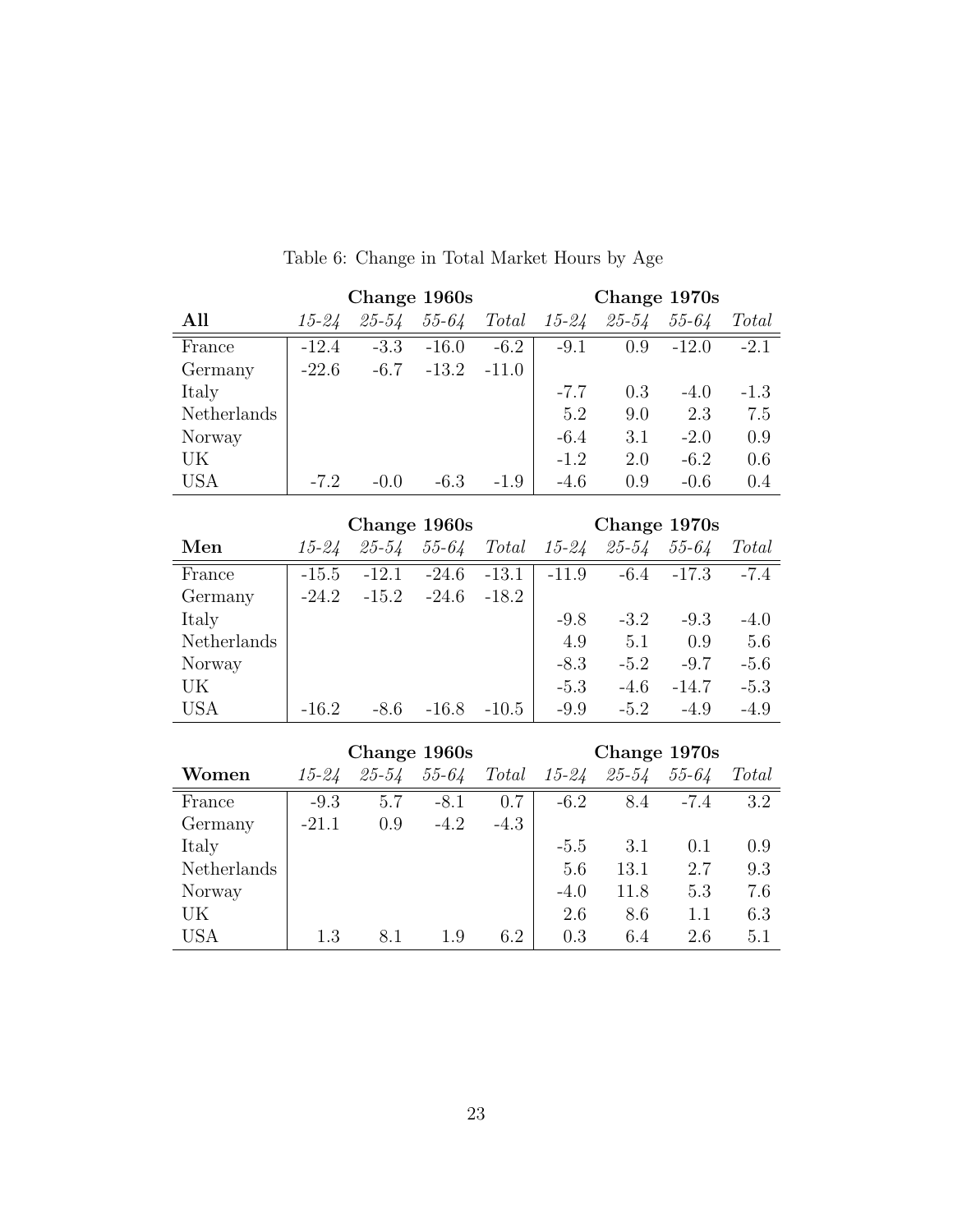|                                   |              | <b>Total</b>           | 22.9    | 19.7    |      | $22.0$<br>$23.3$<br>$25.1$            |          | 25.3 | 27.2                                                                            |              | <b>Total</b>           | $28.3\,$          | 25.6 | 30.4                                  | 31.0 | 30.7                                                    | 32.1 | 32.6       |       | <b>Total</b>             | 17.6              | 13.7     | 13.6                                  | 15.4             | 19.3                                                                    | 18.6 | 21.9 |
|-----------------------------------|--------------|------------------------|---------|---------|------|---------------------------------------|----------|------|---------------------------------------------------------------------------------|--------------|------------------------|-------------------|------|---------------------------------------|------|---------------------------------------------------------|------|------------|-------|--------------------------|-------------------|----------|---------------------------------------|------------------|-------------------------------------------------------------------------|------|------|
|                                   |              | 55-64                  | 10.2    | 10.1    | 12.0 | 12.1                                  | 20.1     | 15.8 | 22.3                                                                            |              | 55-64                  | 13.8              | 13.9 | 18.8                                  | 18.8 | 24.6                                                    | 21.8 | 27.4       |       | 55-64                    | 6.9               | 6.3      | 5.5                                   | $\ddot{5}$       | 15.6                                                                    | 0.9  | 17.6 |
|                                   | <b>2000s</b> | 25-54                  | ر<br>29 | 24.5    | 27.6 | 26.8                                  | $27.9\,$ | 28.8 | 31.0                                                                            | <b>2000s</b> | 25-54                  | 36.0              | 32.0 | 37.8                                  | 36.2 | 34.1                                                    | 36.7 | 37.5       | 2000s | $25 - 54$                | 22.5              | 16.8     | 17.2                                  | 171              | 21.5                                                                    | 21.1 | 24.7 |
|                                   |              | $15 - 24$              | 10.9    | 12.4    | 10.6 | $19.3\,$                              | $18.3\,$ | 20.4 | 17.2                                                                            |              | $15 - 24$              | 12.6              | 14.0 | 13.3                                  | 21.3 | 22.7                                                    | 23.6 | 19.2       |       | $15 - 24$                | 9.2               | 10.6     | $\overline{8.0}$                      | 17.3             | 13.9                                                                    | 17.4 | 15.3 |
|                                   |              | $\operatorname{Total}$ | 24.6    |         | 23.9 | 16.9                                  | 24.2     | 24.9 | 26.5                                                                            |              | $\operatorname{Total}$ | 34.5              |      | 34.7                                  | 26.1 | 35.8                                                    | 36.8 | 36.6       |       | $\label{eq:total} Total$ | 14.9              |          | 13.5                                  | $\frac{5}{2}$    | 12.3                                                                    | 13.2 | 17.0 |
|                                   |              | 55-64                  | 21.1    |         | 15.6 | $10.6\,$                              | 22.5     | 21.2 | 22.1                                                                            |              | 55-64                  | 29.0              |      | 27.1                                  | 18.8 | 34.1                                                    | 34.9 | 31.1       |       | 55-64                    | 13.8              |          | 2.G                                   | $\overline{3.1}$ | 11.4                                                                    | 2.8  | 14.6 |
|                                   | 1970s        | 25-54                  | 27.8    |         | 27.8 | 18.7                                  | 25.3     | 27.1 | 30.0                                                                            | 1970s        | 25-54                  | 40.9              |      | 41.2                                  | 31.1 | 39.1                                                    | 40.6 | 42.2       | 1970s | 25-54                    | 14.8              |          | 14.9                                  | 5.8              | 11.0                                                                    | 13.7 | 18.6 |
| Table 7: Core Market Hours by Age |              | $15 - 24$              | 20.0    |         | 20.1 | $16.2\,$                              | 22.9     | 22.1 | 21.1                                                                            |              | $15 - 24$              | 23.9              |      | 24.3                                  | 18.7 | 29.1                                                    | 28.9 | 27.7       |       | $15 - 24$                | 16.0              |          | 15.4                                  | 13.5             | 16.3                                                                    | 15.6 | 14.8 |
|                                   |              | Total                  | 29.2    | 31.4    |      |                                       |          |      | 28.6                                                                            |              | <b>Total</b>           | $40.9$            | 44.4 |                                       |      |                                                         |      | 41.8       |       | $\operatorname{Total}$   | $\overline{17.6}$ | 18.7     |                                       |                  |                                                                         |      | 16.3 |
|                                   |              | 55-64                  | 25.2    | 23.3    |      |                                       |          |      | 27.8                                                                            |              | 55-64                  | 36.4              | 38.2 |                                       |      |                                                         |      | 42.5       |       | 55-64                    | 14.8              | $10.6\,$ |                                       |                  |                                                                         |      | 15.5 |
|                                   | 1960s        | $25 - 54$              | 32.7    | 32.2    |      |                                       |          |      | 30.8                                                                            | 1960s        | 25-54                  | 47.8              | 48.0 |                                       |      |                                                         |      | 45.2       | 1960s | 25-54                    | 17.6              | 16.8     |                                       |                  |                                                                         |      | 17.2 |
|                                   |              | $15 - 24$              | 23.8    | 36.1    |      |                                       |          |      | 23.7                                                                            |              | $15 - 24$              | 27.6              | 39.7 |                                       |      |                                                         |      | 33.2       |       | $15 - 24$                | 20.0              | 32.6     |                                       |                  |                                                                         |      | 14.4 |
|                                   |              |                        | France  | Germany |      | ${\rm Italy} \atop {\rm Netherlands}$ |          |      | $\begin{array}{lcl} & \text{Normay} \\ & \text{UK} \\ & \text{USA} \end{array}$ |              | Men                    | France<br>Germany |      | ${\rm Italy} \atop {\rm Netherlands}$ |      | $\begin{array}{l} {\rm Norway} \\ {\rm UK} \end{array}$ |      | <b>USA</b> |       | Women                    | France            | Germany  | ${\rm Italy} \atop {\rm Netherlands}$ |                  | $\begin{array}{lcl} & & \\ \text{Moway} & \\ & \text{UK} & \end{array}$ |      | USA  |

| Age<br>$\sum_{i=1}^{n}$<br>l<br>Hours<br>larket<br>֧֦֧֦֦֦֧֦֦֦֦֦֦֦֧֚֝֝֝֝֝֝֬֝֝֓֬֝֓֓֝֬<br>֧֖֧֧֚֚֝֬֝֓֝֓<br>O۲A<br>)<br>5<br>ζ | 1070 <sub>1</sub> |
|---------------------------------------------------------------------------------------------------------------------------|-------------------|
|                                                                                                                           |                   |
| Table                                                                                                                     |                   |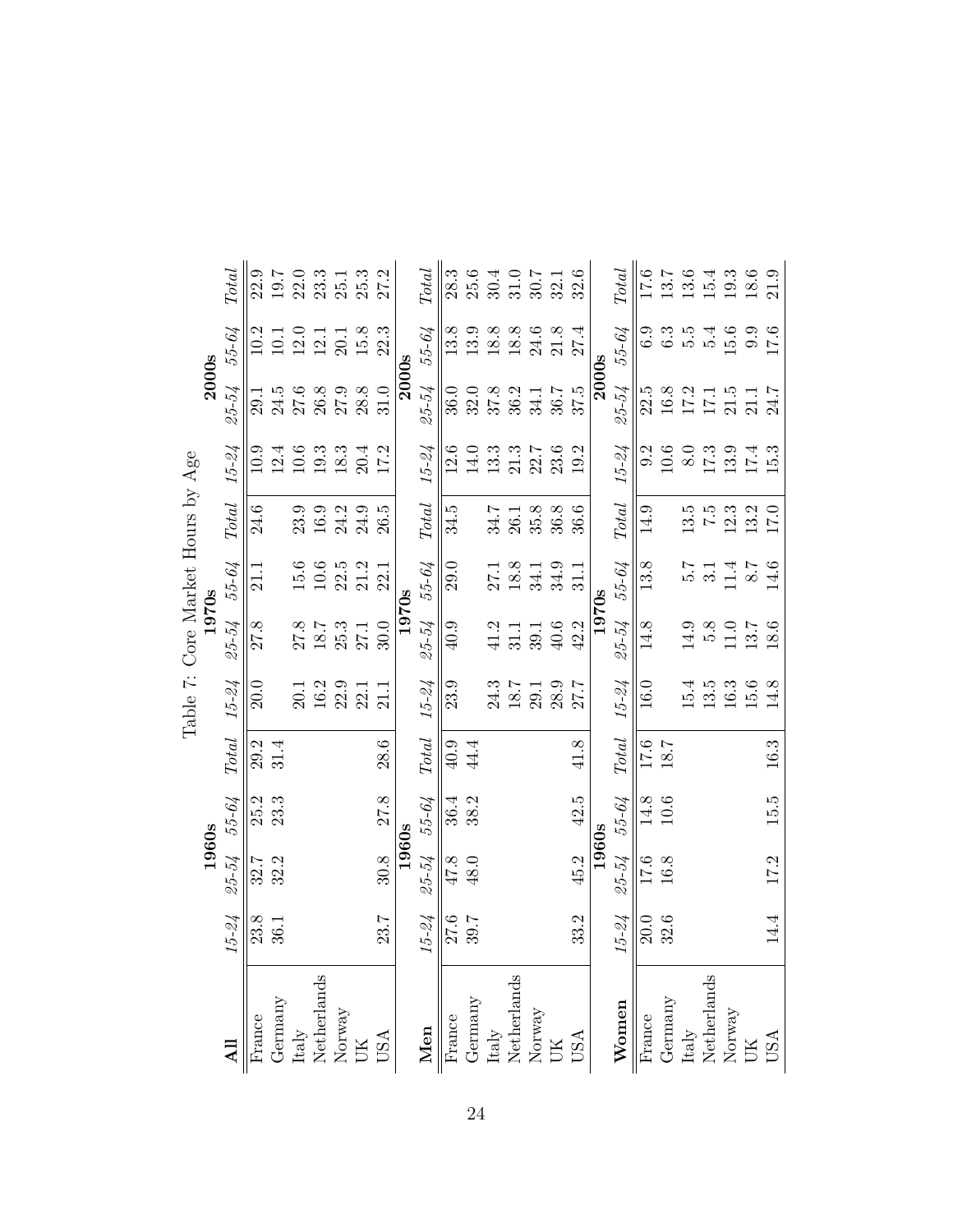|                                                                                             |           | 1960s             |          |                        |                                             | ASD SUL SULTAINS INTO THE SULTAIN SULTAIN<br>1970s |          |              |                            | 2000s        |                  |                            |
|---------------------------------------------------------------------------------------------|-----------|-------------------|----------|------------------------|---------------------------------------------|----------------------------------------------------|----------|--------------|----------------------------|--------------|------------------|----------------------------|
|                                                                                             |           |                   |          |                        |                                             |                                                    |          |              |                            |              |                  |                            |
|                                                                                             | $15 - 24$ | 25-54             | 55-64    | $\operatorname{Total}$ | $15 - 24$                                   | 25-54                                              | 55-64    | Total        | $15 - 24$                  | 25-54        | 55-64            | $\label{eq:total} Total$   |
| France                                                                                      | 26.5      | 35.5              | 27.4     | 31.9                   | 23.3                                        | 31.3                                               | 23.3     | 27.8         | $\frac{1}{4}$              | 32.2         | 11.4             | 25.7                       |
| Germany                                                                                     | 39.6      | 34.6              | 24.7     | 33.8                   |                                             |                                                    |          |              | 17.0                       | 27.9         | 11.5             |                            |
| ${\rm Italy} \atop {\rm Netherlands}$                                                       |           |                   |          |                        | 23.1                                        | 31.0                                               |          | 26.9         | 15.4                       | 31.4         | $13.5\,$         | $22.8$<br>$25.6$<br>$27.4$ |
|                                                                                             |           |                   |          |                        | 19.9                                        | 21.8                                               | 11.8     | 19.9         | 25.1                       | 30.8         | 14.1             |                            |
|                                                                                             |           |                   |          |                        | $\begin{array}{c} 26.6 \\ 25.7 \end{array}$ | 27.7                                               | 24.1     | 26.8         | 20.3                       | 30.8         | $22.1$ $17.7$    | $27.7$<br>$28.9$           |
| $\begin{array}{lcl} & & \\ \text{Norway} & \\ & \text{UK} & \\ \text{USA} & \\ \end{array}$ |           |                   |          |                        |                                             | 30.8                                               | 23.9     | 28.3         | 24.5                       | 32.7         |                  |                            |
|                                                                                             | 26.9      | 33.7              | 30.4     | 31.6                   | 24.3                                        | 32.8                                               | 24.7     | 29.3         | 19.7                       | 33.7         | 24.1             | 2.02                       |
|                                                                                             |           | 1960s             |          |                        |                                             | 1970s                                              |          |              |                            | <b>2000s</b> |                  |                            |
| Men                                                                                         | $15 - 24$ | 25-54             | 55-64    | <b>Total</b>           | $15 - 24$                                   | 25-54                                              | 55-64    | <b>Total</b> | $15 - 24$                  | 25-54        | 55-64            | <b>Total</b>               |
| France<br>Germany                                                                           | 31.4      | 51.9              | 39.8     | 44.8                   | 27.8                                        | 46.2                                               | 32.4     | 39.1         | 16.0                       | 39.8         | 15.1             | 31.7                       |
|                                                                                             | 43.0      | $7.1\overline{6}$ | 40.4     | 47.7                   |                                             |                                                    |          |              | 18.9                       | 36.4         | 15.8             | 29.5                       |
|                                                                                             |           |                   |          |                        | 28.1                                        | 46.1                                               | 30.5     | 39.1         | $18.3\,$                   | 42.9         | 21.2             | 35.1                       |
| Italy<br>Netherlands<br>Norway<br>UK<br>USA                                                 |           |                   |          |                        | 23.0                                        | 36.5                                               | $21.3\,$ | $30.8\,$     | $27.9$<br>$24.9$           | $41.6$       | 22.2             | 36.4                       |
|                                                                                             |           |                   |          |                        | 33.2                                        | 42.8                                               | 36.6     | 39.4         |                            | 37.6         | 26.8             | 33.8                       |
|                                                                                             |           |                   |          |                        | 33.1                                        | 45.8                                               | 39.1     | $41.6$       | 27.8                       | $41.3$       | 24.4             | 36.3                       |
|                                                                                             | 38.2      | 49.6              | 46.6     | 46.3                   | 31.9                                        | 46.2                                               | 34.7     | 40.7         | 22.0                       | 41.0         | 29.8             | 35.8                       |
|                                                                                             |           | 1960s             |          |                        |                                             | 1970s                                              |          |              |                            | 2000s        |                  |                            |
| Women                                                                                       | $15 - 24$ | 25-54             | 55-64    | <b>Total</b>           | $15 - 24$                                   | 25-54                                              | 55-64    | Total        | $15 - 24$                  | $25 - 54$    | 55-64            | <b>Total</b>               |
| France                                                                                      | 21.7      | 19.1              | 15.8     | 19.2                   | 18.6                                        | 16.4                                               | 15.2     | 16.7         | 12.4                       | 24.8         | 7.7              | 19.9                       |
| Germany                                                                                     | 36.1      | 18.1              | $11.4\,$ | 20.3                   |                                             |                                                    |          |              | 14.9                       | 19.0         | 7.2              | 16.0                       |
| Italy                                                                                       |           |                   |          |                        | 17.7                                        | 16.5                                               | 6.2      | 15.1         | $12.3$<br>$21.5$<br>$15.6$ | $19.6\,$     | 6.3              | $16.0\,$                   |
| $\begin{array}{l} \text{Netherlands} \\ \text{Norway} \\ \text{UK} \end{array}$             |           |                   |          |                        | 16.6                                        | 6.7                                                | 3.4      | 8.8          |                            | $19.8\,$     | $\overline{6.1}$ | 18.1                       |
|                                                                                             |           |                   |          |                        | 19.6                                        | 12.0                                               | 12.0     | 13.8         |                            | $23.8\,$     | 17.3             | 21.4                       |
|                                                                                             |           |                   |          |                        | 18.6                                        | 15.7                                               | 10.0     | 15.3         | 21.1                       | 24.3         |                  | $21.6\,$                   |
| USA                                                                                         | $16.0\,$  | 18.6              | 17.0     | 17.7                   | 17.0                                        | 20.3                                               | 16.2     | 18.8         | 17.3                       | 26.7         | 18.8             | 23.9                       |

Table 8: Total Market Hours by Age Table 8: Total Market Hours by Age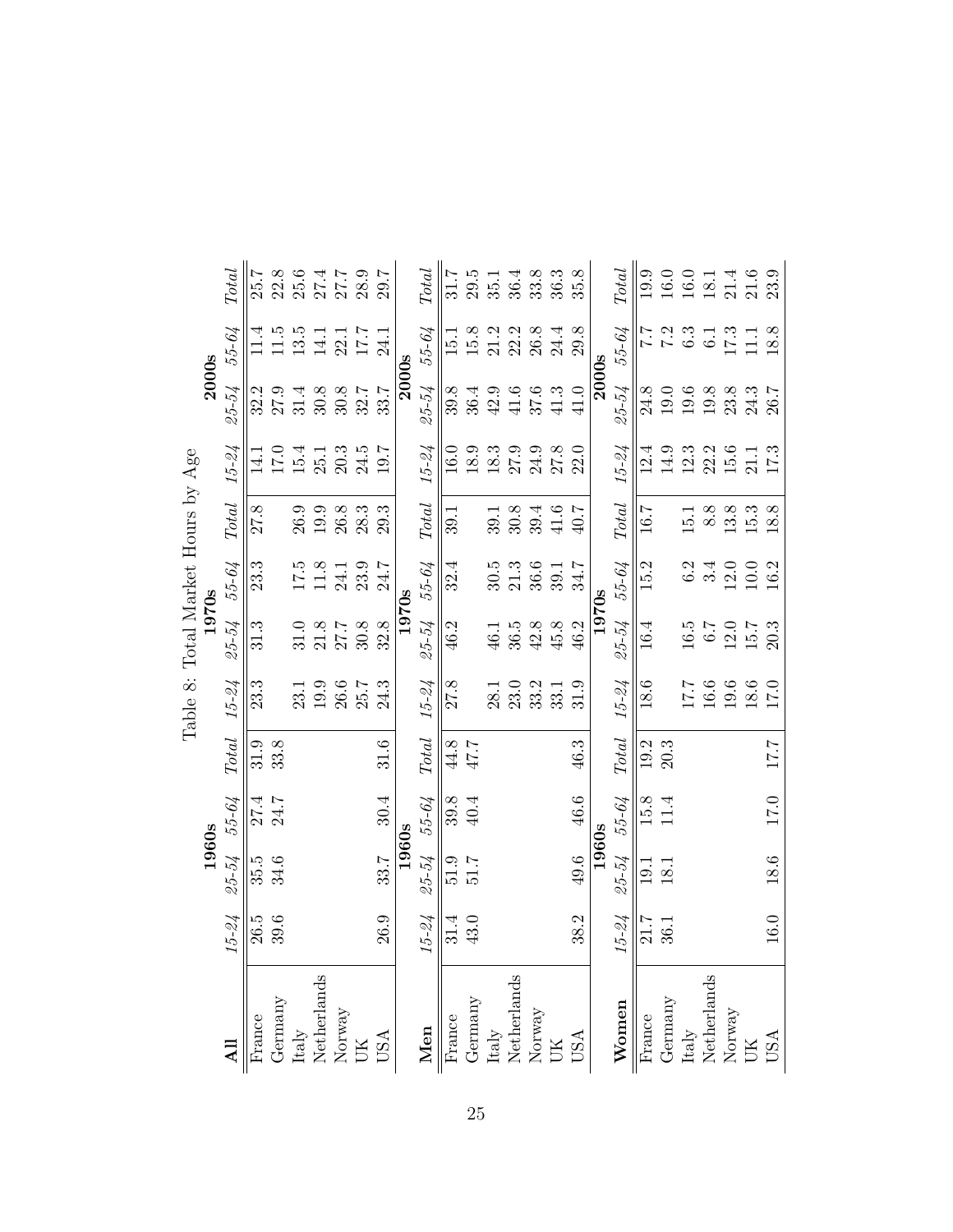| All persons | 1960s   | 1970s | 1980s | 1990s    | 2000s | $\triangle$ 60s | $\triangle$ 70s |
|-------------|---------|-------|-------|----------|-------|-----------------|-----------------|
| France      | 15.3    | 15.3  |       |          | 11.3  | $-4.0$          | $-4.0$          |
| Germany     | 14.3    |       |       | 9.8      | 10.4  | $-3.9$          |                 |
| Italy       |         | 15.6  | 15.9  |          | 14.1  |                 | $-1.5$          |
| Netherlands |         | 11.5  | 11.5  | 10.1     | 9.2   |                 | $-2.3$          |
| Norway      |         | 16.6  | 12.3  | 9.6      | 11.5  |                 | $-5.1$          |
| UK          |         | 12.1  | 12.1  | 10.7     | 11.2  |                 | $-0.9$          |
| <b>USA</b>  | 13.5    | 11.9  | 9.8   | 8.4      | 8.2   | $-5.3$          | $-3.7$          |
| Men         | 1960s   | 1970s | 1980s | 1990s    | 2000s | $\triangle$ 60s | $\triangle$ 70s |
| France      | $3.5\,$ | 4.3   |       |          | 4.1   | 0.6             | $-0.2$          |
| Germany     | 1.4     |       |       | 4.0      | 5.1   | $3.7\,$         |                 |
| Italy       |         | 2.2   | 1.9   |          | 3.2   |                 | 1.0             |
| Netherlands |         | 2.9   | 3.9   | 4.3      | 5.0   |                 | 2.1             |
| Norway      |         | 3.9   | 4.8   | 4.3      | 7.4   |                 | 3.5             |
| UK          |         | 2.4   | 4.9   | 4.9      | 6.0   |                 | 3.6             |
| <b>USA</b>  | 2.7     | 3.0   | 4.4   | 4.7      | 4.4   | 1.7             | 1.4             |
| Women       | 1960s   | 1970s | 1980s | 1990s    | 2000s | $\triangle$ 60s | $\triangle$ 70s |
| France      | 27.0    | 26.2  |       |          | 18.3  | $-8.7$          | $-7.9$          |
| Germany     | 26.3    |       |       | 15.7     | 15.8  | $-10.5$         |                 |
| Italy       |         | 28.7  | 29.5  |          | 25.1  |                 | $-3.6$          |
| Netherlands |         | 20.1  | 19.2  | 16.0     | 13.6  |                 | $-6.5$          |
| Norway      |         | 29.5  | 20.0  | $15.1\,$ | 15.7  |                 | $-13.8$         |
| UK          |         | 21.7  | 18.9  | 16.3     | 16.2  |                 | $-5.5$          |
| <b>USA</b>  | 23.7    | 20.2  | 15.0  | 12.0     | 12.0  | $-11.7$         | $-8.2$          |

Table 9: Core Home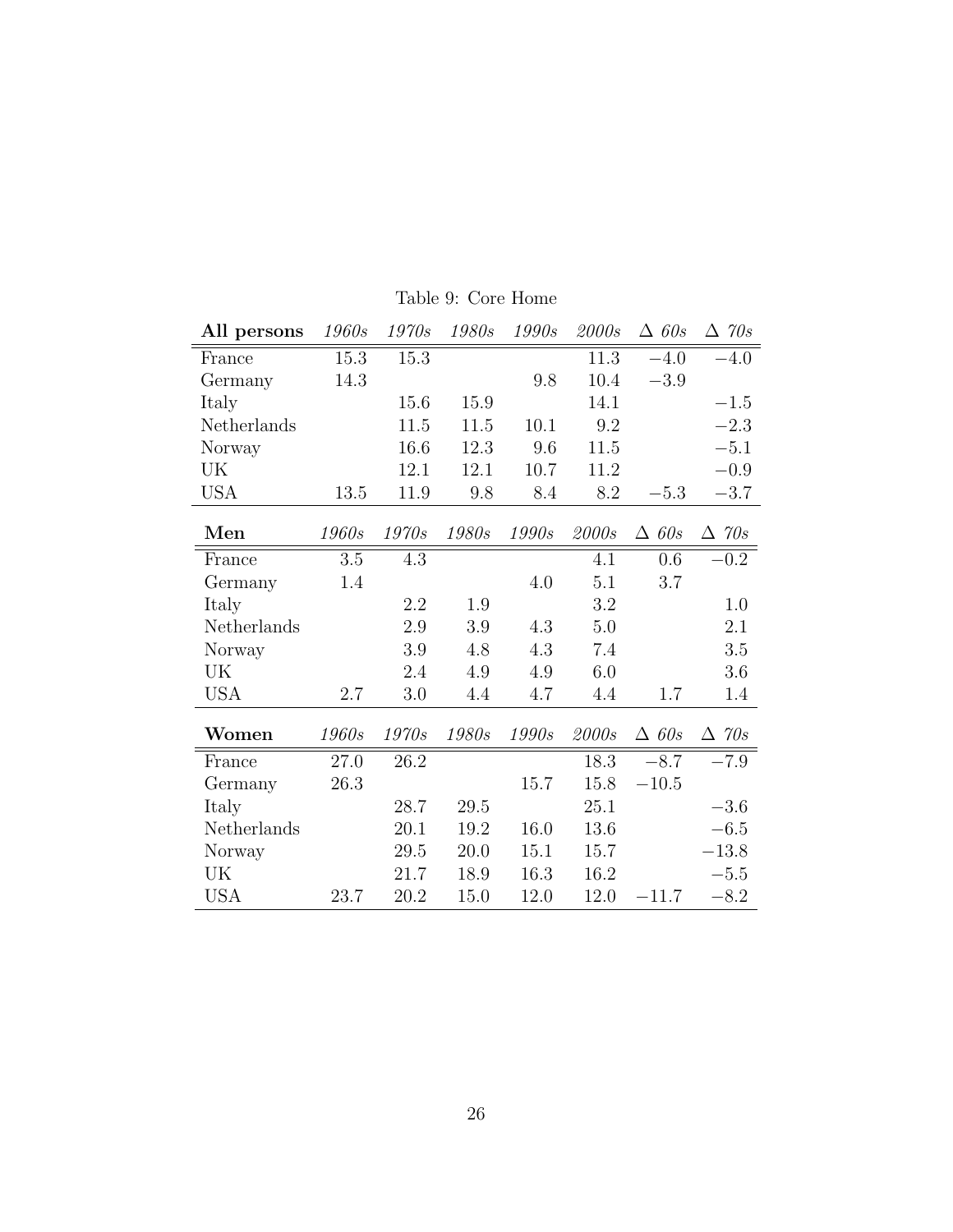| All persons | 1960s   | 1970s   | 1980s   | 1990s        | 2000s   | $\triangle$ 60s | $\triangle$ 70s |
|-------------|---------|---------|---------|--------------|---------|-----------------|-----------------|
| France      | 4.7     | 5.9     |         |              | 4.2     | $-0.5$          | $-1.7$          |
| Germany     | 3.4     |         |         | 5.2          | 5.6     | 2.2             |                 |
| Italy       |         | $5.4\,$ | $2.8\,$ |              | 5.1     |                 | $-0.3$          |
| Netherlands |         | 4.9     | $5.5\,$ | 6.1          | 5.7     |                 | 0.8             |
| Norway      |         | 3.3     | 3.3     | 4.2          | $5.9\,$ |                 | 2.6             |
| UK          |         | 4.0     | 5.4     | 4.0          | 5.8     |                 | 1.8             |
| <b>USA</b>  | 6.1     | 7.4     | 7.5     | 7.7          | 8.1     | 2.0             | 0.7             |
| Men         | 1960s   | 1970s   | 1980s   | 1990s        | 2000s   | $\triangle$ 60s | $\triangle$ 70s |
| France      | 3.2     | 4.7     |         |              | 3.3     | 0.1             | $-1.4$          |
| Germany     | $2.0\,$ |         |         | 4.3          | 4.8     | 2.8             |                 |
| Italy       |         | $3.5\,$ | 1.6     |              | 3.7     |                 | $0.2\,$         |
| Netherlands |         | 3.6     | 4.3     | 4.6          | 4.5     |                 | 0.9             |
| Norway      |         | 2.8     | 2.8     | 3.6          | $5.5\,$ |                 | 2.7             |
| UK          |         | $2.4\,$ | 4.4     | 2.7          | 4.6     |                 | 2.2             |
| <b>USA</b>  | 5.6     | 6.5     | 6.3     | 6.3          | 6.9     | 1.3             | $0.4\,$         |
| Women       | 1960s   | 1970s   | 1980s   | <i>1990s</i> | 2000s   | $\triangle$ 60s | $\triangle$ 70s |
| France      | 6.1     | 7.1     |         |              | 5.1     | $-1.0$          | $-2.0$          |
| Germany     | 4.6     |         |         | 6.2          | 6.4     | 1.8             |                 |
| Italy       |         | 7.3     | 3.9     |              | 6.4     |                 | $-0.9$          |
| Netherlands |         | 6.3     | 6.8     | 7.6          | 7.0     |                 | 0.7             |
| Norway      |         | 3.9     | 3.8     | 4.8          | 6.3     |                 | 2.4             |
| UK          |         | 5.5     | 6.5     | 5.2          | 7.0     |                 | 1.5             |
| <b>USA</b>  | 6.6     | 8.2     | 8.7     | 9.0          | 9.3     | 2.7             | 1.1             |

Table 10: Shopping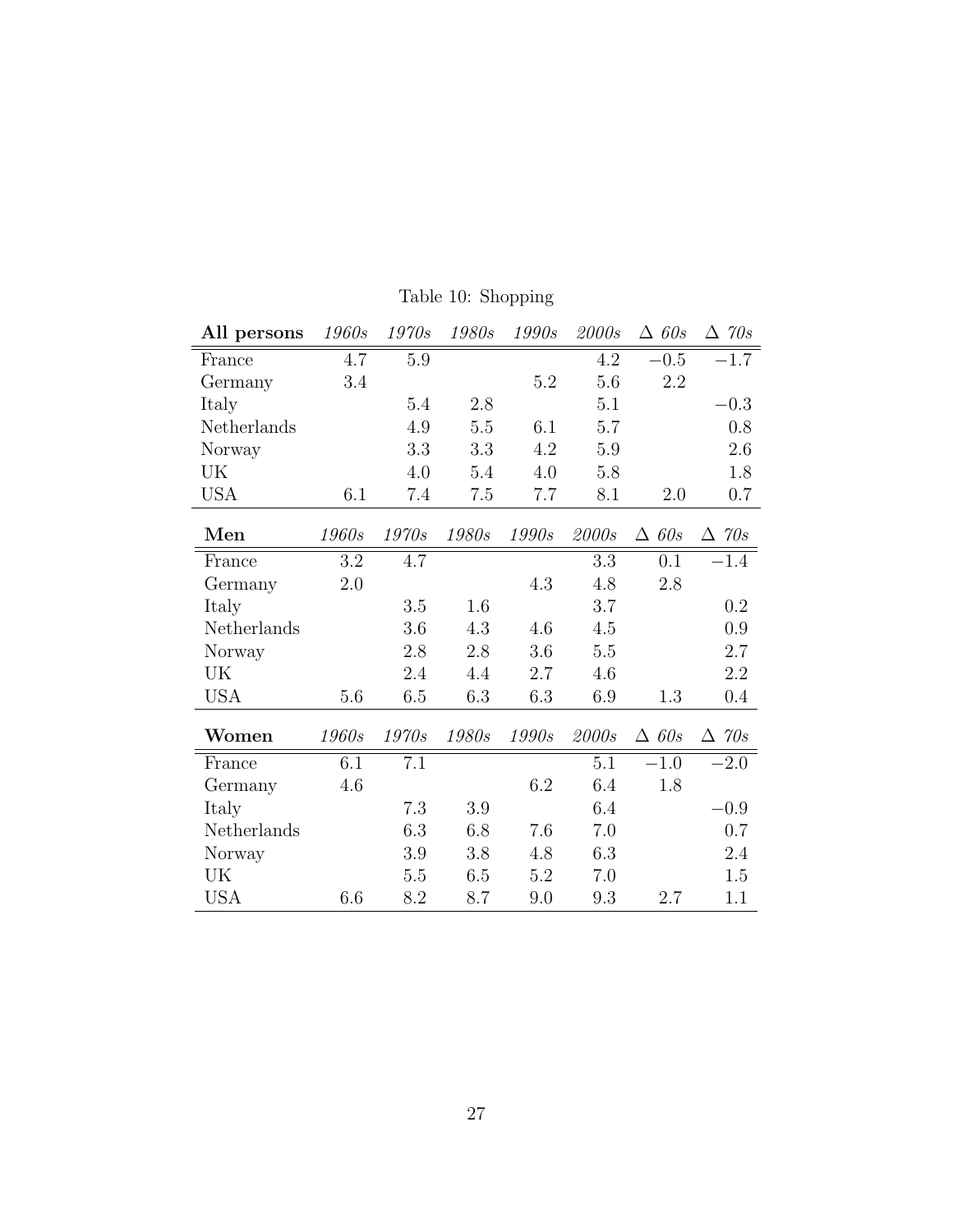| All persons | 1960s | 1970s        | 1980s | 1990s | 2000s | $\triangle$ 60s | $\Delta$ 70s    |
|-------------|-------|--------------|-------|-------|-------|-----------------|-----------------|
| France      | 20.0  | 21.2         |       |       | 15.5  | $-4.5$          | $-5.7$          |
| Germany     | 17.7  |              |       | 15.0  | 16.0  | $-1.7$          |                 |
| Italy       |       | 21.0         | 18.7  |       | 19.2  |                 | $-1.8$          |
| Netherlands |       | 16.4         | 17.1  | 16.1  | 14.9  |                 | $-1.5$          |
| Norway      |       | 19.9         | 15.6  | 13.8  | 17.4  |                 | $-2.5$          |
| UK          |       | 16.1         | 17.6  | 14.6  | 16.9  |                 | 0.8             |
| <b>USA</b>  | 19.6  | 19.3         | 17.3  | 16.1  | 16.4  | $-3.2$          | $-2.9\,$        |
| Men         | 1960s | 1970s        | 1980s | 1990s | 2000s | $\triangle$ 60s | $\triangle$ 70s |
| France      | 6.7   | 9.0          |       |       | 7.4   | 0.7             | $-1.6$          |
| Germany     | 3.4   |              |       | 8.2   | 9.9   | 6.5             |                 |
| Italy       |       | 5.6          | 3.5   |       | 6.9   |                 | 1.3             |
| Netherlands |       | 6.6          | 8.2   | 8.9   | 9.5   |                 | 2.9             |
| Norway      |       | 6.7          | 7.6   | 7.9   | 12.9  |                 | 6.2             |
| UK          |       | 4.8          | 9.3   | 7.6   | 10.5  |                 | 5.7             |
| <b>USA</b>  | 8.4   | 9.5          | 10.7  | 11.0  | 11.3  | 2.9             | 1.8             |
| Women       | 1960s | <i>1970s</i> | 1980s | 1990s | 2000s | $\triangle$ 60s | $\triangle$ 70s |
| France      | 33.0  | 33.4         |       |       | 23.4  | $-9.6$          | $-10.0$         |
| Germany     | 30.9  |              |       | 21.9  | 22.2  | $-8.7$          |                 |
| Italy       |       | 36.0         | 33.4  |       | 31.5  |                 | $-4.5$          |
| Netherlands |       | 26.4         | 26.1  | 23.6  | 20.5  |                 | $-5.9$          |
| Norway      |       | 33.4         | 23.9  | 20.0  | 22.0  |                 | $-11.4$         |
| UK          |       | 27.2         | 25.3  | 21.5  | 23.2  |                 | $-4.0$          |
| <b>USA</b>  | 30.2  | 28.4         | 23.7  | 21.0  | 21.3  | $-8.9$          | $-7.1$          |

Table 11: Core Home + Shopping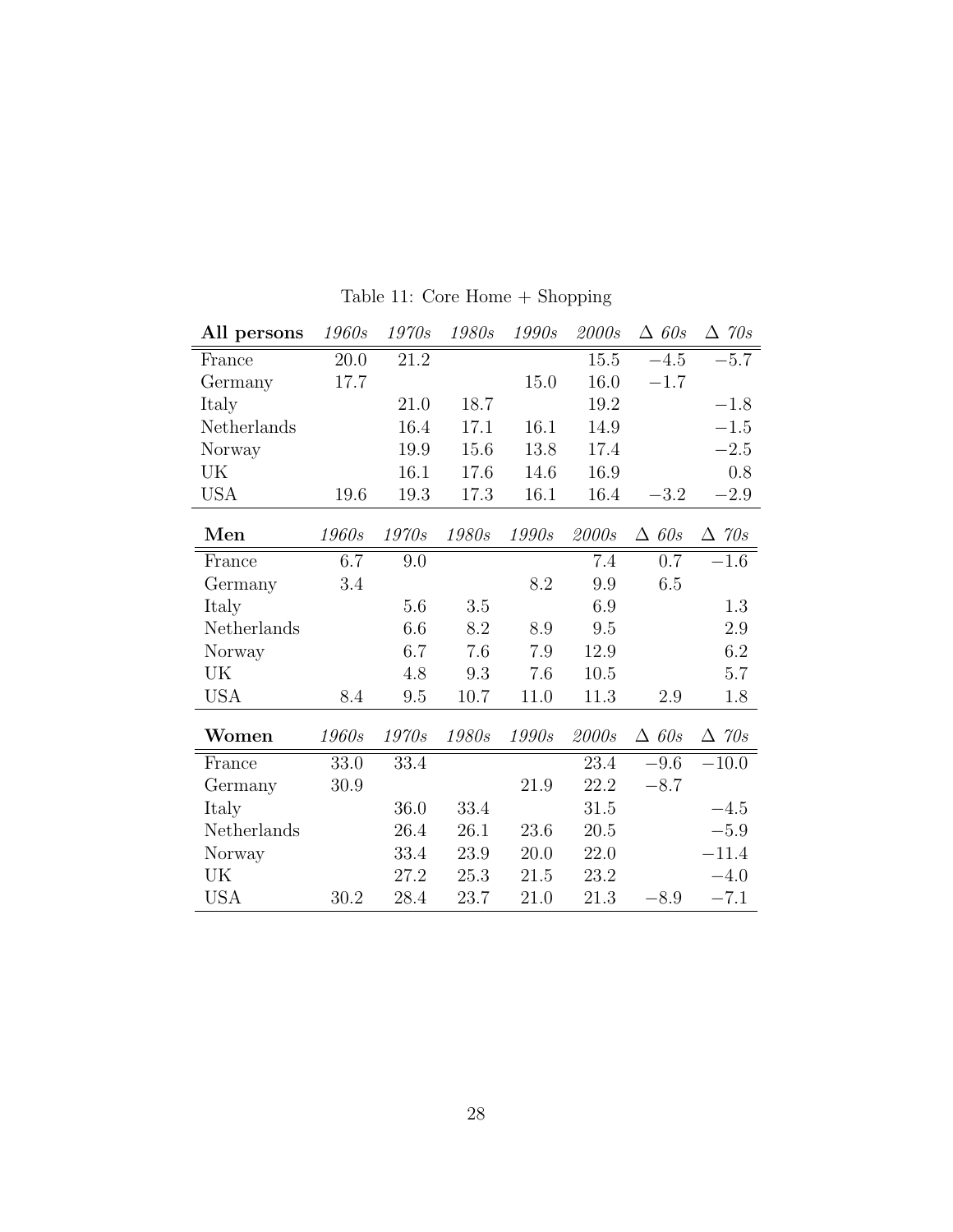| All persons | 1960s | 1970s        | <i>1980s</i> | 1990s | 2000s | $\triangle$ 60s | $\Delta$ 70s    |
|-------------|-------|--------------|--------------|-------|-------|-----------------|-----------------|
| France      | 23.7  | 23.0         |              |       | 17.3  | $-6.4$          | $-5.7$          |
| Germany     | 20.7  |              |              | 22.0  | 20.1  | $-0.6$          |                 |
| Italy       |       | 21.6         | 20.3         |       | 21.2  |                 | $-0.4$          |
| Netherlands |       | 21.0         | 22.1         | 21.1  | 19.0  |                 | $-2.0$          |
| Norway      |       | 22.4         | 18.8         | 19.2  | 19.5  |                 | $-2.9$          |
| UK          |       | 18.6         | 20.9         | 16.5  | 19.7  |                 | 1.1             |
| <b>USA</b>  | 22.7  | 22.7         | 21.2         | 19.6  | 20.4  | $-2.3$          | $-2.3$          |
| Men         | 1960s | <i>1970s</i> | 1980s        | 1990s | 2000s | $\triangle$ 60s | $\Delta$ 70s    |
| France      | 10.7  | 11.0         |              |       | 9.6   | $-1.1$          | $-1.4$          |
| Germany     | 6.8   |              |              | 14.2  | 14.5  | $7.7\,$         |                 |
| Italy       |       | 6.5          | 5.6          |       | 8.8   |                 | 2.3             |
| Netherlands |       | 10.6         | 13.2         | 14.2  | 13.3  |                 | 2.7             |
| Norway      |       | 10.7         | 12.2         | 14.3  | 16.1  |                 | 5.4             |
| UK          |       | 8.2          | 13.4         | 10.4  | 13.7  |                 | $5.5\,$         |
| <b>USA</b>  | 11.0  | 13.5         | 15.2         | 14.9  | 15.4  | 4.4             | 1.9             |
| Women       | 1960s | 1970s        | 1980s        | 1990s | 2000s | $\triangle$ 60s | $\triangle$ 70s |
| France      | 36.4  | 34.9         |              |       | 24.9  | $-11.5$         | $-10.0$         |
| Germany     | 33.7  |              |              | 29.9  | 25.7  | $-8.0$          |                 |
| Italy       |       | 36.3         | 34.6         |       | 33.5  |                 | $-2.8$          |
| Netherlands |       | 31.6         | 31.0         | 28.2  | 24.9  |                 | $-6.7$          |
| Norway      |       | 34.4         | 25.7         | 24.2  | 23.1  |                 | $-11.3$         |
| UK          |       | 28.9         | 27.9         | 22.6  | 25.7  |                 | $-3.2$          |
| <b>USA</b>  | 33.6  | 31.2         | 26.9         | 24.1  | 25.1  | $-8.5$          | $-6.1$          |

Table 12: Total Home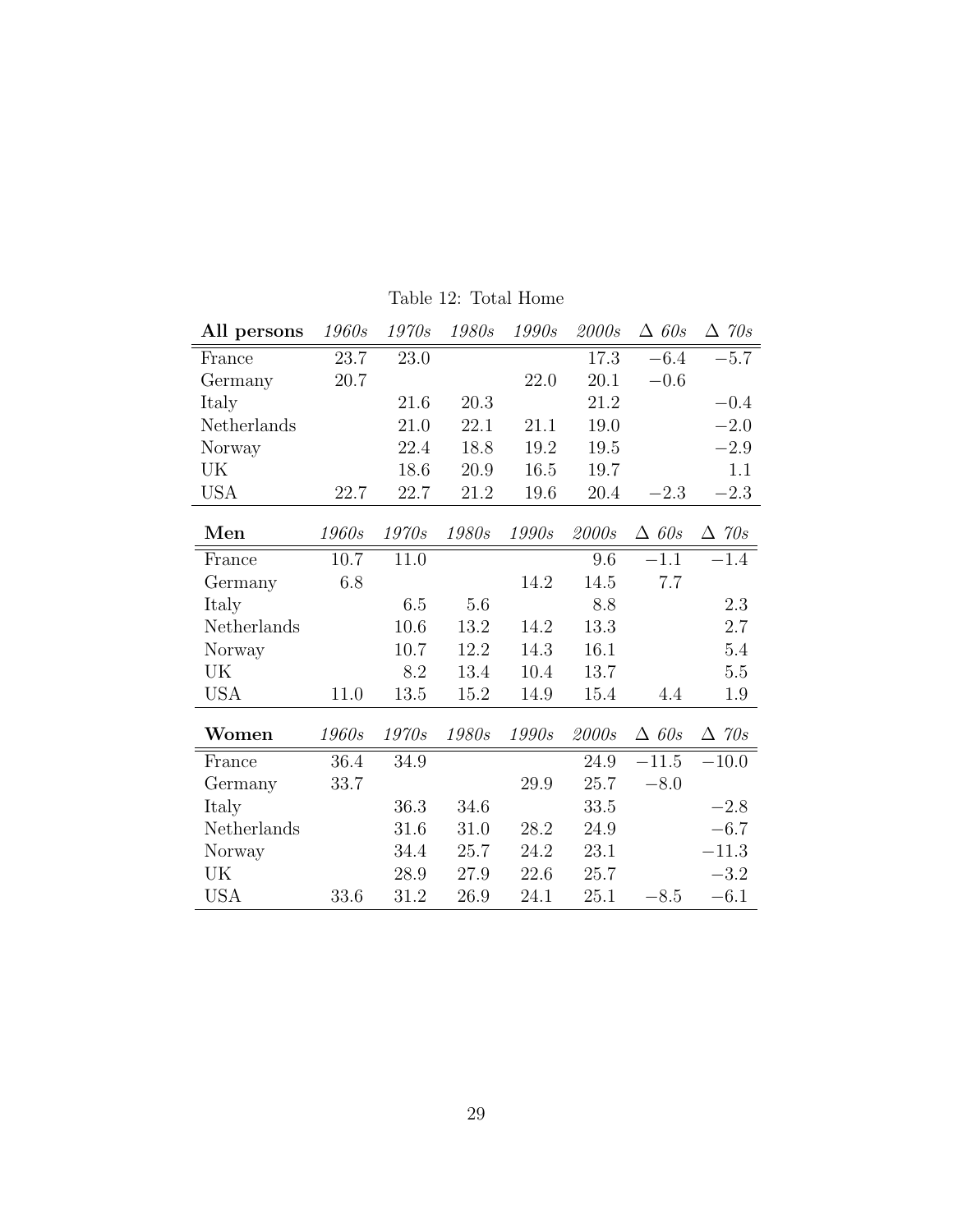| All persons | 1960s   | 1970s | <i>1980s</i> | 1990s   | 2000s   | $\triangle$ 60s | $\triangle$ 70s |
|-------------|---------|-------|--------------|---------|---------|-----------------|-----------------|
| France      | 5.4     | 4.0   |              |         | 2.7     | $-2.7$          | $-1.3$          |
| Germany     | 3.3     |       |              | 3.4     | 3.2     | $-0.1$          |                 |
| Italy       |         | 2.2   | 2.1          |         | $2.5\,$ |                 | 0.3             |
| Netherlands |         | 2.6   | $2.8\,$      | $2.9\,$ | $2.9\,$ |                 | 0.3             |
| Norway      |         | 2.9   | 3.2          | 3.8     | 3.8     |                 | 0.9             |
| UK          |         | 1.6   | 2.9          | 4.0     | 2.9     |                 | 1.3             |
| <b>USA</b>  | 3.1     | 3.0   | 2.3          | 2.1     | 4.5     | 1.4             | 1.5             |
| Men         | 1960s   | 1970s | 1980s        | 1990s   | 2000s   | $\triangle$ 60s | $\triangle$ 70s |
| France      | $1.9\,$ | 1.3   |              |         | 1.3     | $-0.6$          | 0.0             |
| Germany     | 1.0     |       |              | $2.0\,$ | 1.9     | 0.9             |                 |
| Italy       |         | 1.2   | 1.1          |         | 1.3     |                 | 0.1             |
| Netherlands |         | 1.4   | 1.4          | 1.6     | 1.6     |                 | 0.2             |
| Norway      |         | 1.2   | 1.9          | 2.2     | 2.1     |                 | 0.9             |
| UK          |         | 0.5   | 1.4          | 2.4     | 1.6     |                 | 1.1             |
| <b>USA</b>  | 1.2     | 1.2   | 0.9          | 0.9     | 2.7     | 1.5             | 1.5             |
| Women       | 1960s   | 1970s | 1980s        | 1990s   | 2000s   | $\triangle$ 60s | $\triangle$ 70s |
| France      | 8.8     | 6.7   |              |         | 4.1     | $-4.7$          | $-2.6$          |
| Germany     | 5.4     |       |              | 4.9     | 4.6     | $-0.8$          |                 |
| Italy       |         | 3.2   | 3.1          |         | 3.6     |                 | 0.4             |
| Netherlands |         | 3.8   | 4.0          | 4.3     | 4.3     |                 | 0.5             |
| Norway      |         | 4.7   | 4.5          | 5.4     | $5.5\,$ |                 | 0.8             |
| UK          |         | 2.6   | 4.1          | 5.7     | 4.1     |                 | 1.5             |
| <b>USA</b>  | 5.0     | 4.7   | 3.7          | 3.2     | 6.3     | 1.3             | 1.6             |

Table 13: Child Care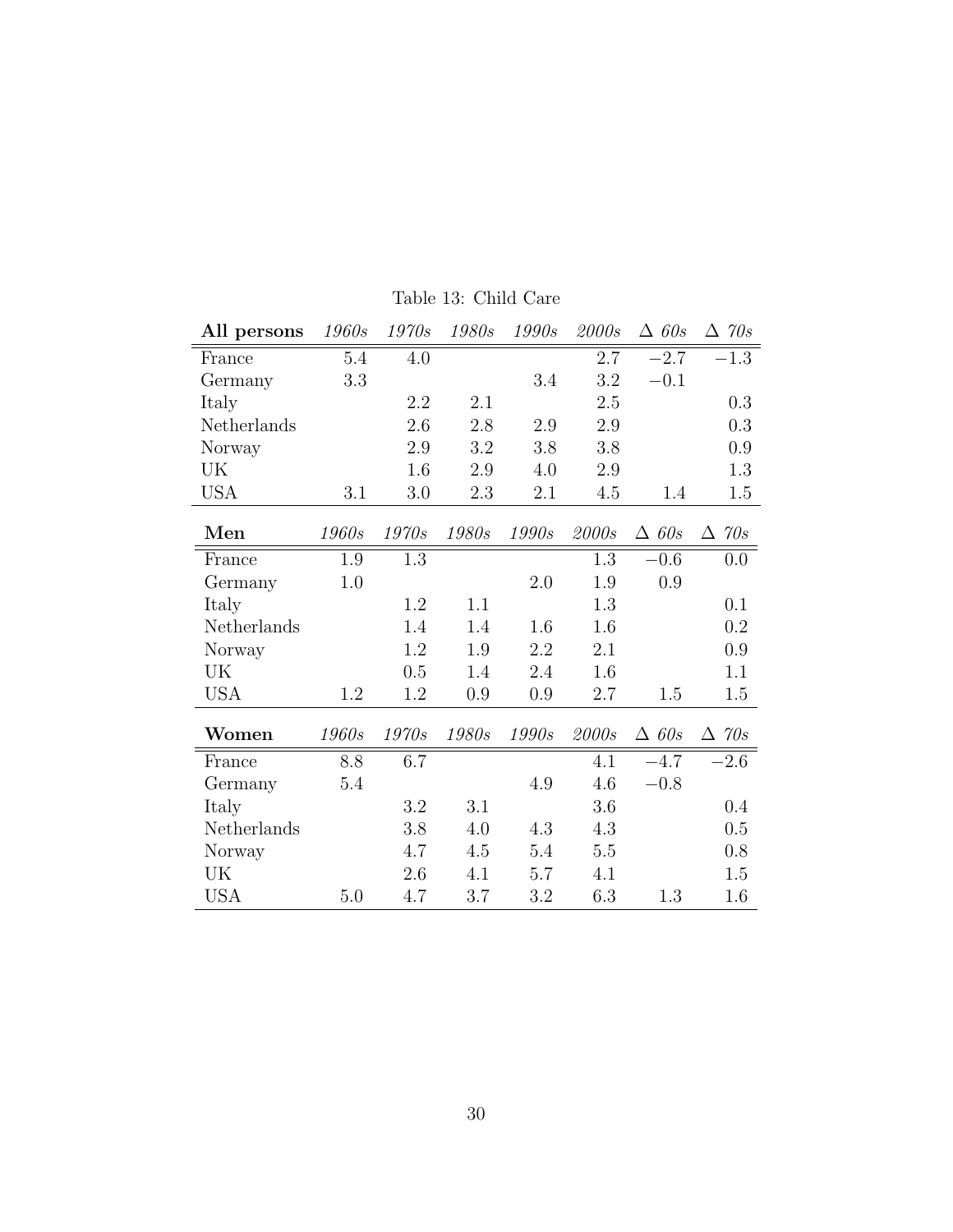| All persons | 1960s | 1970s | 1980s | 1990s | 2000s | $\triangle$ 60s | $\triangle$ 70s |
|-------------|-------|-------|-------|-------|-------|-----------------|-----------------|
| France      | 29.1  | 27.0  |       |       | 20.0  | $-9.1$          | $-7.0$          |
| Germany     | 24.0  |       |       | 25.4  | 23.3  | $-0.7$          |                 |
| Italy       |       | 23.8  | 22.4  |       | 23.6  |                 | $-0.2$          |
| Netherlands |       | 23.6  | 24.8  | 24.0  | 21.9  |                 | $-1.7$          |
| Norway      |       | 25.3  | 22.0  | 23.0  | 23.3  |                 | $-2.0$          |
| UK          |       | 20.2  | 23.9  | 20.6  | 22.6  |                 | 2.4             |
| USA         | 25.8  | 25.7  | 23.5  | 21.7  | 24.9  | $-0.9$          | $-0.8$          |
| Men         | 1960s | 1970s | 1980s | 1990s | 2000s | $\triangle$ 60s | $\Delta$ 70s    |
| France      | 12.6  | 12.3  |       |       | 10.8  | $-1.8$          | $-1.5$          |
| Germany     | 7.7   |       |       | 16.2  | 16.4  | 8.7             |                 |
| Italy       |       | 7.7   | 6.7   |       | 10.2  |                 | 2.5             |
| Netherlands |       | 12.0  | 14.6  | 15.7  | 14.8  |                 | $2.8\,$         |
| Norway      |       | 11.9  | 14.1  | 16.5  | 18.2  |                 | 6.3             |
| UK          |       | 8.7   | 14.8  | 12.7  | 15.3  |                 | 6.6             |
| <b>USA</b>  | 12.2  | 14.7  | 16.1  | 15.8  | 18.1  | 5.9             | 3.4             |
| Women       | 1960s | 1970s | 1980s | 1990s | 2000s | $\triangle$ 60s | $\Delta$ 70s    |
| France      | 45.1  | 41.6  |       |       | 28.9  | $-16.2$         | $-12.7$         |
| Germany     | 39.2  |       |       | 34.7  | 30.3  | $-8.9$          |                 |
| Italy       |       | 39.5  | 37.7  |       | 37.1  |                 | $-2.4$          |
| Netherlands |       | 35.4  | 35.0  | 32.6  | 29.2  |                 | $-6.2$          |
| Norway      |       | 39.0  | 30.2  | 29.6  | 28.6  |                 | $-10.4$         |
| UK          |       | 31.4  | 32.1  | 28.3  | 29.8  |                 | $-1.6$          |
| <b>USA</b>  | 38.7  | 35.9  | 30.6  | 27.3  | 31.4  | $-7.3$          | $-4.5$          |

Table 14: Total Home  $+$  Childcare  $\,$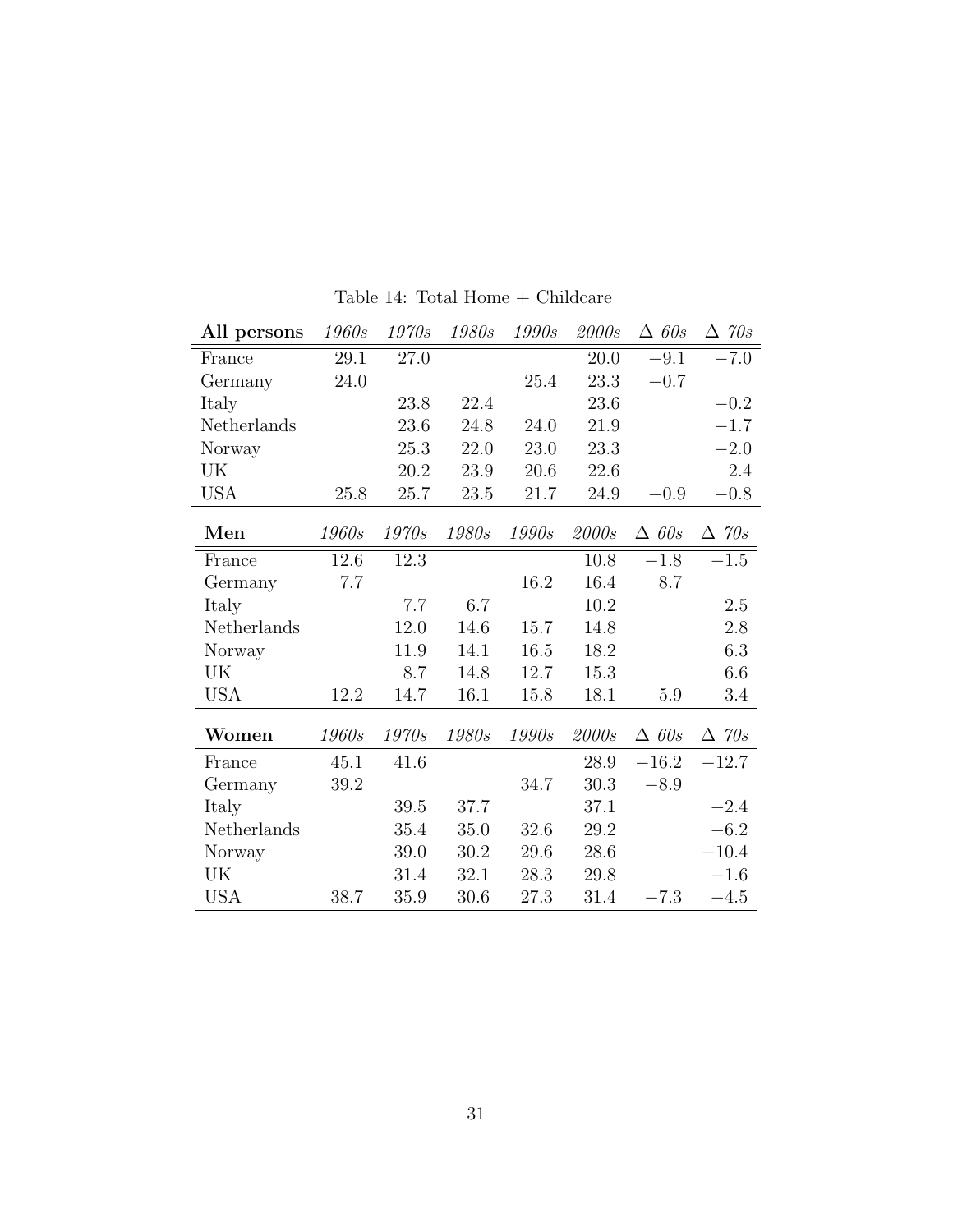|             |        |           | Change 1960s |        |           | Change 1970s |           |        |
|-------------|--------|-----------|--------------|--------|-----------|--------------|-----------|--------|
| All         | 15-24  | $25 - 54$ | $55 - 64$    | Total  | $15 - 24$ | $25 - 54$    | $55 - 64$ | Total  |
| France      | $-6.8$ | $-3.6$    | $-2.8$       | $-4.0$ | $-6.1$    | $-4.1$       | $-2.3$    | $-4.0$ |
| Germany     | $-3.1$ | $-4.8$    | $-3.9$       | $-3.9$ |           |              |           |        |
| Italy       |        |           |              |        | $-1.4$    | $-2.9$       | $-2.5$    | $-1.5$ |
| Netherlands |        |           |              |        | $-2.1$    | $-3.3$       | $-2.0$    | $-2.3$ |
| Norway      |        |           |              |        | $-2.0$    | $-7.2$       | $-4.0$    | $-5.1$ |
| UK          |        |           |              |        | $-1.6$    | $-1.7$       | 0.1       | $-0.9$ |
| <b>USA</b>  | $-5.2$ | $-5.6$    | $-6.0$       | $-5.3$ | $-5.1$    | $-3.5$       | $-3.9$    | $-3.7$ |

## Table 15: Change in Core Home Hours by Age

|             |           |           | Change 1960s |       |           | Change 1970s |           |        |
|-------------|-----------|-----------|--------------|-------|-----------|--------------|-----------|--------|
| Men         | $15 - 24$ | $25 - 54$ | $55 - 64$    | Total | $15 - 24$ | $25 - 54$    | $55 - 64$ | Total  |
| France      | $-0.6$    | 1.2       | $-0.3$       | 0.6   | $-0.7$    | 0.1          | $-1.3$    | $-0.2$ |
| Germany     | 1.5       | 3.7       | 5.0          | 3.7   |           |              |           |        |
| Italy       |           |           |              |       | 0.2       | 0.9          | 1.9       | 1.0    |
| Netherlands |           |           |              |       | 1.4       | 1.8          | 2.5       | 2.1    |
| Norway      |           |           |              |       | 1.8       | 3.4          | 5.0       | 3.5    |
| UK          |           |           |              |       | 1.3       | 3.6          | 5.7       | 3.6    |
| USA         | 0.1       | 2.2       | 1.3          | 17    | $-0.6$    | 2.1          | 0.4       | 1.4    |

|             |           |           | Change 1960s |         |           | Change 1970s |           |         |
|-------------|-----------|-----------|--------------|---------|-----------|--------------|-----------|---------|
| Women       | $15 - 24$ | $25 - 54$ | $55 - 64$    | Total   | $15 - 24$ | $25 - 54$    | $55 - 64$ | Total   |
| France      | $-13.5$   | $-8.6$    | $-4.2$       | $-8.7$  | $-12.1$   | $-8.5$       | $-2.8$    | $-7.9$  |
| Germany     | $-8.1$    | $-12.1$   | $-10.1$      | $-10.5$ |           |              |           |         |
| Italy       |           |           |              |         | $-3.1$    | $-6.2$       | $-5.4$    | $-3.6$  |
| Netherlands |           |           |              |         | $-5.8$    | $-8.6$       | $-5.7$    | $-6.5$  |
| Norway      |           |           |              |         | $-6.0$    | $-18.0$      | $-12.2$   | $-13.8$ |
| UK          |           |           |              |         | $-4.4$    | $-7.2$       | $-4.6$    | $-5.5$  |
| <b>USA</b>  | $-10.4$   | $-12.8$   | $-11.4$      | $-11.7$ | $-9.3$    | $-8.7$       | $-7.7$    | $-8.2$  |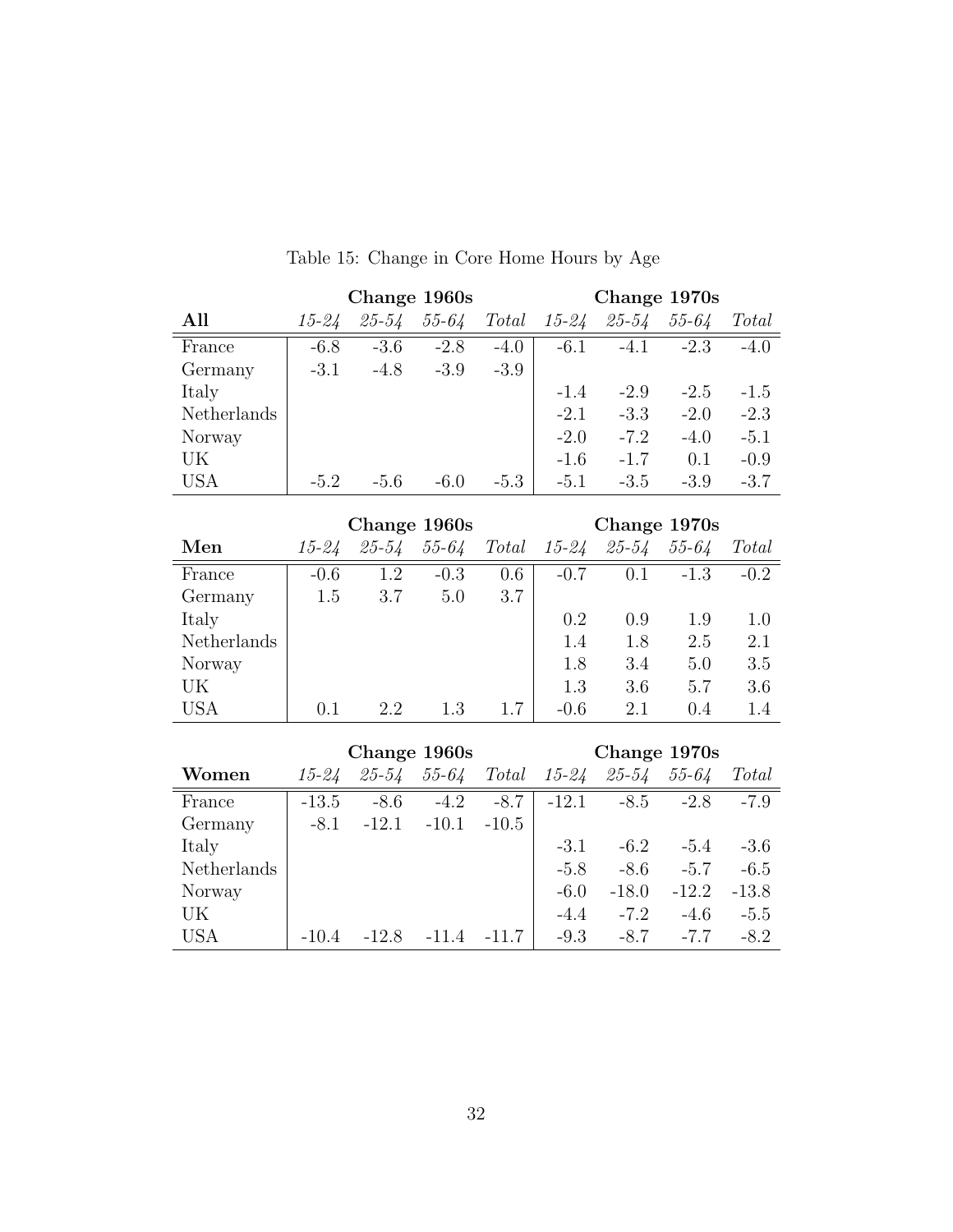|             |        |           | Change 1960s |        |           |           | Change 1970s |        |
|-------------|--------|-----------|--------------|--------|-----------|-----------|--------------|--------|
| All         | 15-24  | $25 - 54$ | $55 - 64$    | Total  | $15 - 24$ | $25 - 54$ | $55 - 64$    | Total  |
| France      | $-8.3$ | $-3.9$    | $-3.2$       | $-4.5$ | $-9.0$    | $-5.8$    | $-3.1$       | $-5.7$ |
| Germany     | $-1.6$ | $-2.9$    | $-0.5$       | $-1.7$ |           |           |              |        |
| Italy       |        |           |              |        | $-2.4$    | $-3.6$    | $-2.5$       | $-1.8$ |
| Netherlands |        |           |              |        | $-1.6$    | $-2.5$    | $-2.1$       | $-1.5$ |
| Norway      |        |           |              |        | 0.3       | $-4.6$    | $-1.4$       | $-2.5$ |
| UK          |        |           |              |        | $-0.5$    | $-0.0$    | 2.6          | 0.8    |
| <b>USA</b>  | $-3.0$ | $-3.6$    | $-3.9$       | $-3.2$ | $-5.8$    | $-2.6$    | $-1.8$       | $-2.9$ |
|             |        |           |              |        |           |           |              |        |

Table 16: Change in Core Home + Shopping by Age

|             |           |           | Change 1960s |       |           | Change 1970s |           |        |
|-------------|-----------|-----------|--------------|-------|-----------|--------------|-----------|--------|
| Men         | $15 - 24$ | $25 - 54$ | $55 - 64$    | Total | $15 - 24$ | $25 - 54$    | $55 - 64$ | Total  |
| France      | $-1.3$    | 1.3       | 0.7          | 0.7   | $-2.9$    | $-1.3$       | $-1.9$    | $-1.6$ |
| Germany     | 3.2       | 6.0       | 10.4         | 6.5   |           |              |           |        |
| Italy       |           |           |              |       | $-0.6$    | 0.7          | 4.1       | 1.3    |
| Netherlands |           |           |              |       | 2.6       | 2.7          | 2.2       | 2.9    |
| Norway      |           |           |              |       | 3.7       | 6.2          | 8.0       | 6.2    |
| UK          |           |           |              |       | 2.7       | 5.7          | 8.8       | 5.7    |
| <b>USA</b>  | 0.2       | 3.8       | 2.7          | 2.9   | $-2.0$    | 2.9          | 2.0       | 1.8    |

|             |           |           | Change 1960s |        |           | Change 1970s |           |         |
|-------------|-----------|-----------|--------------|--------|-----------|--------------|-----------|---------|
| Women       | $15 - 24$ | $25 - 54$ | $55 - 64$    | Total  | $15 - 24$ | $25 - 54$    | $55 - 64$ | Total   |
| France      | $-15.5$   | $-9.3$    | $-5.6$       | $-9.6$ | $-15.5$   | $-10.6$      | $-3.8$    | $-10.0$ |
| Germany     | $-6.8$    | $-10.4$   | $-8.2$       | $-8.7$ |           |              |           |         |
| Italy       |           |           |              |        | $-4.2$    | $-7.3$       | $-7.2$    | $-4.5$  |
| Netherlands |           |           |              |        | $-6.0$    | $-8.0$       | $-5.1$    | $-5.9$  |
| Norway      |           |           |              |        | $-3.4$    | $-15.7$      | $-10.1$   | $-11.4$ |
| UK          |           |           |              |        | $-3.6$    | $-6.0$       | $-2.5$    | $-4.0$  |
| <b>USA</b>  | $-6.4$    | $-10.6$   | $-9.0$       | -8.9   | $-9.3$    | $-7.8$       | $-5.0$    | $-7.1$  |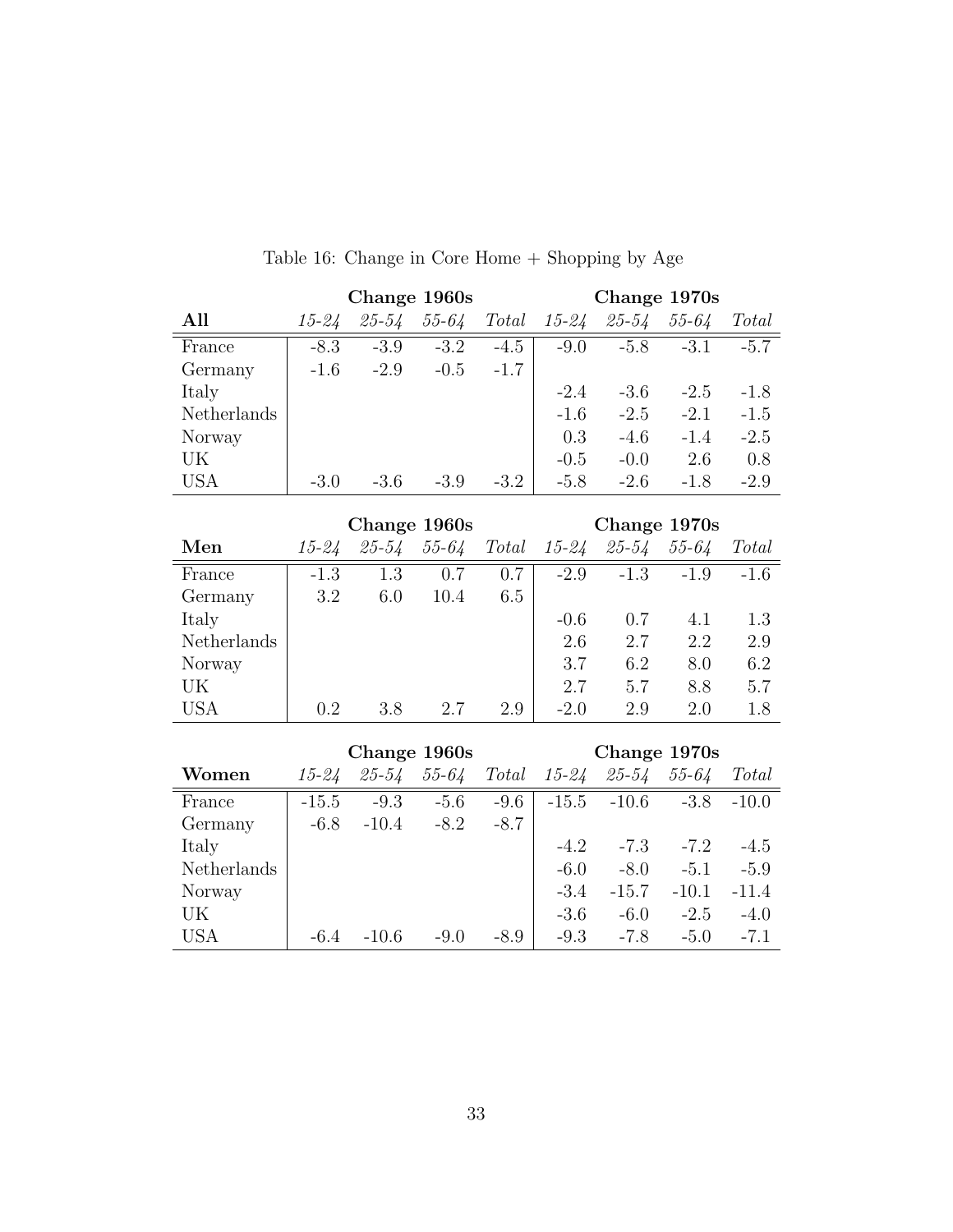|             |           |           | Change 1960s |        |           | Change 1970s |           |        |
|-------------|-----------|-----------|--------------|--------|-----------|--------------|-----------|--------|
| All         | $15 - 24$ | $25 - 54$ | $55 - 64$    | Total  | $15 - 24$ | $25 - 54$    | $55 - 64$ | Total  |
| France      | $-11.6$   | $-5.5$    | $-4.1$       | $-6.4$ | $-9.4$    | $-5.7$       | $-2.7$    | $-5.7$ |
| Germany     | $-2.3$    | $-2.2$    | 2.8          | $-0.6$ |           |              |           |        |
| Italy       |           |           |              |        | $-1.8$    | $-2.6$       | 0.6       | $-0.4$ |
| Netherlands |           |           |              |        | $-3.2$    | $-3.2$       | $-2.2$    | $-2.0$ |
| Norway      |           |           |              |        | $-0.5$    | $-4.9$       | $-2.0$    | $-2.9$ |
| UK          |           |           |              |        | $-1.1$    | $-0.1$       | 4.7       | 1.1    |
| <b>USA</b>  | $-3.1$    | $-2.8$    | $-1.2$       | $-2.3$ | $-5.6$    | $-2.3$       | 0.1       | $-2.3$ |

Table 17: Change in Total Home Hours by Age

|             |           |           | Change 1960s |        |           | Change 1970s |           |        |
|-------------|-----------|-----------|--------------|--------|-----------|--------------|-----------|--------|
| Men         | $15 - 24$ | $25 - 54$ | $55 - 64$    | Total  | $15 - 24$ | $25 - 54$    | $55 - 64$ | Total  |
| France      | $-6.1$    | 0.2       | 1.0          | $-1.1$ | $-3.6$    | $-1.0$       | $-0.7$    | $-1.4$ |
| Germany     | 2.3       | 6.8       | 14.8         | 7.7    |           |              |           |        |
| Italy       |           |           |              |        | 0.1       | 1.2          | 6.6       | 2.3    |
| Netherlands |           |           |              |        | 0.7       | 2.2          | 3.8       | 2.7    |
| Norway      |           |           |              |        | 2.2       | 5.3          | 7.7       | 5.4    |
| UK          |           |           |              |        | 1.9       | 5.0          | 9.8       | 5.5    |
| <b>USA</b>  |           | 4.8       | 6.6          | 4.4    | $-2.0$    | 2.8          | 3.1       | 1.9    |

|             |           |           | Change 1960s |         |           | Change 1970s  |           |         |
|-------------|-----------|-----------|--------------|---------|-----------|---------------|-----------|---------|
| Women       | $15 - 24$ | $25 - 54$ | $55 - 64$    | Total   | $15 - 24$ | $25 - 54$     | $55 - 64$ | Total   |
| France      | $-17.2$   | $-11.2$   | $-7.5$       | $-11.5$ |           | $-15.6 -10.7$ | $-4.1$    | $-10.0$ |
| Germany     | $-7.3$    | $-9.9$    | $-6.1$       | $-8.0$  |           |               |           |         |
| Italy       |           |           |              |         | $-3.8$    | $-5.7$        | $-3.6$    | $-2.8$  |
| Netherlands |           |           |              |         | $-7.4$    | $-8.7$        | $-7.0$    | $-6.7$  |
| Norway      |           |           |              |         | $-3.4$    | $-15.4$       | $-10.7$   | $-11.3$ |
| UK          |           |           |              |         | $-3.7$    | $-5.5$        | 0.6       | $-3.2$  |
| USA         | $-7.4$    | $-9.9$    | $-7.1$       | $-8.5$  | $-8.8$    | $-7.0$        | $-2.3$    | $-6.1$  |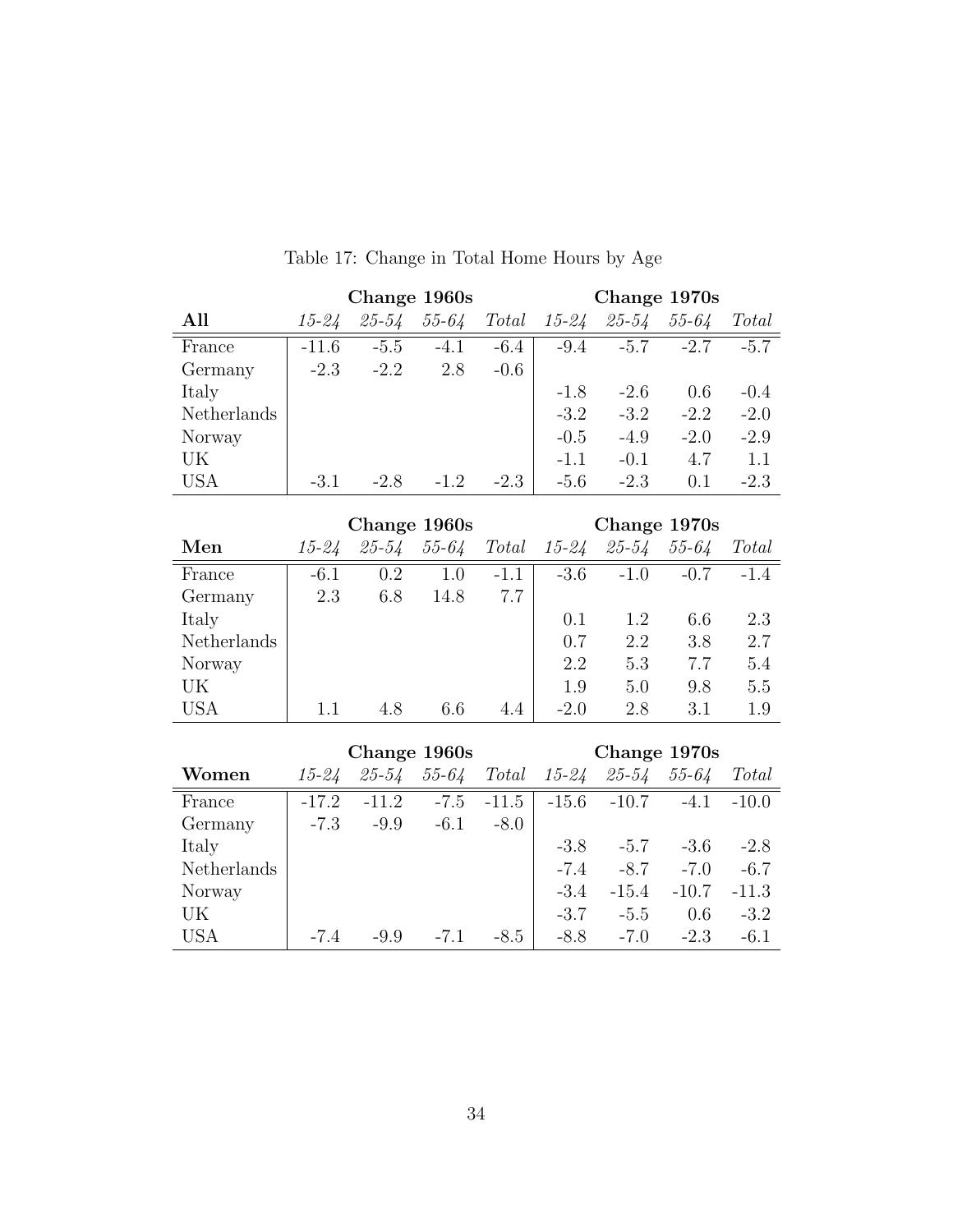|             |           |           | Change 1960s |        |           | Change 1970s |           |        |
|-------------|-----------|-----------|--------------|--------|-----------|--------------|-----------|--------|
| All         | $15 - 24$ | $25 - 54$ | $55 - 64$    | Total  | $15 - 24$ | $25 - 54$    | $55 - 64$ | Total  |
| France      | $-16.8$   | $-8.1$    | $-4.5$       | $-9.1$ | $-14.1$   | $-6.4$       | $-2.4$    | $-7.0$ |
| Germany     | $-4.4$    | $-1.7$    | 2.4          | $-0.7$ |           |              |           |        |
| Italy       |           |           |              |        | $-2.7$    | $-1.9$       | 0.2       | $-0.2$ |
| Netherlands |           |           |              |        | $-3.9$    | $-3.0$       | $-1.0$    | $-1.7$ |
| Norway      |           |           |              |        | $-1.2$    | $-3.7$       | $-2.3$    | $-2.0$ |
| UK          |           |           |              |        | $-0.6$    | 1.6          | 4.7       | 2.4    |
| <b>USA</b>  | $-3.1$    | $-0.7$    | $-2.0$       | $-0.9$ | $-6.2$    | 0.2          | $-0.5$    | $-0.8$ |
|             |           |           |              |        |           |              |           |        |
|             |           |           | Change 1960s |        |           | Change 1970s |           |        |
| Men         | 15-24     | $25 - 54$ | $55 - 64$    | Total  | $15 - 24$ | 25-54        | $55 - 64$ | Total  |
| France      | $-8.2$    | $-0.2$    | 1.2          | $-1.8$ | $-4.5$    | $-1.0$       | $-0.7$    | $-1.5$ |

Table 18: Change in Total Home  $+$  Childcare by Age  $\,$ 

|             |           |           | Change 1960s |        |           | Change 1970s |           |        |
|-------------|-----------|-----------|--------------|--------|-----------|--------------|-----------|--------|
| Men         | $15 - 24$ | $25 - 54$ | $55 - 64$    | Total  | $15 - 24$ | $25 - 54$    | $55 - 64$ | Total  |
| France      | $-8.2$    | $-0.2$    | 1.2          | $-1.8$ | $-4.5$    | $-1.0$       | $-0.7$    | $-1.5$ |
| Germany     | 1.5       | 8.5       | 14.5         | 8.7    |           |              |           |        |
| Italy       |           |           |              |        | $-0.0$    | 1.3          | 6.5       | 2.5    |
| Netherlands |           |           |              |        | 0.6       | 2.2          | 4.1       | 2.8    |
| Norway      |           |           |              |        | 1.9       | 6.6          | 7.7       | 6.3    |
| UK          |           |           |              |        | 2.1       | 6.4          | 10.0      | 6.6    |
| <b>USA</b>  | 1.3       | 7.0       | 6.5          | 5.9    | $-1.8$    | 5.1          | 2.8       | 3.4    |

|             |         |           | Change 1960s |         |           | Change 1970s  |           |              |
|-------------|---------|-----------|--------------|---------|-----------|---------------|-----------|--------------|
| Women       | 15-24   | $25 - 54$ | $55 - 64$    | Total   | $15 - 24$ | $25 - 54$     | $55 - 64$ | Total        |
| France      | $-25.4$ | $-16.2$   | $-8.4$       | $-16.2$ |           | $-24.2 -12.3$ |           | $-3.5 -12.7$ |
| Germany     | $-11.0$ | $-10.3$   | $-6.7$       | $-8.9$  |           |               |           |              |
| Italy       |         |           |              |         | $-5.5$    | $-4.7$        | $-4.3$    | $-2.4$       |
| Netherlands |         |           |              |         | $-8.6$    | $-8.5$        | $-5.0$    | $-6.2$       |
| Norway      |         |           |              |         | $-4.4$    | $-14.3$       | $-11.3$   | $-10.4$      |
| UK          |         |           |              |         | $-3.1$    | $-3.5$        | 0.4       | $-1.6$       |
| <b>USA</b>  | $-7.7$  | $-7.9$    | $-8.5$       | $-7.3$  | $-10.1$   | $-4.0$        | $-3.2$    | $-4.5$       |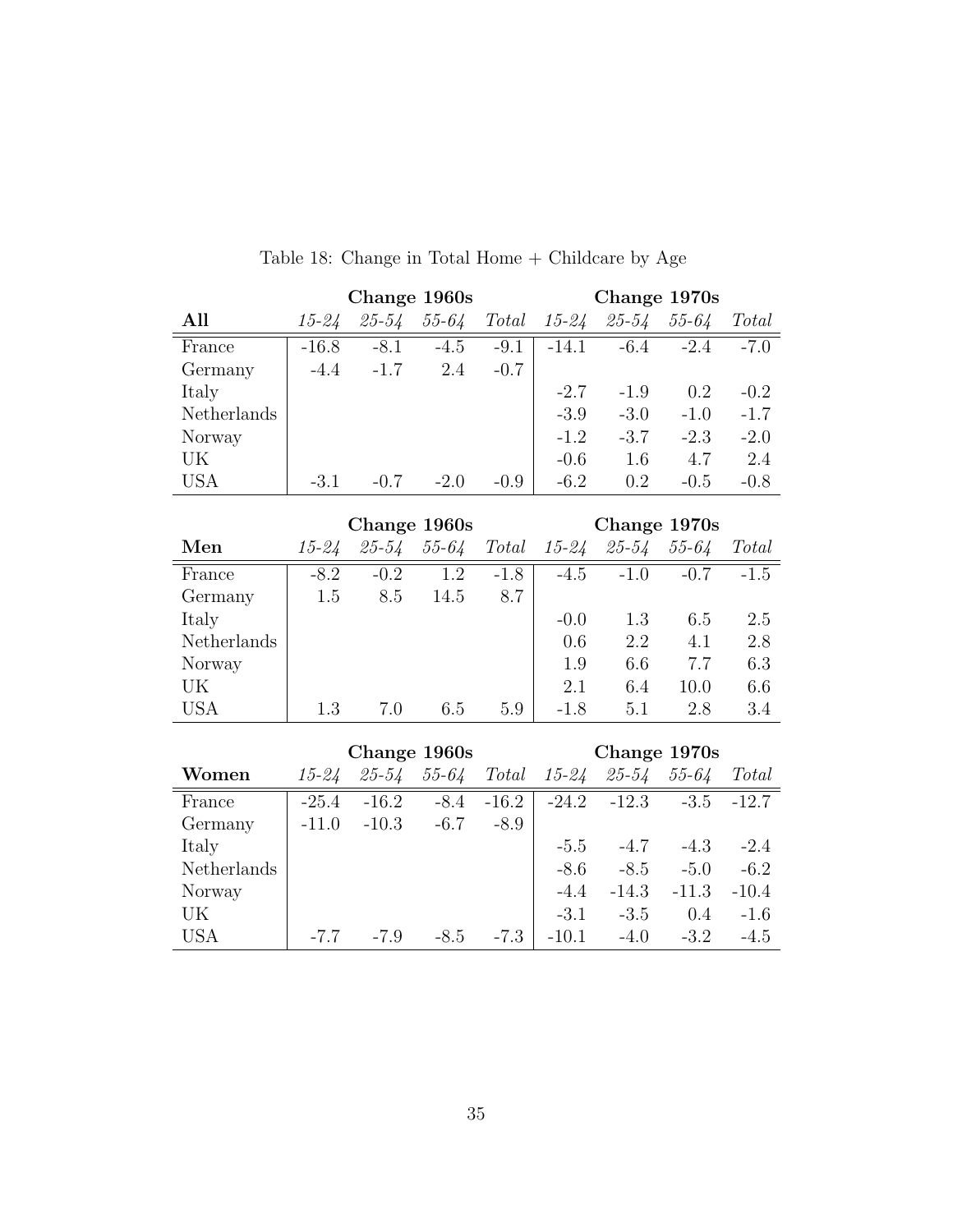|                                                                          |                  |           |          |                        |           | Table 19: Core Home Hours by Age |       |                        |                  |               |          |                          |
|--------------------------------------------------------------------------|------------------|-----------|----------|------------------------|-----------|----------------------------------|-------|------------------------|------------------|---------------|----------|--------------------------|
|                                                                          |                  | 1960s     |          |                        |           | 1970s                            |       |                        |                  | <b>2000s</b>  |          |                          |
|                                                                          | $15 - 24$        | $25 - 54$ | 55-64    | $\operatorname{Total}$ | $15 - 24$ | 25-54                            | 55-64 | $\operatorname{Total}$ | $15 - 24$        | 25-54         | 55-64    | <b>Total</b>             |
| France                                                                   | 12.2             | 15.8      | 18.1     | 15.3                   | 11.5      | 16.3                             | 17.6  | 15.3                   | 5.4              | 12.2          | 15.3     | 11.3                     |
| Germany                                                                  | 0.7              | $16.0\,$  | 17.4     | 14.3                   |           |                                  |       |                        | 3.9              | $\Xi$         | 13.5     | 10.4                     |
|                                                                          |                  |           |          |                        | 6.0       | 0.71                             | 22.7  | 15.6                   | 4.6              | 14.9          | 20.2     | 14.1                     |
| Italy<br>Netherlands<br>Norway<br>UK                                     |                  |           |          |                        | 6.2       | 13.2                             | 14.1  | $11.5\,$               | $\frac{1}{4}$    | 9.9           | 12.0     | 9.2                      |
|                                                                          |                  |           |          |                        | 6.1       | 19.2                             | 19.3  | $16.6\,$               | 5.9              | 12.0          | 15.3     | 1.5                      |
|                                                                          |                  |           |          |                        | 6.7       | 13.6                             | 14.4  | 12.1                   | $\frac{1}{2}$    | 11.9          | 14.5     | 11.2                     |
| <b>USA</b>                                                               | $9.\overline{5}$ | 14.7      | $15.6\,$ | 13.5                   | 9.4       | 12.6                             | 13.6  | 11.9                   | 4.3              | 0.1           | 0.7      | 8.2                      |
|                                                                          |                  | 1960s     |          |                        |           | 1970s                            |       |                        |                  | 2000s         |          |                          |
| Men                                                                      | $15 - 24$        | 25-54     | 55-64    | $\operatorname{Total}$ | $15 - 24$ | 25-54                            | 55-64 | $\operatorname{Total}$ | $15 - 24$        | $25 - 54$     | 55-64    | $\label{eq:total} Total$ |
| France                                                                   | 3.0              | 3.2       | 5.9      | $3.\overline{5}$       | 3.1       | 4.2                              | 6.5   | 4.3                    | 2.4              | 4.3           | 5.2      |                          |
| Germany                                                                  | 0.9              | 1.3       | 2.4      | 1.4                    |           |                                  |       |                        | 2.5              | $\frac{1}{2}$ | 7.4      | 12                       |
|                                                                          |                  |           |          |                        | $\Xi$     | 2.2                              | 3.7   | 2.2                    | 1.3              | 3.1           | 5.6      | $\frac{2}{3}$ .0         |
| Italy<br>Netherlands<br>Norway<br>UK                                     |                  |           |          |                        | 1.6       | 3.4                              | 3.9   | 2.9                    | 3.0              | 5.2           | 6.5      |                          |
|                                                                          |                  |           |          |                        | 2.1       | 4.3                              | 5.2   | 3.9                    | 3.9              | 7.7           | 10.2     | 7.4                      |
|                                                                          |                  |           |          |                        | 1.7       | 2.5                              | 2.9   | 2.4                    | 3.0              | 6.1           | 8.6      | 6.0                      |
| <b>USA</b>                                                               | 2.2              | 2.6       | 3.9      | 2.7                    | 2.9       | 2.7                              | 4.8   | 3.0                    | 2.3              | 4.8           | 5.2      | 4.4                      |
|                                                                          |                  | 1960s     |          |                        |           | 1970s                            |       |                        |                  | <b>2000s</b>  |          |                          |
| Women                                                                    | $15 - 24$        | 25-54     | 55-64    | $\operatorname{Total}$ | $15 - 24$ | 25-54                            | 55-64 | <b>Total</b>           | $15 - 24$        | 25-54         | 55-64    | <b>Total</b>             |
| $\overline{\text{France}}$                                               | 21.7             | 28.5      | 29.0     | 27.0                   | 20.3      | 28.4                             | 27.7  | 26.2                   | 8.2              | 19.9          | 24.9     | 18.3                     |
| Germany                                                                  | 13.4             | 29.4      | 29.8     | 26.3                   |           |                                  |       |                        | 5.3              | $17.3\,$      | 19.6     | 15.8                     |
| ${\rm Italy} \atop {\rm Netherlands}$                                    |                  |           |          |                        | 11.2      | 33.1                             | 39.4  | 28.7                   | $\overline{8}$ . | 26.9          | 34.0     | 25.1                     |
|                                                                          |                  |           |          |                        | 11.1      | 23.5                             | 23.3  | 20.1                   | $5.\overline{3}$ | 14.8          | 17.5     | 13.6                     |
| $\begin{array}{lcl} & & \\ \text{Moway} & \\ \text{UK} & \\ \end{array}$ |                  |           |          |                        | 14.0      | 34.5                             | 32.8  | 29.5                   | $\overline{8.0}$ | $16.6\,$      | $20.6\,$ | 15.7                     |
|                                                                          |                  |           |          |                        | 11.5      | 24.6                             | 24.9  | 21.7                   | $\overline{z}$   | 17.5          | 20.3     | 16.2                     |
| USA                                                                      | $16.8\,$         | 25.9      | 25.1     | 23.7                   | 15.7      | 21.9                             | 21.5  | 20.2                   | 6.4              | 13.1          | 13.8     | $12.0$                   |

Þ E  $T<sub>ab</sub>$ le 10.  $C<sub>b</sub>$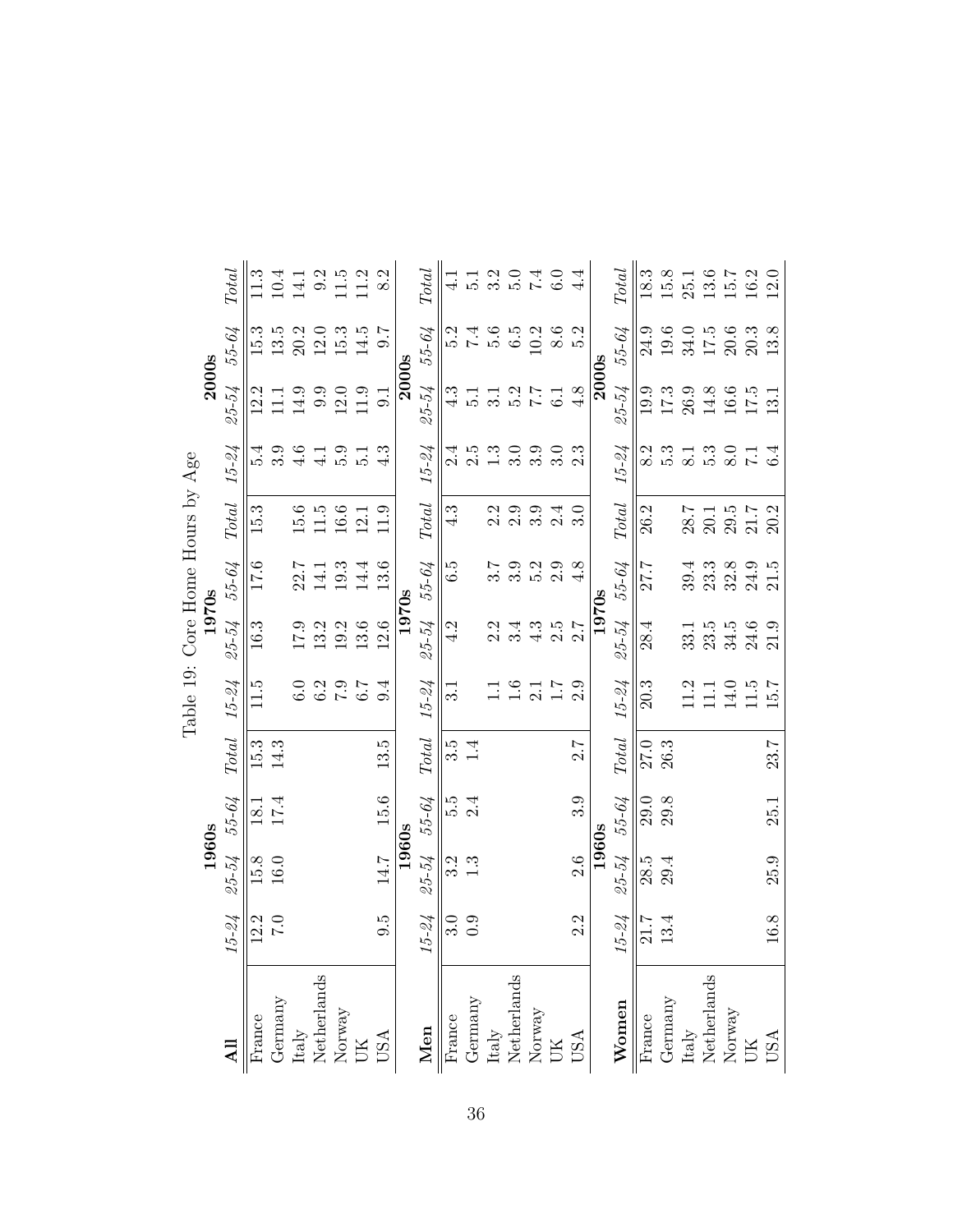|                                       |              | <b>Total</b><br>55-64  | 15.5<br>20.4 | 16.0<br>20.4 | 19.2<br>26.8 | 14.9<br>18.2                          | 17.4<br>21.2                                            | 16.9<br>20.9 | 16.4<br>18.1 |              | <b>Total</b><br>55-64  | $\overline{7.4}$<br>9.9 | 9.9<br>14.1 | 6.9<br>11.9                           | 9.5<br>11.9 | 12.9<br>15.9                                            | $10.5$<br>13.9 | 11.3<br>12.6 |       | <b>Total</b><br>55-64    | 23.4<br>30.2 | 22.2<br>26.7 | 31.5<br>41.0                          | $20.5$<br>24.6 | $22.0$<br>$23.2$<br>26.5                                                | 27.7 | 21.3<br>23. |
|---------------------------------------|--------------|------------------------|--------------|--------------|--------------|---------------------------------------|---------------------------------------------------------|--------------|--------------|--------------|------------------------|-------------------------|-------------|---------------------------------------|-------------|---------------------------------------------------------|----------------|--------------|-------|--------------------------|--------------|--------------|---------------------------------------|----------------|-------------------------------------------------------------------------|------|-------------|
|                                       | <b>2000s</b> | 25-54                  | 16.6         | 16.7         | 20.3         | 15.9                                  | 18.1                                                    | 17.9         | 17.4         | <b>2000s</b> | 25-54                  | 7.7                     | 7.6         | 6.7                                   | 9.6         | 13.3                                                    | $10.8\,$       | 11.9         | 2000s | $25 - 54$                | 25.4         | 24.0         | $34.0\,$                              | 22.3           | 23.0                                                                    | 24.7 | 22.8        |
|                                       |              | $15 - 24$              | 6.1          | 7.7          | $6.9\,$      | $\overline{8.4}$                      | 11.0                                                    | 9.3          | 11.4         |              | $15 - 24$              | 4.<br>4                 | 5.6         | 2.9                                   | 6.9         | 8.5                                                     | 6.2            | 8.2          |       | $15 - 24$                | 11.4         | 9.8          | $\Xi$                                 | 10.1           | 13.6                                                                    | 12.4 | 14.6        |
|                                       |              | $\operatorname{Total}$ | 21.2         |              | 21.0         | 16.4                                  | 19.9                                                    | 16.1         | 19.3         |              | $\operatorname{Total}$ | $\overline{0}$          |             | 9.6                                   | 6.6         | 6.7                                                     | 4.8            | 9.5          |       | $\operatorname{Total}$   | 33.4         |              | 36.0                                  | 26.4           | 33.4                                                                    | 27.2 | 28.4        |
|                                       |              | 55-64                  | 23.5         |              | 29.3         | 20.2                                  | 22.6                                                    | 18.3         | 19.9         |              | 55-64                  | 11.8                    |             | 8.7                                   | 0.7         | 6.1                                                     | $\frac{1}{5}$  | 10.6         |       | 55-64                    | 34.0         |              | 48.2                                  | 29.7           | 36.6                                                                    | 30.2 | 28.1        |
|                                       | 1970s        | $25 - 54$              | 22.4         |              | 23.9         | 18.4                                  | 22.7                                                    | 18.0         | 20.1         | 1970s        | 25-54                  | 8.9                     |             | 5                                     | 6.9         | $\vec{.}$<br>$\mathbf{r}$                               | 5.2            | 9.0          | 1970s | 25-54                    | 36.1         |              | 41.2                                  | 30.3           | 38.8                                                                    | 30.7 | 30.6        |
| Table 20: Core Home + Shopping by Age |              | $15 - 24$              | 16.9         |              | 9.3          | 10.1                                  | 10.7                                                    | 9.8          | 17.2         |              | $15 - 24$              | 7.3                     |             | 3.4                                   | 4.3         | 4.8                                                     | 3.5            | 10.2         |       | $15 - 24$                | 26.9         |              | $15.4\,$                              | 16.1           | 17.0                                                                    | 16.0 | 23.9        |
|                                       |              | $\operatorname{Total}$ | 20.0         | 17.7         |              |                                       |                                                         |              | 19.6         |              | $\operatorname{Total}$ | 6.7                     | 3.4         |                                       |             |                                                         |                | 8.4          |       | $\label{eq:total} Total$ | 33.0         | 30.9         |                                       |                |                                                                         |      | 30.2        |
|                                       |              | 55-64                  | 23.6         | 20.8         |              |                                       |                                                         |              | 22.1         |              | 55-64                  | 9.3                     | 3.6         |                                       |             |                                                         |                | 9.9          |       | 55-64                    | 35.8         | 34.9         |                                       |                |                                                                         |      | 32.1        |
|                                       | 1960s        | $25 - 54$              | 20.5         | 19.7         |              |                                       |                                                         |              | 21.1         | 1960s        | 25-54                  | 6.4                     | 3.8         |                                       |             |                                                         |                | 8.1          | 1960s | 25-54                    | 34.7         | 34.3         |                                       |                |                                                                         |      | 33.4        |
|                                       |              | $15 - 24$              | 16.2         | 9.3          |              |                                       |                                                         |              | 14.4         |              | $15 - 24$              | 2.5                     | 2.4         |                                       |             |                                                         |                | 8.0          |       | $15 - 24$                | 26.9         | 16.5         |                                       |                |                                                                         |      | 20.9        |
|                                       |              |                        | France       | Germany      |              | ${\rm Italy} \atop {\rm Netherlands}$ | $\begin{array}{c} {\rm Normay} \\ {\rm UK} \end{array}$ |              | <b>USA</b>   |              | Men                    | France<br>Germany       |             | ${\rm Italy} \atop {\rm Netherlands}$ |             | $\begin{array}{c} {\rm Normay} \\ {\rm UK} \end{array}$ |                | <b>USA</b>   |       | Women                    | France       | Germany      | ${\rm Italy} \atop {\rm Netherlands}$ |                | $\begin{array}{lcl} & & \\ \text{Moway} & \\ & \text{UK} & \end{array}$ |      | USA         |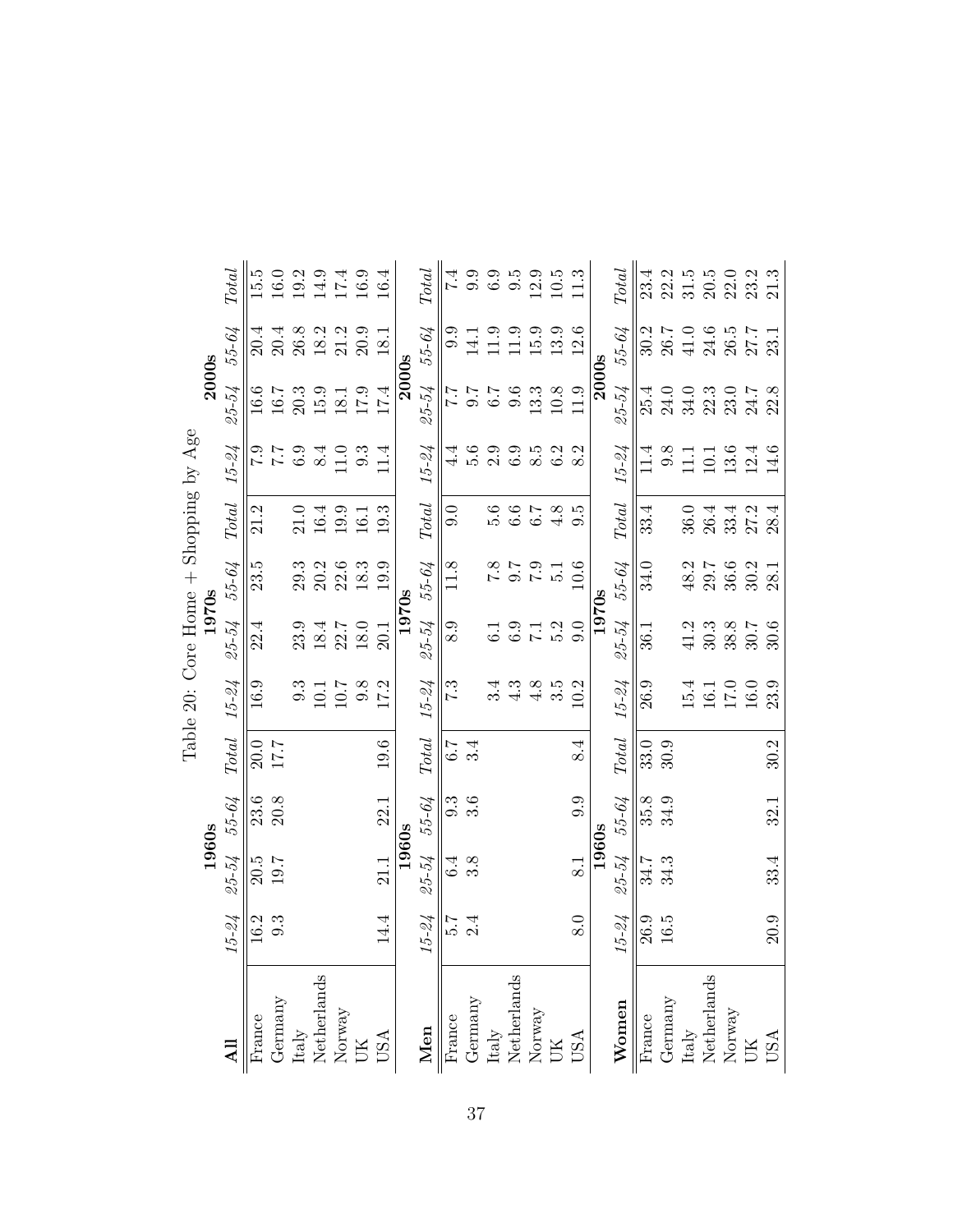|                                       |               |               |       |              |                                   | Table 21: Total Home Hours by Age |                                             |                        |                   |               |          |                          |
|---------------------------------------|---------------|---------------|-------|--------------|-----------------------------------|-----------------------------------|---------------------------------------------|------------------------|-------------------|---------------|----------|--------------------------|
|                                       |               | 1960s         |       |              |                                   | 1970s                             |                                             |                        |                   | <b>2000s</b>  |          |                          |
|                                       | $15 - 24$     | 25-54         | 55-64 | Total        | $15 - 24$                         | $25 - 54$                         | 55-64                                       | $\operatorname{Total}$ | $15 - 24$         | 25-54         | 55-64    | $\operatorname{Total}$   |
| France                                | 20.5          | 23.9          | 27.4  | 23.7         | 18.3                              | 24.2                              | 26.0                                        | 23.0                   | 8.9               | 18.4          | 23.3     | 17.3                     |
| Germany                               | 7.11          | 23.1          | 23.4  | 20.7         |                                   |                                   |                                             |                        | 9.4               | 20.9          | $26.2\,$ | 20.1                     |
|                                       |               |               |       |              | 9.4                               | 24.5                              | 30.6                                        | $21.6\,$               | $\angle$          | $21.9\,$      | 31.2     | $21.2$<br>$19.0$         |
| Italy<br>Netherlands<br>Norway<br>UK  |               |               |       |              | 13.0                              | 23.4                              | $\begin{array}{c} 26.6 \\ 25.8 \end{array}$ | 21.0                   | 0.7               | 20.2          | 24.4     |                          |
|                                       |               |               |       |              | 12.4                              | 25.4                              |                                             | 22.4                   | 11.9              | 20.5          | 23.8     | 19.5                     |
|                                       |               |               |       |              | 11.7                              | 20.8                              | 20.7                                        | 18.6                   | 10.6              | $20.6\,$      | 25.3     | 19.7                     |
| <b>USA</b>                            | 17.4          | 24.1          | 25.4  | 22.7         | 19.9                              | 23.6                              | 24.1                                        | 22.7                   | 14.3              | 21.3          | 24.2     | 20.4                     |
|                                       |               | 1960s         |       |              |                                   | 1970s                             |                                             |                        |                   | 2000s         |          |                          |
| Men                                   | $15 - 24$     | 25-54         | 55-64 | <b>Total</b> | $15 - 24$                         | 25-54                             | 55-64                                       | $\operatorname{Total}$ | $15 - 24$         | 25-54         | 55-64    | $\label{eq:total} Total$ |
| France                                | 11.6          | 9.6           | 12.9  | 10.7         | 9.1                               | 10.9                              | 14.5                                        | 11.0                   | 5.5               | 9.9           | 13.8     | 9.6                      |
| Germany                               | $\frac{1}{5}$ | $\frac{1}{4}$ | 5.9   | 6.8          |                                   |                                   |                                             |                        | $\ddot{t}$ .      | 14.5          | 20.7     | 14.5                     |
|                                       |               |               |       |              |                                   | 0.7                               | $9.\overline{5}$                            | 6.5                    | $\frac{7.7}{7.5}$ | 8.3           | 16.1     | 8.8                      |
| Italy<br>Netherlands<br>Norway<br>UK  |               |               |       |              | $3.6\phantom{0}$ $7.0\phantom{0}$ | 11.2                              | 15.5                                        | $10.6\,$               |                   | 13.4          | 19.3     | 13.3                     |
|                                       |               |               |       |              | 7.4                               | $11.5$                            | 12.4                                        | $10.7\,$               | 9.6               | $16.8\,$      | 20.1     | 16.1                     |
|                                       |               |               |       |              | 5.6                               | 0.0                               | $1.8^{\circ}$                               | 8.2                    | $\frac{5}{2}$     | 14.1          | 18.4     | 13.7                     |
| <b>USA</b>                            | $10.3\,$      | 11.1          | 12.1  | $11.0$ $\,$  | 3.3                               | 13.0                              | 15.6                                        | 13.5                   | 1.4               | 15.9          | $18.7\,$ | 15.4                     |
|                                       |               | 1960s         |       |              |                                   | 1970s                             |                                             |                        |                   | <b>2000s</b>  |          |                          |
| Women                                 | $15 - 24$     | $25 - 54$     | 55-64 | <b>Total</b> | $15 - 24$                         | 25-54                             | 55-64                                       | <b>Total</b>           | $15 - 24$         | 25-54         | 55-64    | <b>Total</b>             |
| $\overline{\text{France}}$            | 29.5          | 38.1          | 39.8  | 36.4         | 27.9                              | 37.6                              | 36.4                                        | 34.9                   | 12.3              | <b>26.9</b>   | 32.3     | 24.9                     |
| Germany                               | $18.7\,$      | 37.3          | 37.8  | 33.7         |                                   |                                   |                                             |                        | 11.4              | 27.4          | 31.7     | $25.7\,$                 |
| ${\rm Italy} \atop {\rm Netherlands}$ |               |               |       |              | 15.5                              | 41.4                              | 49.1                                        | 36.3                   | 11.7              | $35.7$ $27.2$ | 45.5     | 33.5                     |
|                                       |               |               |       |              | 19.3                              | 36.0                              | 36.6                                        | 31.6                   | 11.9              |               | $29.6\,$ | 24.9                     |
| $\frac{1}{\text{Norway}}$             |               |               |       |              | 17.7                              | 39.6                              | 38.4                                        | 34.4                   | 14.3              | 24.2          | 27.7     | 23.1                     |
|                                       |               |               |       |              | 17.5                              | 32.5                              | 31.5                                        | 28.9                   | 13.8              | 27.0          | 32.      | 25.7                     |
| USA                                   | 24.7          | 36.4          | 36.2  | 33.6         | 26.1                              | 33.4                              | 31.4                                        | 31.2                   | 17.3              | 26.5          | 29.1     | 25.1                     |

 $\overline{a}$ Table 91: Total H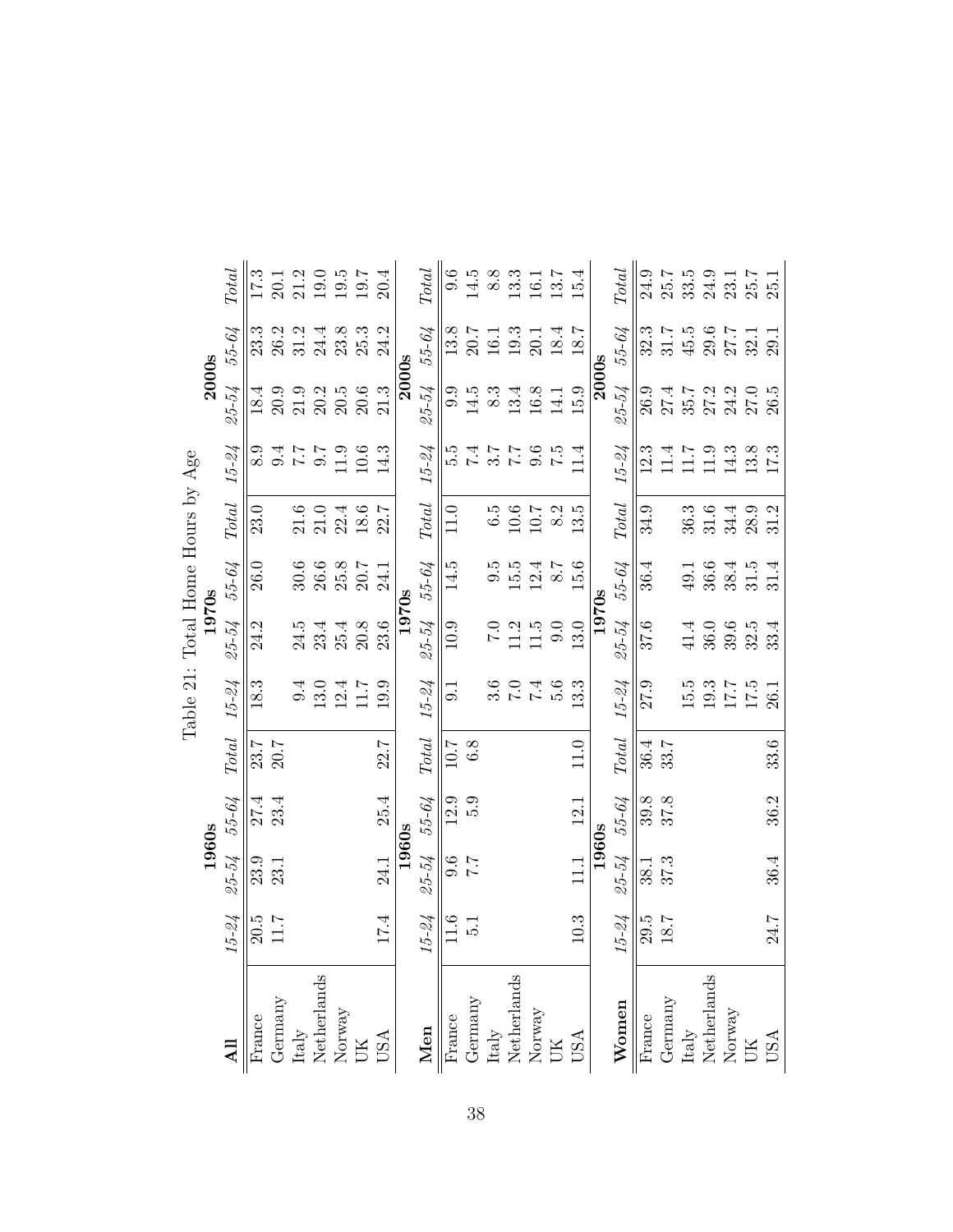|                                         |              | <b>Total</b><br>55-64  | 20.0<br>24.6 | 23.3<br>26.5 | 23.6<br>31.4 | $\begin{array}{c} 21.9 \\ 23.3 \end{array}$<br>26.0 | 24.1 | $22.6\,$<br>25.6 | 24.9<br>24.7                                                                    |       | <b>Total</b><br>55-64  | 10.8<br>14.4      | 16.4<br>21.0 | 10.2<br>$16.3\,$                      | 14.8<br>19.9 | 18.2<br>20.4                                            | 15.3<br>18.7     | 18.1<br>19.2   |       | <b>Total</b><br>55-64  | 28.9<br>34.2               | 30.3<br>32.0 | 37.1<br>45.6         | 29.2<br>32.0 | $28.6\,$<br>27.9                                                        | 29.8<br>32.2 | 31.4<br>29.8 |
|-----------------------------------------|--------------|------------------------|--------------|--------------|--------------|-----------------------------------------------------|------|------------------|---------------------------------------------------------------------------------|-------|------------------------|-------------------|--------------|---------------------------------------|--------------|---------------------------------------------------------|------------------|----------------|-------|------------------------|----------------------------|--------------|----------------------|--------------|-------------------------------------------------------------------------|--------------|--------------|
|                                         | <b>2000s</b> | $25 - 54$              | 22.0         | 25.7         | 25.5         | 23.9                                                | 25.7 | 24.4             | 27.2                                                                            | 2000s | $25 - 54$              | 1.6               | 17.3         | 10.3                                  | $15.5\,$     | $19.9\,$                                                | $16.3\,$         | 19.6           | 2000s | 25-54                  | 32.2                       | 34.3         | $40.9$               | 32.5         | 31.6                                                                    | 32.3         | 34.5         |
|                                         |              | $15 - 24$              | 9.8          | 9.8          | 8.3          | 10.8                                                | 13.4 | 12.6             | 16.9                                                                            |       | $15 - 24$              | $\frac{1}{2}$     | 7.4          | 3.9                                   | 8.0          | 0.7                                                     | $\overline{8.0}$ | $\overline{2}$ |       | $15 - 24$              | 13.9                       | 12.2         | 12.8                 | 13.6         | 17.2                                                                    | 17.0         | 21.6         |
| Table 22: Total Home + Childcare by Age |              | $\operatorname{Total}$ | 27.0         |              | 23.8         | 23.6                                                | 25.3 | 20.2             | 25.7                                                                            |       | $\operatorname{Total}$ | 12.3              |              | 7.7                                   | 12.0         | 11.9                                                    | 8.7              | 14.7           |       | $\operatorname{Total}$ | 41.6                       |              | 39.5                 | 35.4         | 39.0                                                                    | 31.4         | 35.9         |
|                                         |              | 55-64                  | 27.0         |              | 31.2         | 26.9                                                | 26.3 | 20.9             | 25.2                                                                            |       | 55-64                  | 15.2              |              | 9.8                                   | 15.8         | 12.7                                                    | 2.8              | 16.4           |       | 55-64                  | 37.6                       |              | 49.9                 | 37.0         | 39.2                                                                    | 31.9         | 33.0         |
|                                         | 1970s        | 25-54                  | 28.4         |              | 27.4         | 27.0                                                | 29.4 | 22.8             | 27.0                                                                            | 1970s | $25 - 54$              | 12.5              |              | 8.9                                   | 13.3         | 13.3                                                    | 9.9              | 14.6           | 1970s | 25-54                  | 44.5                       |              | 45.5                 | 41.0         | 45.9                                                                    | 35.8         | 38.5         |
|                                         |              | $15 - 24$              | 23.9         |              | 1.0          | 14.6                                                | 14.5 | 13.1             | 23.1                                                                            |       | $15 - 24$              | 10.2              |              | 3.9                                   | $\ddot{z}$   | $\frac{8}{7}$                                           | 5.9              | 14.0           |       | $15 - 24$              | 38.0                       |              | 18.3                 | 22.2         | $21.6$                                                                  | 20.2         | 31.6         |
|                                         |              | <b>Total</b>           | 29.1         | 24.0         |              |                                                     |      |                  | 25.8                                                                            |       | <b>Total</b>           | 12.6              | 7.7          |                                       |              |                                                         |                  | 12.2           |       | <b>Total</b>           | 45.1                       | 39.2         |                      |              |                                                                         |              | 38.7         |
|                                         | 1960s        | 55-64                  | 29.1         | 24.1         |              |                                                     |      |                  | 26.7                                                                            | 1960s | 55-64                  | 13.2              | 6.4          |                                       |              |                                                         |                  | 12.6           | 1960s | 55-64                  | 42.6                       | 38.7         |                      |              |                                                                         |              | 38.3         |
|                                         |              | $25 - 54$              | 50.1         | 27.4         |              |                                                     |      |                  | 27.9                                                                            |       | 25-54                  | 11.8              | 8.8          |                                       |              |                                                         |                  | 12.7           |       | 25-54                  | 48.4                       | 44.6         |                      |              |                                                                         |              | 42.4         |
|                                         |              | $15 - 24$              | 26.6         | 14.2         |              |                                                     |      |                  | 20.0                                                                            |       | $15 - 24$              | 13.9              | 5.9          |                                       |              |                                                         |                  | $10.8$         |       | $15 - 24$              | 39.3                       | 23.2         |                      |              |                                                                         |              | 29.3         |
|                                         |              |                        | France       | Germany      |              | ${\rm Italy} \atop {\rm Netherlands}$               |      |                  | $\begin{array}{lcl} & \text{Normay} \\ & \text{UK} \\ & \text{USA} \end{array}$ |       | Men                    | France<br>Germany |              | ${\rm Italy} \atop {\rm Netherlands}$ |              | $\begin{array}{l} {\rm Norway} \\ {\rm UK} \end{array}$ |                  | <b>USA</b>     |       | Women                  | $\overline{\text{France}}$ | Germany      | Italy<br>Netherlands |              | $\begin{array}{lcl} & & \\ \text{Moway} & \\ & \text{UK} & \end{array}$ |              | USA          |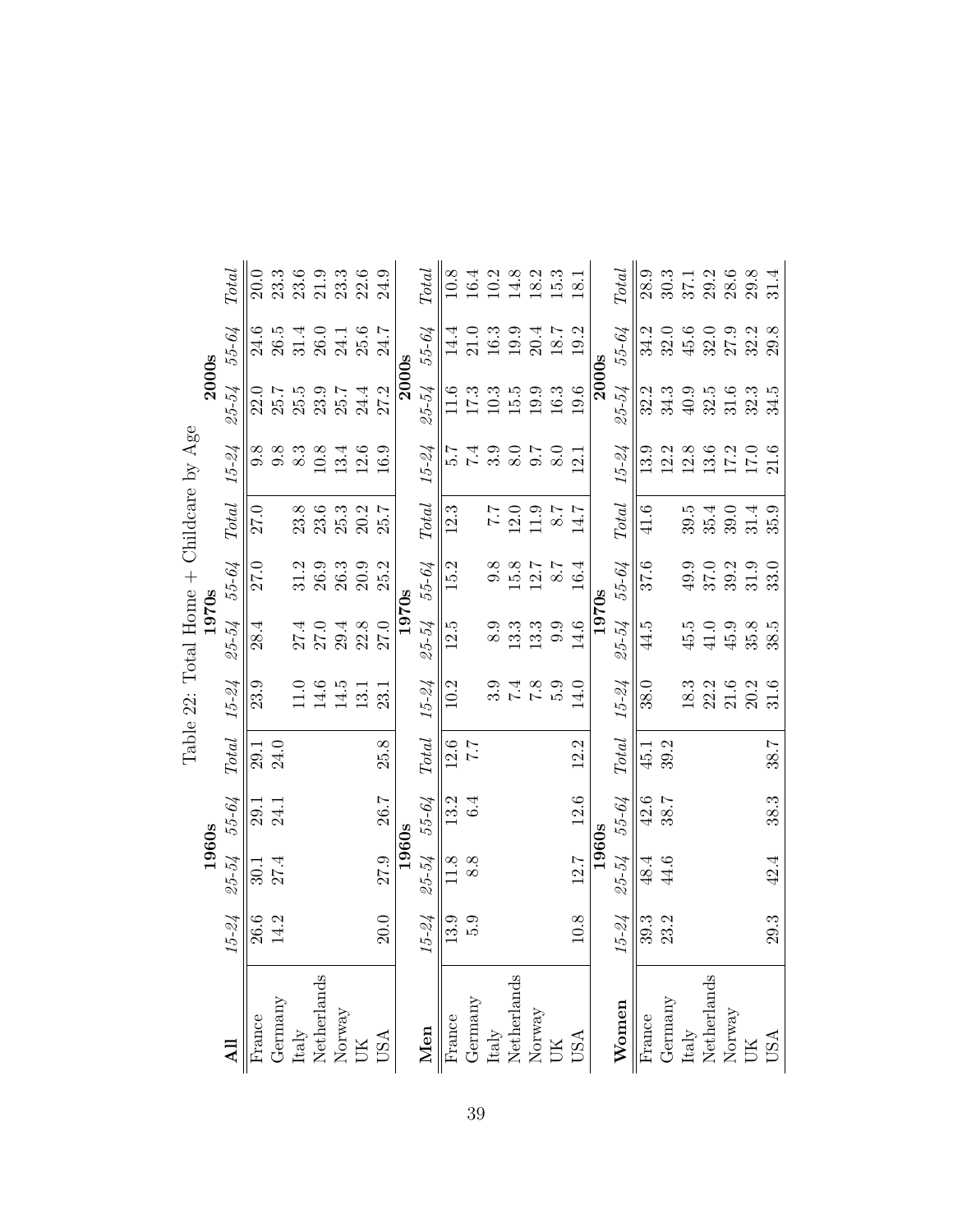| All persons | 1960s        | 1970s        | 1980s | 1990s        | 2000s | $\triangle$ 60s | $\Delta$ 70s    |
|-------------|--------------|--------------|-------|--------------|-------|-----------------|-----------------|
| France      | 44.5         | 39.9         |       |              | 34.2  | $-10.3$         | $-5.7$          |
| Germany     | 45.7         |              |       | 35.7         | 30.1  | $-15.6\,$       |                 |
| Italy       |              | 39.5         | 38.8  |              | 36.2  |                 | $-3.3$          |
| Netherlands |              | 28.3         | 27.1  | 27.3         | 32.5  |                 | 4.2             |
| Norway      |              | 40.8         | 37.2  | 33.4         | 36.6  |                 | $-4.2$          |
| UK          |              | 37.0         | 34.6  | 36.2         | 36.4  |                 | $-0.6$          |
| <b>USA</b>  | 42.2         | 38.3         | 36.2  | 36.3         | 35.4  | $-6.8$          | $-2.9$          |
| Men         | <i>1960s</i> | <i>1970s</i> | 1980s | <i>1990s</i> | 2000s | $\triangle$ 60s | $\Delta$ 70s    |
| France      | 44.4         | 38.8         |       |              | 32.4  | $-12.0$         | $-6.4$          |
| Germany     | 45.9         |              |       | 38.0         | 30.7  | $-15.2$         |                 |
| Italy       |              | 36.8         | 34.1  |              | 33.7  |                 | $-3.1$          |
| Netherlands |              | 29.0         | 28.1  | 29.7         | 36.0  |                 | 7.0             |
| Norway      |              | 39.7         | 37.0  | 34.5         | 38.2  |                 | $-1.5$          |
| UK          |              | 39.2         | 34.5  | 36.9         | 38.1  |                 | $-1.1$          |
| <b>USA</b>  | 44.6         | 39.7         | 37.5  | 38.1         | 37.0  | $-7.6$          | $-2.7$          |
| Women       | 1960s        | 1970s        | 1980s | 1990s        | 2000s | $\triangle$ 60s | $\triangle$ 70s |
| France      | 44.6         | 41.1         |       |              | 36.0  | $-8.6$          | $-5.1$          |
| Germany     | 45.0         |              |       | 33.2         | 29.5  | $-15.5$         |                 |
| Italy       |              | 42.2         | 43.3  |              | 38.7  |                 | $-3.5$          |
| Netherlands |              | 27.6         | 26.1  | 24.9         | 28.9  |                 | 1.3             |
| Norway      |              | 41.8         | 37.6  | 32.2         | 35.0  |                 | $-6.8$          |
| UK          |              | 34.9         | 34.5  | 35.6         | 34.8  |                 | $-0.1$          |
| <b>USA</b>  | 40.0         | 37.2         | 35.1  | 34.4         | 33.9  | $-6.1$          | $-3.3$          |

Table 23: Core Combined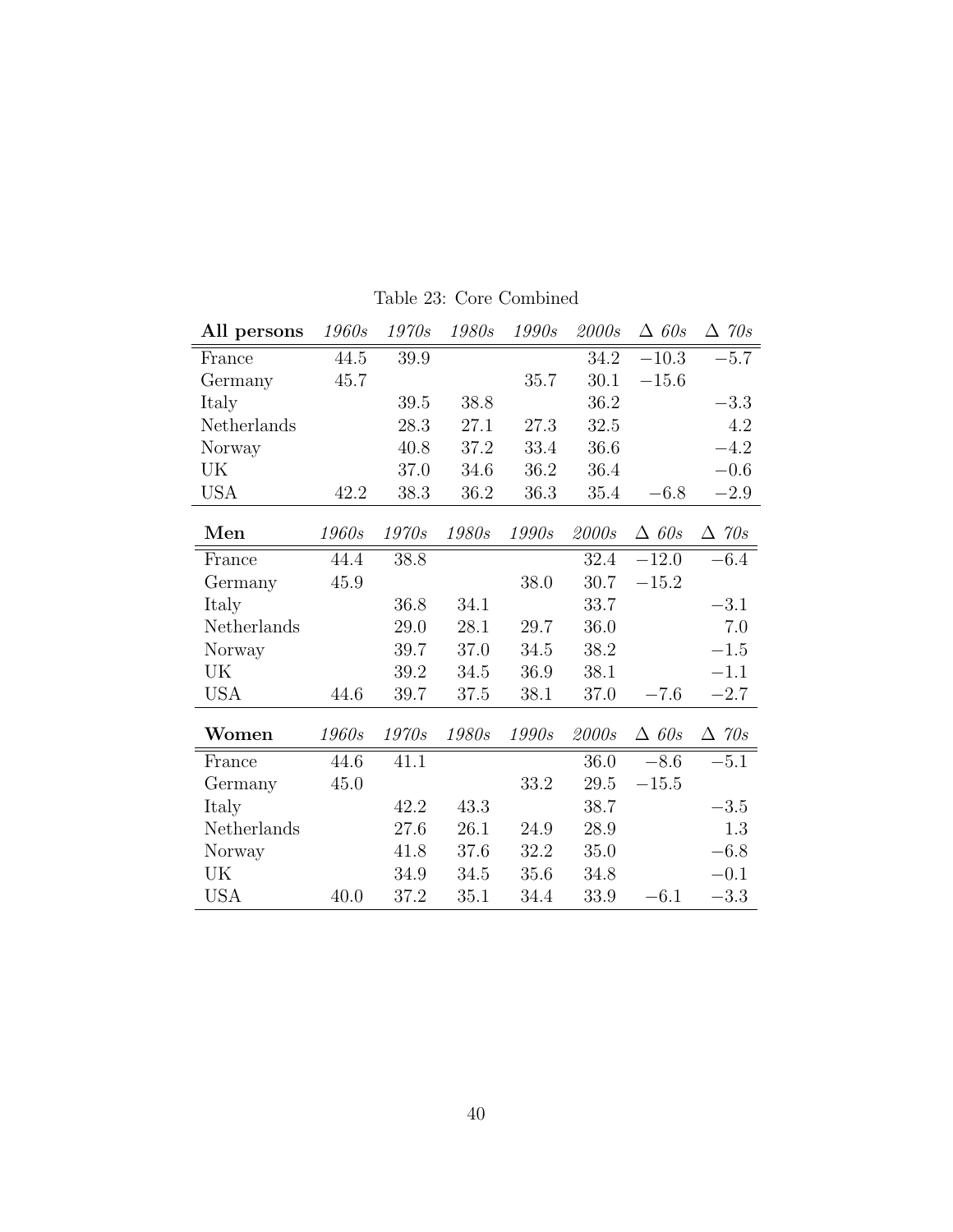| All persons | 1960s | 1970s | 1980s | 1990s        | 2000s    | $\triangle$ 60s | $\Delta$ 70s    |
|-------------|-------|-------|-------|--------------|----------|-----------------|-----------------|
| France      | 49.2  | 45.8  |       |              | 38.4     | $-10.8$         | $-7.4$          |
| Germany     | 49.0  |       |       | 40.9         | 35.7     | $-13.3$         |                 |
| Italy       |       | 44.9  | 41.6  |              | 41.2     |                 | $-3.7$          |
| Netherlands |       | 33.3  | 32.7  | 33.4         | 38.2     |                 | 4.9             |
| Norway      |       | 44.2  | 40.5  | 37.6         | 42.4     |                 | $-1.8$          |
| UK          |       | 41.0  | 40.0  | 40.1         | 42.2     |                 | 1.2             |
| USA         | 48.3  | 45.8  | 43.7  | 44.0         | 43.6     | $-4.7$          | $-2.2$          |
| Men         | 1960s | 1970s | 1980s | 1990s        | 2000s    | $\triangle$ 60s | $\triangle$ 70s |
| France      | 47.6  | 43.4  |       |              | 35.7     | $-11.9$         | $-7.7$          |
| Germany     | 47.8  |       |       | 42.3         | $35.5\,$ | $-12.3$         |                 |
| Italy       |       | 40.3  | 35.8  |              | 37.4     |                 | $-2.9$          |
| Netherlands |       | 32.6  | 32.5  | 34.3         | 40.5     |                 | 7.9             |
| Norway      |       | 42.5  | 39.8  | 38.1         | 43.6     |                 | 1.1             |
| UK          |       | 41.5  | 38.8  | 39.6         | 42.6     |                 | 1.1             |
| <b>USA</b>  | 50.2  | 46.2  | 43.8  | 44.4         | 43.9     | $-6.3$          | $-2.3$          |
| Women       | 1960s | 1970s | 1980s | <i>1990s</i> | 2000s    | $\triangle$ 60s | $\triangle$ 70s |
| France      | 50.7  | 48.3  |       |              | 41.0     | $-9.7$          | $-7.3$          |
| Germany     | 49.6  |       |       | 39.4         | 35.9     | $-13.7$         |                 |
| Italy       |       | 49.5  | 47.2  |              | 45.1     |                 | $-4.4$          |
| Netherlands |       | 33.9  | 33.0  | 32.5         | 35.9     |                 | 2.0             |
| Norway      |       | 45.7  | 41.5  | 37.1         | 41.3     |                 | $-4.4$          |
| UK          |       | 40.4  | 41.0  | 40.7         | 41.8     |                 | 1.4             |
| <b>USA</b>  | 46.5  | 45.4  | 43.8  | 43.4         | 43.2     | $-3.3$          | $-2.2$          |

Table 24: Core Combined + Shopping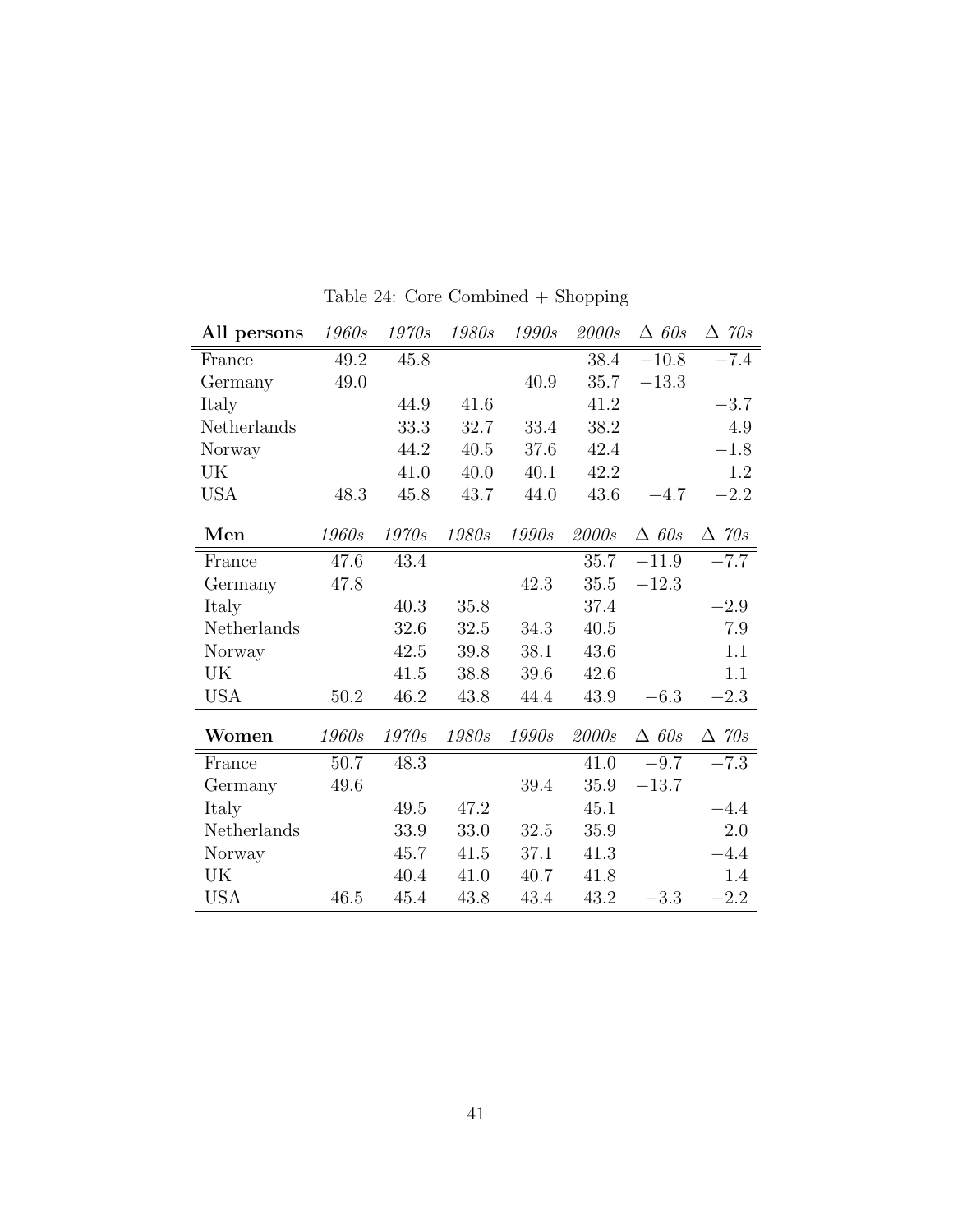| All persons | 1960s    | 1970s  | 1980s | 1990s    | 2000s | $\triangle$ 60s | $\Delta$ 70s    |
|-------------|----------|--------|-------|----------|-------|-----------------|-----------------|
| France      | 55.6     | 50.8   |       |          | 43.0  | $-12.6$         | $-7.8$          |
| Germany     | 54.5     |        |       | 50.8     | 42.9  | $-11.6\,$       |                 |
| Italy       |          | 48.5   | 43.5  |          | 46.7  |                 | $-1.8$          |
| Netherlands |          | 40.9   | 40.5  | 41.8     | 46.4  |                 | $5.5\,$         |
| Norway      |          | 49.2   | 46.4  | 45.8     | 47.2  |                 | $-2.0$          |
| UK          |          | 46.9   | 46.3  | 44.9     | 48.6  |                 | 1.7             |
| USA         | 54.2     | 52.0   | 50.8  | 50.8     | 50.1  | $-4.1$          | $-1.9$          |
| Men         | 1960s    | 1970s  | 1980s | 1990s    | 2000s | $\triangle$ 60s | $\triangle$ 70s |
| France      | $55.5\,$ | 50.1   |       |          | 41.3  | $-14.2$         | $-8.8$          |
| Germany     | 54.5     |        |       | 52.1     | 44.1  | $-10.4$         |                 |
| Italy       |          | 45.6   | 38.4  |          | 43.9  |                 | $-1.7$          |
| Netherlands |          | 41.4   | 41.8  | 44.4     | 49.6  |                 | 8.2             |
| Norway      |          | 50.1   | 47.6  | 48.0     | 49.9  |                 | $-0.2$          |
| UK          |          | 49.7   | 46.6  | 45.9     | 49.9  |                 | $0.2\,$         |
| <b>USA</b>  | 57.4     | 54.2   | 52.4  | 52.4     | 51.2  | $-6.2$          | $-3.0$          |
| Women       | 1960s    | 1970s  | 1980s | 1990s    | 2000s | $\triangle$ 60s | $\triangle$ 70s |
| France      | 55.5     | 51.6   |       |          | 44.8  | $-10.7$         | $-6.8$          |
| Germany     | 54.1     |        |       | $49.5\,$ | 41.7  | $-12.4$         |                 |
| Italy       |          | 51.4   | 48.5  |          | 49.5  |                 | $-1.9$          |
| Netherlands |          | 40.5   | 39.3  | 39.0     | 43.0  |                 | 2.5             |
| Norway      |          | 48.2   | 45.4  | 43.7     | 44.5  |                 | $-3.7$          |
| UK          |          | 44.1   | 45.8  | 43.9     | 47.3  |                 | 3.2             |
| <b>USA</b>  | 51.4     | $50.0$ | 49.5  | 49.2     | 49.0  | $-2.4$          | $-1.0$          |

Table 25: Total Combined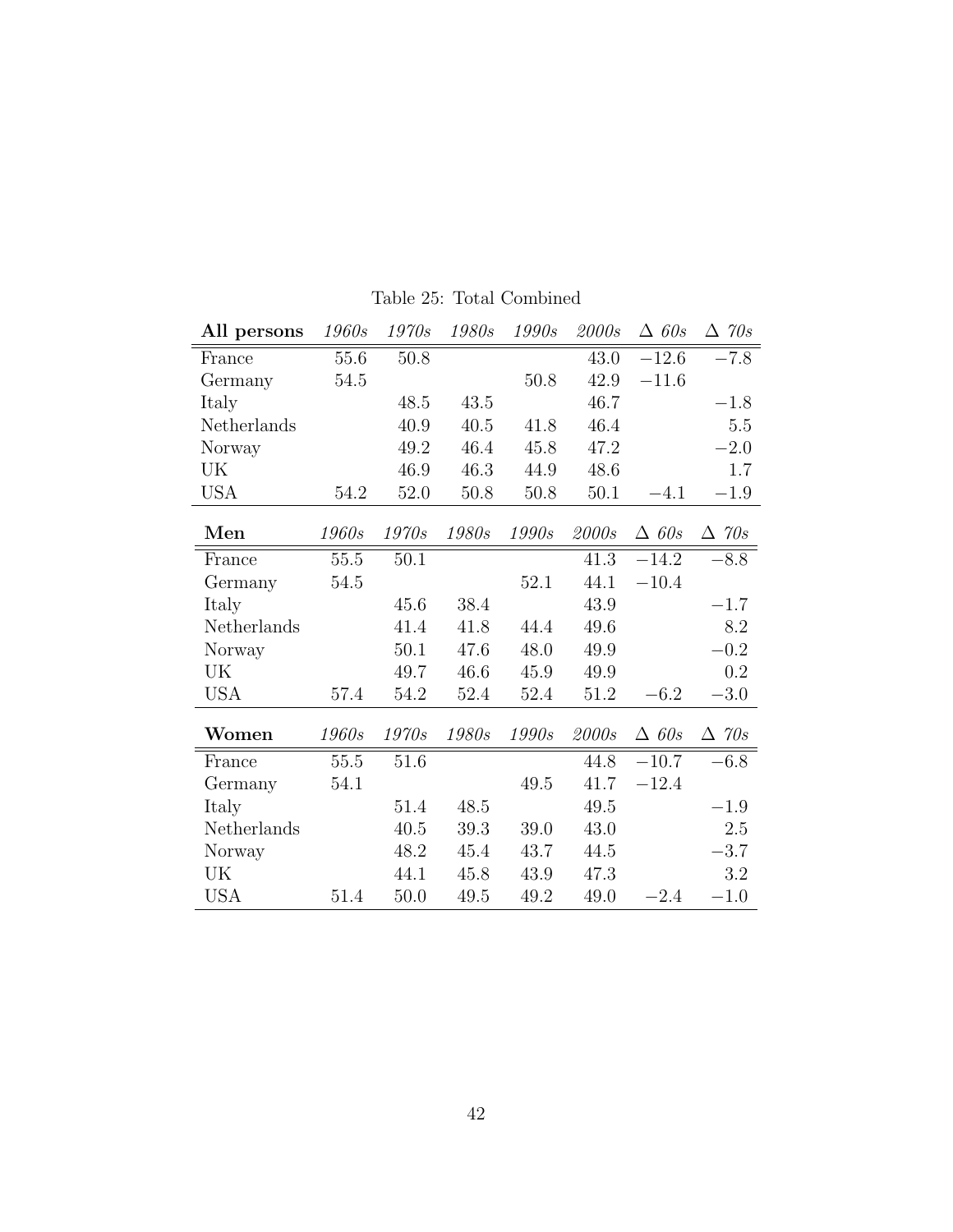| All persons | 1960s | 1970s        | 1980s | 1990s | 2000s | $\triangle$ 60s | $\Delta$ 70s    |
|-------------|-------|--------------|-------|-------|-------|-----------------|-----------------|
| France      | 60.9  | 54.8         |       |       | 45.7  | $-15.2$         | $-9.1$          |
| Germany     | 57.8  |              |       | 54.2  | 46.1  | $-11.7$         |                 |
| Italy       |       | $50.7\,$     | 45.6  |       | 49.2  |                 | $-1.5$          |
| Netherlands |       | 43.5         | 43.2  | 44.7  | 49.3  |                 | 5.8             |
| Norway      |       | 52.1         | 49.5  | 49.6  | 51.0  |                 | $-1.1$          |
| UK          |       | 48.5         | 49.2  | 48.9  | 51.5  |                 | 3.0             |
| <b>USA</b>  | 57.4  | 55.0         | 53.1  | 52.9  | 54.6  | $-2.8$          | $-0.4$          |
| Men         | 1960s | 1970s        | 1980s | 1990s | 2000s | $\triangle$ 60s | $\triangle$ 70s |
| France      | 57.3  | 51.4         |       |       | 42.5  | $-14.8$         | $-8.9$          |
| Germany     | 55.5  |              |       | 54.1  | 46.0  | $-9.5$          |                 |
| Italy       |       | 46.8         | 39.5  |       | 45.2  |                 | $-1.6$          |
| Netherlands |       | 42.8         | 43.1  | 46.0  | 51.2  |                 | 8.4             |
| Norway      |       | 51.3         | 49.5  | 50.2  | 52.1  |                 | 0.8             |
| UK          |       | $50.3\,$     | 48.0  | 48.2  | 51.6  |                 | 1.3             |
| <b>USA</b>  | 58.5  | 55.4         | 53.3  | 53.3  | 53.9  | $-4.6$          | $-1.5$          |
| Women       | 1960s | <i>1970s</i> | 1980s | 1990s | 2000s | $\triangle$ 60s | $\triangle$ 70s |
| France      | 64.3  | 58.3         |       |       | 48.8  | $-15.5$         | $-9.5$          |
| Germany     | 59.5  |              |       | 54.4  | 46.2  | $-13.3$         |                 |
| Italy       |       | 54.6         | 51.6  |       | 53.1  |                 | $-1.5$          |
| Netherlands |       | 44.2         | 43.4  | 43.3  | 47.3  |                 | 3.1             |
| Norway      |       | 52.8         | 49.9  | 49.1  | 50.0  |                 | $-2.8$          |
| UK          |       | 46.7         | 49.9  | 49.5  | 51.4  |                 | 4.7             |
| <b>USA</b>  | 56.4  | 54.6         | 53.1  | 52.4  | 55.3  | $-1.1$          | 0.7             |

Table 26: Total Combined + Childcare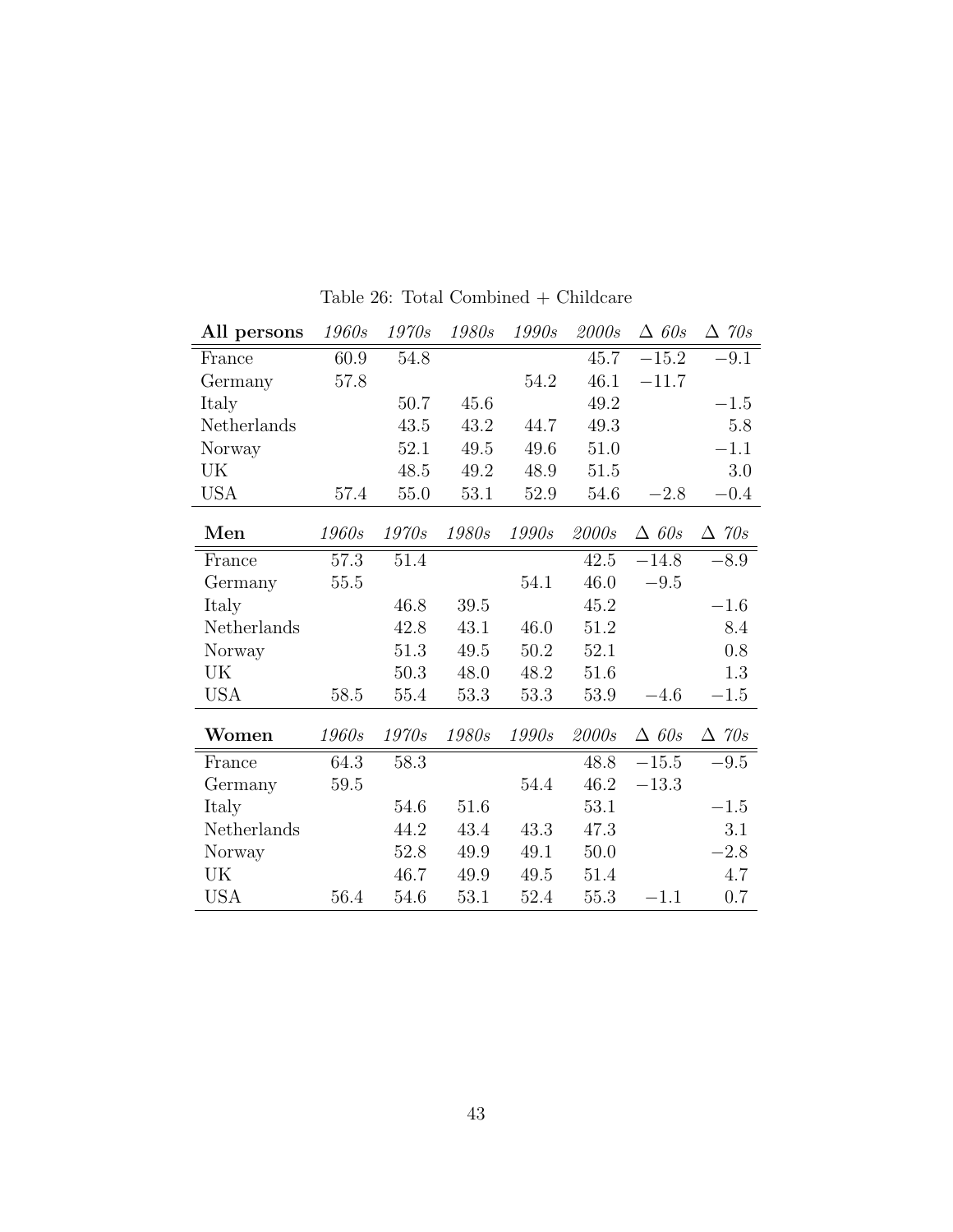|             |           | Change 1960s |           |         |         | Change 1970s |           |        |
|-------------|-----------|--------------|-----------|---------|---------|--------------|-----------|--------|
| All         | $15 - 24$ | $25 - 54$    | $55 - 64$ | Total   | 15-24   | $25 - 54$    | $55 - 64$ | Total  |
| France      | $-19.8$   | $-7.1$       | $-17.7$   | $-10.3$ | $-15.3$ | $-2.8$       | $-13.1$   | $-5.7$ |
| Germany     | $-26.9$   | $-12.5$      | $-17.0$   | $-15.6$ |         |              |           |        |
| Italy       |           |              |           |         | $-10.8$ | $-3.1$       | $-6.1$    | $-3.3$ |
| Netherlands |           |              |           |         | 1.0     | 4.8          | $-0.5$    | 4.2    |
| Norway      |           |              |           |         | $-6.5$  | $-4.6$       | $-6.4$    | $-4.2$ |
| UK          |           |              |           |         | $-3.3$  | $-0.1$       | $-5.3$    | $-0.6$ |
| <b>USA</b>  | $-11.6$   | $-5.4$       | $-11.4$   | $-6.8$  | $-8.9$  | $-2.6$       | $-3.8$    | $-2.9$ |

## Table 27: Change in Core Combined by Age

|             |         |           | Change 1960s |         |           | Change 1970s |           |        |
|-------------|---------|-----------|--------------|---------|-----------|--------------|-----------|--------|
| Men         | 15-24   | $25 - 54$ | $55 - 64$    | Total   | $15 - 24$ | $25 - 54$    | $55 - 64$ | Total  |
| France      | $-15.6$ | $-10.6$   | $-23.0$      | $-12.0$ | $-11.9$   | $-4.8$       | $-16.7$   | $-6.4$ |
| Germany     | $-24.2$ | $-12.3$   | $-19.2$      | $-15.2$ |           |              |           |        |
| Italy       |         |           |              |         | $-10.8$   | $-2.4$       | $-6.5$    | $-3.1$ |
| Netherlands |         |           |              |         | 4.0       | 6.8          | 2.6       | 7.0    |
| Norway      |         |           |              |         | $-4.6$    | $-1.6$       | $-4.5$    | $-1.5$ |
| UK          |         |           |              |         | $-4.1$    | $-0.3$       | $-7.4$    | $-1.1$ |
| <b>USA</b>  | $-13.9$ | $-5.5$    | $-13.9$      | $-7.6$  | $-9.0$    | $-2.5$       | $-3.3$    | $-2.7$ |

|             |           |           | Change 1960s |         |           | Change 1970s |           |        |
|-------------|-----------|-----------|--------------|---------|-----------|--------------|-----------|--------|
| Women       | $15 - 24$ | $25 - 54$ | $55 - 64$    | Total   | $15 - 24$ | $25 - 54$    | $55 - 64$ | Total  |
| France      | $-24.2$   | $-3.7$    | $-11.9$      | $-8.6$  | $-18.9$   | $-0.8$       | $-9.6$    | $-5.1$ |
| Germany     | $-29.9$   | $-12.2$   | $-14.3$      | $-15.5$ |           |              |           |        |
| Italy       |           |           |              |         | $-10.6$   | $-3.9$       | $-5.5$    | $-3.5$ |
| Netherlands |           |           |              |         | $-2.1$    | 2.6          | $-3.6$    | 1.3    |
| Norway      |           |           |              |         | $-8.5$    | $-7.6$       | $-8.0$    | $-6.8$ |
| UK          |           |           |              |         | $-2.6$    | 0.1          | $-3.5$    | $-0.1$ |
| <b>USA</b>  | -9.7      | $-5.3$    | $-9.3$       | $-6.1$  | $-8.8$    | $-2.6$       | $-4.7$    | $-3.3$ |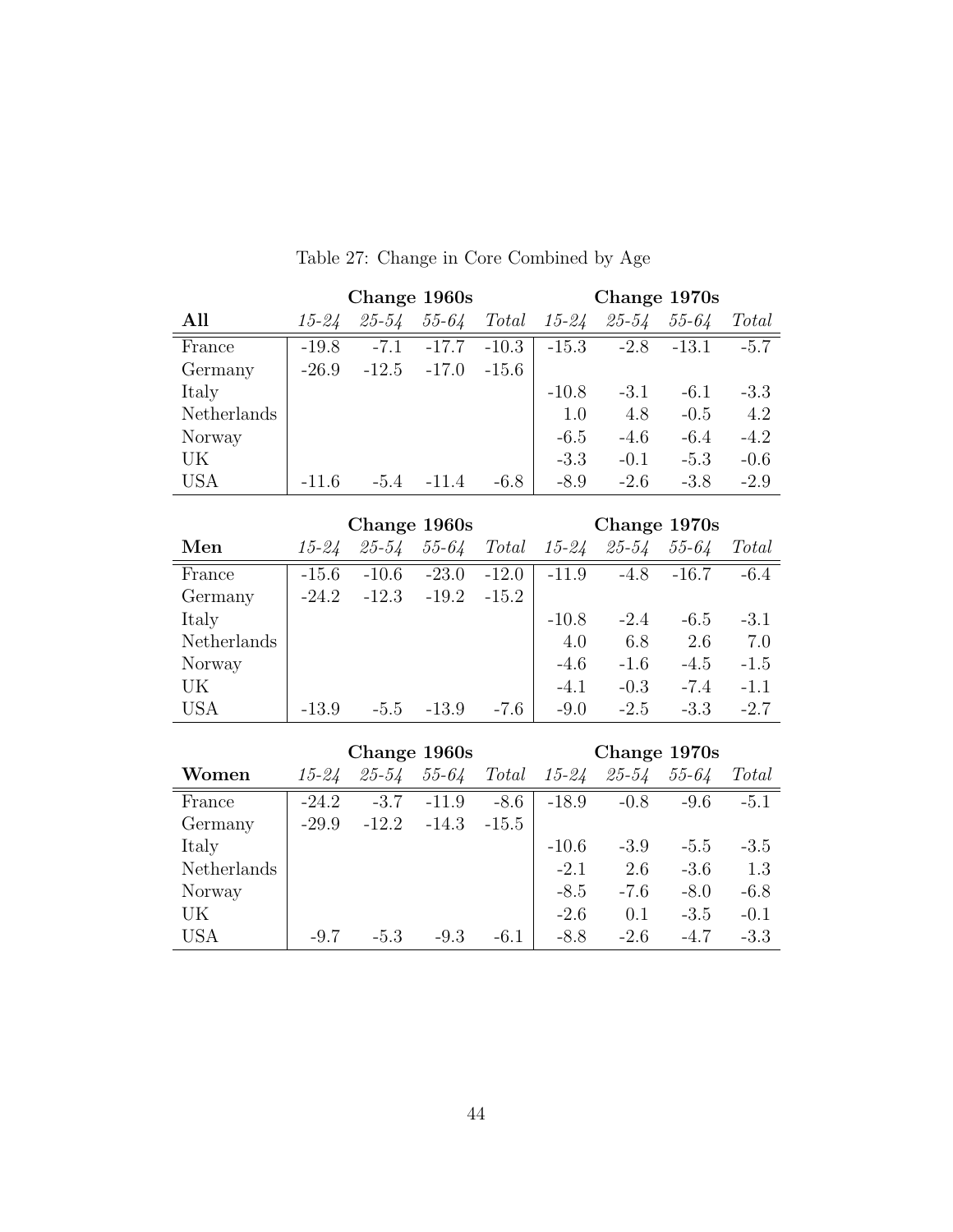| All         | $15 - 24$ | $25 - 54$ | $55 - 64$    | Total   | $15 - 24$ | $25 - 54$           | $55 - 64$ | Total   |
|-------------|-----------|-----------|--------------|---------|-----------|---------------------|-----------|---------|
| France      | $-21.2$   | $-7.5$    | $-18.1$      | $-10.8$ | $-18.1$   | $-4.5$              | $-13.8$   | $-7.4$  |
| Germany     | $-25.4$   | $-10.6$   | $-13.6$      | $-13.3$ |           |                     |           |         |
| Italy       |           |           |              |         | $-11.7$   | $-3.8$              | $-6.1$    | $-3.7$  |
| Netherlands |           |           |              |         | 1.5       | 5.6                 | $-0.5$    | 4.9     |
| Norway      |           |           |              |         | $-4.3$    | $-2.0$              | $-3.9$    | $-1.8$  |
| UK          |           |           |              |         | $-2.2$    | 1.6                 | $-2.9$    | 1.2     |
| <b>USA</b>  | $-9.4$    | $-3.5$    | $-9.5$       | $-4.7$  | $-9.7$    | $-1.7$              | $-1.7$    | $-2.2$  |
|             |           |           |              |         |           |                     |           |         |
|             |           |           | Change 1960s |         |           | Change 1970s        |           |         |
| Men         | $15 - 24$ | $25 - 54$ | $55 - 64$    | Total   |           | $15 - 24$ $25 - 54$ | $55 - 64$ | Total   |
| France      | $-16.4$   | $-10.5$   | $-22.0$      | $-11.9$ | $-14.2$   | $-6.1$              | $-17.1$   | $-7.7$  |
| Germany     | $-22.4$   | $-10.0$   | $-13.8$      | $-12.3$ |           |                     |           |         |
| Italy       |           |           |              |         | $-11.7$   | $-2.6$              | $-4.3$    | $-2.9$  |
| Netherlands |           |           |              |         | 5.1       | 7.7                 | 2.2       | $7.9\,$ |
| Norway      |           |           |              |         | $-2.7$    | 1.3                 | $-1.4$    | 1.1     |
| UK          |           |           |              |         | $-2.8$    | 1.8                 | $-4.3$    | 1.1     |
| <b>USA</b>  | $-13.7$   | $-3.9$    | $-12.4$      | $-6.3$  | $-10.3$   | $-1.7$              | $-1.7$    | $-2.3$  |
|             |           |           | Change 1960s |         |           | Change 1970s        |           |         |
| Women       | $15 - 24$ | $25 - 54$ | $55 - 64$    | Total   | 15-24     | 25-54               | $55 - 64$ | Total   |
|             |           |           |              |         |           |                     |           |         |
| France      | $-26.3$   | $-4.4$    | $-13.4$      | $-9.7$  | $-22.3$   | $-2.9$              | $-10.7$   | $-7.3$  |
| Germany     | $-28.7$   | $-10.4$   | $-12.4$      | $-13.7$ |           |                     |           |         |
| Italy       |           |           |              |         | $-11.7$   | $-5.0$              | $-7.3$    | $-4.4$  |
| Netherlands |           |           |              |         | $-2.3$    | $3.3\,$             | $-2.9$    | 2.0     |
| Norway      |           |           |              |         | $-5.9$    | $-5.3$              | $-5.9$    | $-4.4$  |
| UK          |           |           |              |         | $-1.8$    | 1.3                 | $-1.3$    | 1.4     |
| <b>USA</b>  | $-5.5$    | $-3.1$    | $-6.9$       | $-3.3$  | $-8.8$    | $-1.7$              | $-2.0$    | $-2.2$  |

Table 28: Change in Core Combined + Shopping by Age

Change 1960s Change 1970s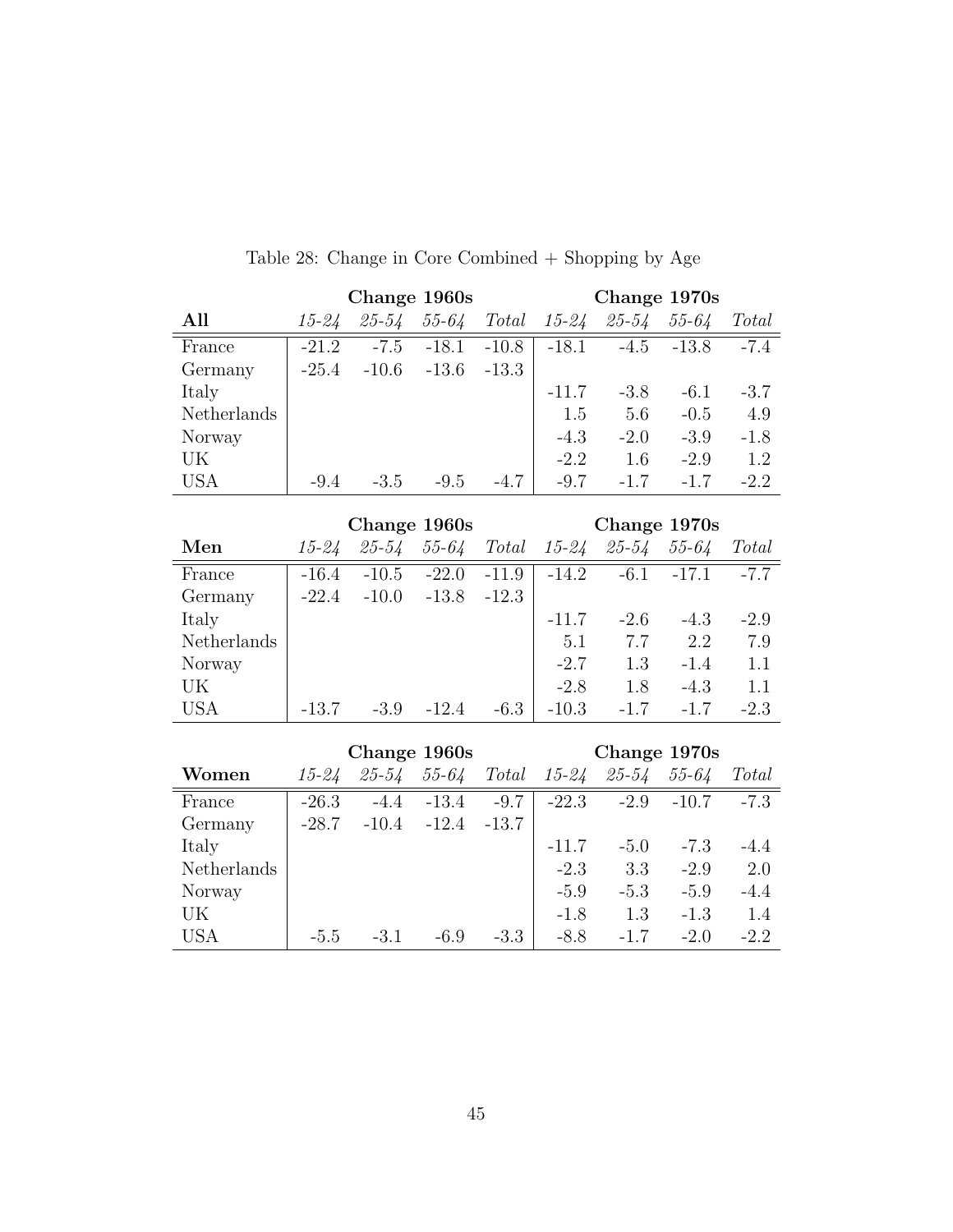|             |           | Change 1960s |           |         |           | Change 1970s |           |        |
|-------------|-----------|--------------|-----------|---------|-----------|--------------|-----------|--------|
| All         | $15 - 24$ | 25-54        | $55 - 64$ | Total   | $15 - 24$ | $25 - 54$    | $55 - 64$ | Total  |
| France      | $-24.1$   | $-8.7$       | $-20.0$   | $-12.6$ | $-18.5$   | $-4.8$       | $-14.7$   | $-7.8$ |
| Germany     | $-24.9$   | $-8.9$       | $-10.5$   | $-11.6$ |           |              |           |        |
| Italy       |           |              |           |         | $-9.6$    | $-2.2$       | $-3.3$    | $-1.8$ |
| Netherlands |           |              |           |         | 2.0       | 5.8          | 0.2       | 5.5    |
| Norway      |           |              |           |         | $-6.9$    | $-1.8$       | $-4.0$    | $-2.0$ |
| UK          |           |              |           |         | $-2.2$    | 1.8          | $-1.5$    | 1.7    |
| <b>USA</b>  | $-10.3$   | $-2.8$       | $-7.5$    | $-4.1$  | $-10.2$   | $-1.4$       | $-0.5$    | $-1.9$ |
|             |           |              |           |         |           |              |           |        |

Table 29: Change in Total Combined by Age

|             |           | Change 1960s |           |         |           | Change 1970s |           |        |
|-------------|-----------|--------------|-----------|---------|-----------|--------------|-----------|--------|
| Men         | $15 - 24$ | $25 - 54$    | $55 - 64$ | Total   | $15 - 24$ | $25 - 54$    | $55 - 64$ | Total  |
| France      | $-21.6$   | $-11.9$      | $-23.6$   | $-14.2$ | $-15.5$   | $-7.4$       | $-17.8$   | $-8.8$ |
| Germany     | $-21.8$   | $-8.4$       | $-9.9$    | $-10.4$ |           |              |           |        |
| Italy       |           |              |           |         | $-9.8$    | $-1.9$       | $-2.7$    | $-1.7$ |
| Netherlands |           |              |           |         | 5.5       | 7.3          | 4.8       | 8.2    |
| Norway      |           |              |           |         | $-6.2$    | 0.1          | $-2.1$    | $-0.2$ |
| UK          |           |              |           |         | $-3.4$    | 0.5          | $-4.9$    | 0.2    |
| <b>USA</b>  | $-15.2$   | $-3.8$       | $-10.1$   | $-6.2$  | $-11.9$   | $-2.4$       | $-1.7$    | $-3.0$ |

|             |           |           | Change 1960s |         |           | Change 1970s |           |        |
|-------------|-----------|-----------|--------------|---------|-----------|--------------|-----------|--------|
| Women       | $15 - 24$ | $25 - 54$ | $55 - 64$    | Total   | $15 - 24$ | $25 - 54$    | $55 - 64$ | Total  |
| France      | $-26.5$   | $-5.6$    | $-15.7$      | $-10.7$ | $-21.7$   | $-2.3$       | $-11.6$   | $-6.8$ |
| Germany     | $-28.3$   | $-9.0$    | $-10.3$      | $-12.4$ |           |              |           |        |
| Italy       |           |           |              |         | $-9.2$    | $-2.6$       | $-3.5$    | $-1.9$ |
| Netherlands |           |           |              |         | $-1.8$    | 4.3          | $-4.3$    | 2.5    |
| Norway      |           |           |              |         | $-7.5$    | $-3.6$       | $-5.5$    | $-3.7$ |
| UK          |           |           |              |         | $-1.2$    | 3.2          | 1.6       | 3.2    |
| <b>USA</b>  | $-6.0$    | $-1.9$    | $-5.2$       | $-2.4$  | $-8.4$    | $-0.5$       | 0.3       | $-1.0$ |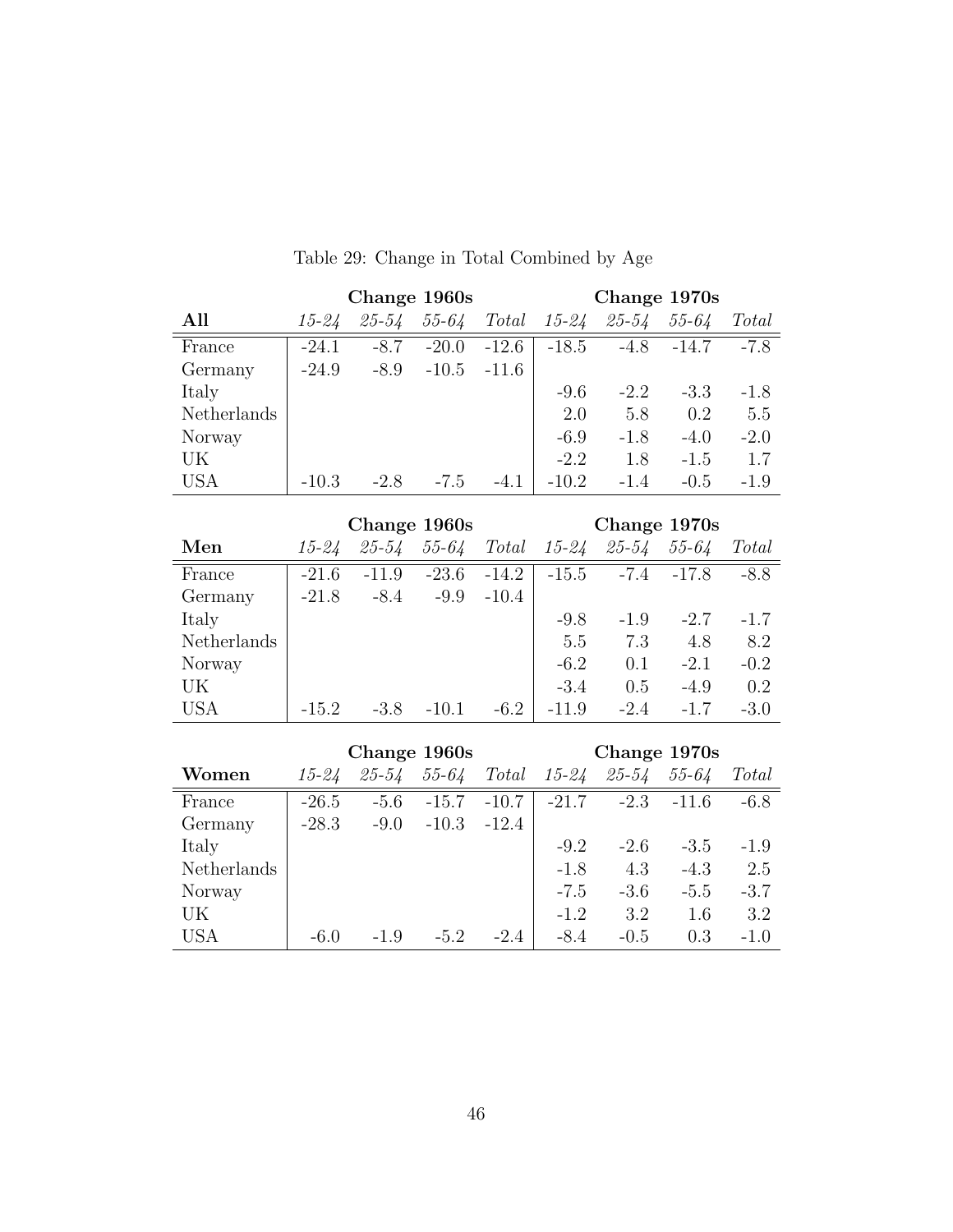| All         | $15 - 24$ | $25 - 54$ | $55 - 64$    | Total   | $15 - 24$ | $25 - 54$    | $55 - 64$ | Total   |
|-------------|-----------|-----------|--------------|---------|-----------|--------------|-----------|---------|
| France      | $-29.1$   | $-11.4$   | $-20.5$      | $-15.2$ | $-23.2$   | $-5.5$       | $-14.4$   | $-9.1$  |
| Germany     | $-27.1$   | $-8.4$    | $-10.9$      | $-11.7$ |           |              |           |         |
| Italy       |           |           |              |         | $-10.4$   | $-1.6$       | $-3.8$    | $-1.5$  |
| Netherlands |           |           |              |         | 1.3       | $5.9\,$      | 1.3       | $5.8\,$ |
| Norway      |           |           |              |         | $-7.5$    | $-0.6$       | $-4.3$    | $-1.1$  |
| UK          |           |           |              |         | $-1.8$    | 3.6          | $-1.6$    | 3.0     |
| <b>USA</b>  | $-10.3$   | $-0.7$    | $-8.2$       | $-2.8$  | $-10.9$   | 1.1          | $-1.1$    | $-0.4$  |
|             |           |           | Change 1960s |         |           | Change 1970s |           |         |
| Men         | $15 - 24$ | $25 - 54$ | $55 - 64$    | Total   | $15 - 24$ | $25 - 54$    | $55 - 64$ | Total   |
|             |           |           |              |         |           |              |           |         |
| France      | $-23.6$   | $-12.4$   | $-23.4$      | $-14.8$ | $-16.5$   | $-7.3$       | $-18.0$   | $-8.9$  |
| Germany     | $-22.5$   | $-6.7$    | $-10.1$      | $-9.5$  |           |              |           |         |
| Italy       |           |           |              |         | $-9.9$    | $-1.8$       | $-2.8$    | $-1.6$  |
| Netherlands |           |           |              |         | $5.4\,$   | 7.3          | 5.1       | 8.4     |
| Norway      |           |           |              |         | $-6.4$    | 1.4          | $-2.1$    | 0.8     |
| UK          |           |           |              |         | $-3.2$    | 1.9          | $-4.7$    | 1.3     |
| <b>USA</b>  | $-15.0$   | $-1.6$    | $-10.2$      | $-4.6$  | $-11.8$   | $-0.2$       | $-2.1$    | $-1.5$  |
|             |           |           |              |         |           |              |           |         |
|             |           |           | Change 1960s |         |           | Change 1970s |           |         |
| Women       | $15 - 24$ | $25 - 54$ | $55 - 64$    | Total   | $15 - 24$ | $25 - 54$    | $55 - 64$ | Total   |
| France      | $-34.7$   | $-10.5$   | $-16.6$      | $-15.5$ | $-30.4$   | $-3.9$       | $-10.8$   | $-9.5$  |
| Germany     | $-32.1$   | $-9.4$    | $-10.9$      | $-13.3$ |           |              |           |         |
| Italy       |           |           |              |         | $-10.9$   | $-1.5$       | $-4.2$    | $-1.5$  |
| Netherlands |           |           |              |         | $-3.1$    | 4.6          | $-2.2$    | 3.1     |
| Norway      |           |           |              |         | $-8.4$    | $-2.5$       | $-6.1$    | $-2.8$  |
| UK          |           |           |              |         | $-0.5$    | 5.2          | 1.4       | 4.7     |
| <b>USA</b>  | $-6.3$    | 0.2       | $-6.6$       | $-1.1$  | $-9.7$    | 2.4          | $-0.6$    | 0.7     |

Table 30: Change in Total Combined + Childcare by Age

Change 1960s Change 1970s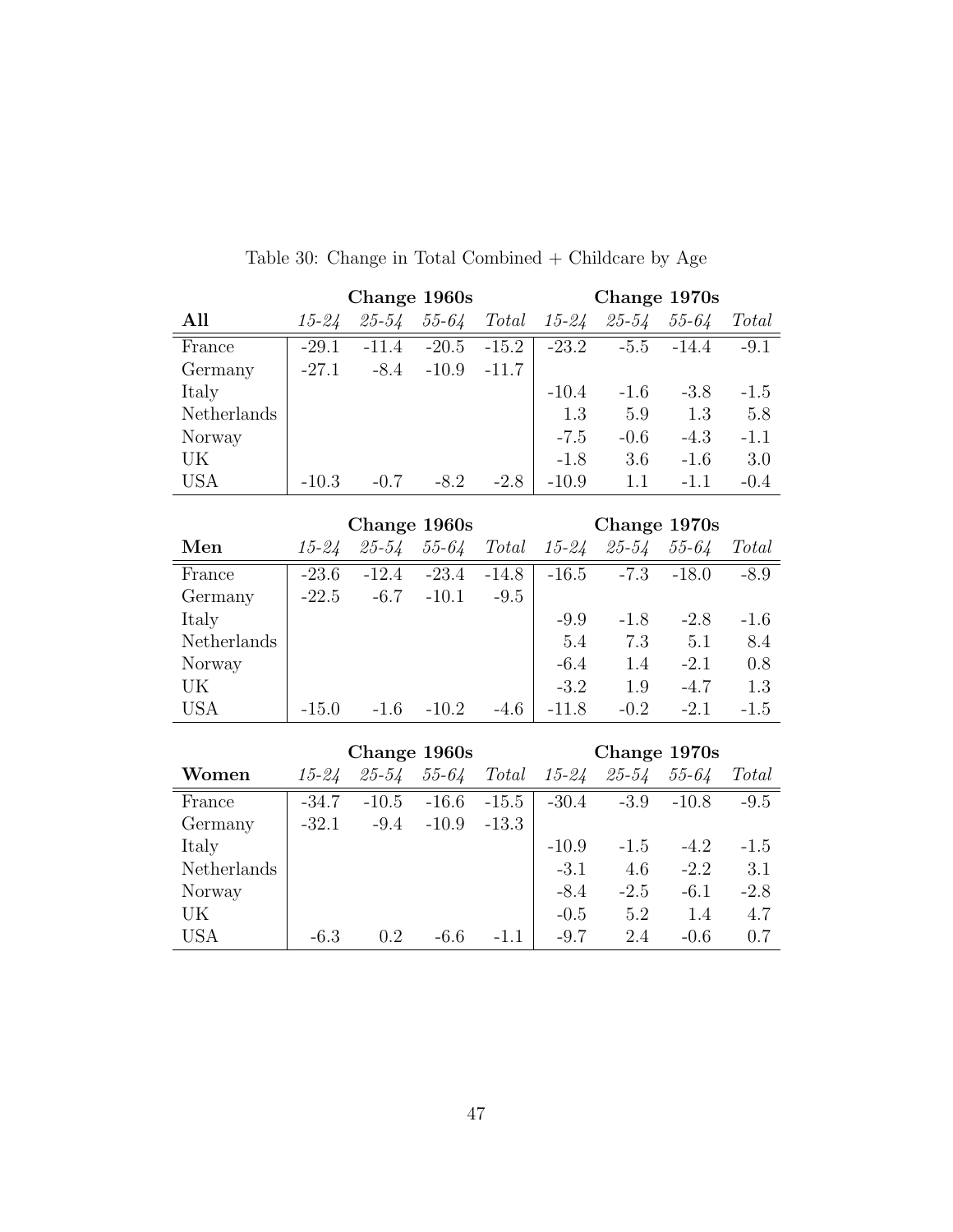|                                                                                                                   |           |           |        |                        |           | Table 31: Core Combined by Age |       |                        |           |              |        |                          |
|-------------------------------------------------------------------------------------------------------------------|-----------|-----------|--------|------------------------|-----------|--------------------------------|-------|------------------------|-----------|--------------|--------|--------------------------|
|                                                                                                                   |           | 1960s     |        |                        |           | 1970s                          |       |                        |           | <b>2000s</b> |        |                          |
|                                                                                                                   | $15 - 24$ | 25-54     | 55-64  | $\operatorname{Total}$ | $15 - 24$ | 25-54                          | 55-64 | Total                  | $15 - 24$ | $25 - 54$    | 55-64  | $\operatorname{Total}$   |
| France                                                                                                            | 36.0      | 48.4      | 43.3   | 44.5                   | 31.5      | 44.1                           | 38.7  | 39.9                   | 16.2      |              | 25.6   | 34.2                     |
| Germany                                                                                                           | 43.1      | 48.1      | 40.7   | 45.7                   |           |                                |       |                        | $16.3$    | 35.6         | 23.7   | 30.1                     |
|                                                                                                                   |           |           |        |                        | 26.1      | 45.6                           | 38.3  | 39.5                   | $15.3\,$  | $42.5\,$     | 32.2   | 36.2                     |
| ${\rm Italy} \atop {\rm Netherlands}$                                                                             |           |           |        |                        | 22.4      | 32.0                           | 24.6  | 28.3                   | 23.4      | 36.7         | 24.1   | 32.5                     |
| $\begin{array}{lcl} & & \\ \text{Morway} & \\ & \text{UK} & \\ \end{array}$                                       |           |           |        |                        | $30.7\,$  | 44.5                           | 41.8  | 40.8                   | 24.2      | 40.0         | 35.4   | 36.6                     |
|                                                                                                                   |           |           |        |                        | 28.8      | 40.8                           | 35.7  | 37.0                   | 25.5      | $40.6$       | 30.3   | 36.4                     |
| <b>USA</b>                                                                                                        | 33.2      | 45.4      | 43.4   | $42.2$                 | 30.5      | 42.6                           | 35.8  | 38.3                   | 21.6      | 40.1         | 31.9   | 35.4                     |
|                                                                                                                   |           | 1960s     |        |                        |           | 1970s                          |       |                        |           | 2000s        |        |                          |
| Men                                                                                                               | $15 - 24$ | $25 - 54$ | 55-64  | $\operatorname{Total}$ | $15 - 24$ | 25-54                          | 55-64 | $\operatorname{Total}$ | $15 - 24$ | $25 - 54$    | 55-64  | $\label{eq:total} Total$ |
| $\begin{tabular}{l} \hline \textbf{France} \\ \textbf{Germany} \\ \textbf{Italy} \\ \textbf{Italy} \end{tabular}$ | 30.6      | 5.0.5     | 41.9   | 44.4                   | 26.9      | 45.1                           | 35.6  | 38.8                   | 15.0      | 40.3         | 18.9   | 32.4                     |
|                                                                                                                   | 40.7      | 49.4      | 40.5   | $45.9$                 |           |                                |       |                        | 16.5      | 37.1         | 21.4   | 30.7                     |
|                                                                                                                   |           |           |        |                        | 25.4      | 43.4                           | 30.8  | 36.8                   | 14.6      | 40.9         | $24.3$ | 33.7                     |
|                                                                                                                   |           |           |        |                        | 20.3      | 34.5                           | 22.7  | 29.0                   | 24.3      | 41.4         | 25.3   | 36.0                     |
| $\begin{array}{lcl} & & \\ \text{Morway} & \\ & \text{UK} & \end{array}$                                          |           |           |        |                        | 31.1      | 43.4                           | 39.3  | 39.7                   | 26.6      | 41.8         | 34.8   | 38.2                     |
|                                                                                                                   |           |           |        |                        | 30.6      | 43.1                           | 37.8  | 39.2                   | 26.5      | 42.9         | 30.4   | 38.1                     |
| <b>USA</b>                                                                                                        | 35.4      | $47.8$    | 46.4   | 44.6                   | 30.5      | 44.9                           | 35.8  | 39.7                   | 21.5      | 42.4         | 32.6   | 37.0                     |
|                                                                                                                   |           | 1960s     |        |                        |           | 1970s                          |       |                        |           | <b>2000s</b> |        |                          |
| Women                                                                                                             | $15 - 24$ | $25 - 54$ | 55-64  | <b>Total</b>           | $15 - 24$ | 25-54                          | 55-64 | <b>Total</b>           | $15 - 24$ | $25 - 54$    | 55-64  | <b>Total</b>             |
| $\overline{\text{France}}$                                                                                        | 41.7      | 46.1      | 43.8   | 44.6                   | 36.3      | 43.2                           | 41.5  | 41.1                   | 17.5      | 42.3         | 31.9   | 36.0                     |
| Germany                                                                                                           | 45.9      | 46.2      | $40.3$ | 45.0                   |           |                                |       |                        | 15.9      | 34.1         | 26.0   | $29.5$                   |
| ${\rm Italy} \atop {\rm Netherlands}$                                                                             |           |           |        |                        | 26.6      | 48.0                           | 45.1  | 42.2                   | 16.0      | 44.1         | 39.5   | $38.7\,$                 |
|                                                                                                                   |           |           |        |                        | 24.6      | 29.3                           | 26.4  | 27.6                   | 22.5      | 31.9         | 22.8   | 28.9                     |
| $\begin{array}{lcl} & & \\ \text{Morway} & \\ & \text{UK} & \\ \end{array}$                                       |           |           |        |                        | 30.3      | 45.6                           | 44.2  | 41.8                   | $21.8\,$  | 38.1         | 36.2   | 35.0                     |
|                                                                                                                   |           |           |        |                        | 27.0      | 38.4                           | 33.7  | 34.9                   | 24.4      | 38.5         | 30.2   | 34.8                     |
| USA                                                                                                               | 31.3      | 43.1      | 40.7   | 40.0                   | 30.4      | 40.5                           | 36.0  | 37.2                   | 21.6      | 37.8         | 31.3   | 33.9                     |

≺ ہ یہ نہیں  $\zeta$  $T_2$ <sub>ble</sub> 21.  $C_6$ 

j.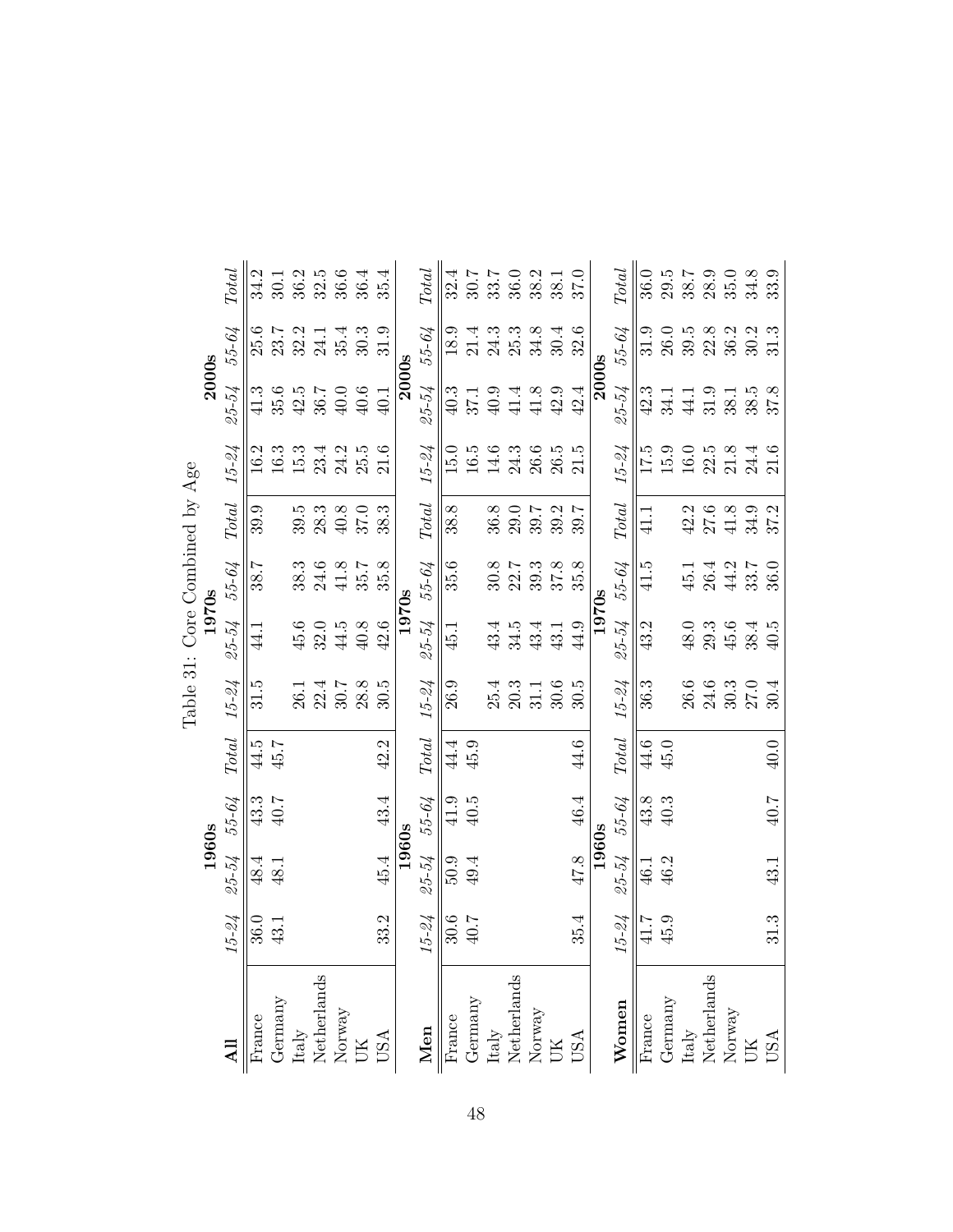|                                           | <b>Total</b>           | 38.4   | 35.7    | 41.2 | 38.2                 | 42.4   | 42.2                                                                                | 43.6 |       | $\label{eq:total} Total$ | 35.7              | 35.5   | 37.4                 | 40.5 | 43.6                                                                  | 42.6     | $43.9\,$       |       | <b>Total</b>             | 41.0   | 35.9    | $45.1\,$                              | 35.9 | $41.3$                                                                     | 41.8 | 43.2 |
|-------------------------------------------|------------------------|--------|---------|------|----------------------|--------|-------------------------------------------------------------------------------------|------|-------|--------------------------|-------------------|--------|----------------------|------|-----------------------------------------------------------------------|----------|----------------|-------|--------------------------|--------|---------|---------------------------------------|------|----------------------------------------------------------------------------|------|------|
|                                           | 55-64                  | 30.6   | 30.5    | 38.8 | 30.3                 | $41.3$ | 36.6                                                                                | 40.4 |       | 55-64                    | 23.7              | 28.0   | 30.7                 | 30.7 | $40.6$                                                                | 35.7     | 40.0           |       | 55-64                    | 37.1   | 33.0    | 46.6                                  | 29.9 | 42.2                                                                       | 37.6 | 40.7 |
| 2000s                                     | $25 - 54$              | 45.7   | 41.3    | 47.8 | 42.7                 | 46.0   | 46.7                                                                                | 48.4 | 2000s | $25 - 54$                | 43.7              | 41.8   | 44.6                 | 45.8 | 47.4                                                                  | 47.6     | 49.4           | 2000s | $25 - 54$                | 47.9   | 40.7    | 51.2                                  | 39.4 | 44.5                                                                       | 45.8 | 47.4 |
| Table 32: Core Combined + Shopping by Age | $15 - 24$              | 18.8   | 20.0    |      | $\frac{17.6}{27.8}$  |        | 29.7                                                                                | 28.6 |       | $15 - 24$                | 16.9              | 19.7   | 16.1                 | 28.1 | 31.2                                                                  | $29.6\,$ | 27.5           |       | $15 - 24$                | 20.7   | 20.4    | 19.1                                  | 27.3 | 27.5                                                                       | 29.8 | 29.8 |
|                                           | Total                  | 45.8   |         | 44.9 | 33.3                 | 44.2   | 41.0                                                                                | 45.8 |       | $\operatorname{Total}$   | 43.4              |        | $40.3$               | 32.6 | 42.5                                                                  | 41.5     | 46.2           |       | $\operatorname{Total}$   | 48.3   |         | $49.5$                                | 33.9 | 45.7                                                                       | 40.4 | 45.4 |
|                                           | 55-64                  | 44.5   |         | 44.9 | 30.8                 | 45.1   | 39.5                                                                                | 42.1 |       | 55-64                    | 40.8              |        | 35.0                 | 28.6 | 42.0                                                                  | 40.0     | 41.7           |       | 55-64                    | 47.8   |         | 53.9                                  | 32.8 | 48.1                                                                       | 38.9 | 42.6 |
| 1970s                                     | 25-54                  | 50.3   |         | 51.7 | 37.1                 | 48.0   | 45.1                                                                                | 50.1 | 1970s | 25-54                    | 49.8              |        | 47.2                 | 38.0 | 46.2                                                                  | 45.8     | $\frac{1}{10}$ | 1970s | $25 - 54$                | 50.8   |         | 56.1                                  | 36.1 | 49.8                                                                       | 44.4 | 49.1 |
|                                           | $15 - 24$              | 36.9   |         | 29.3 | 26.3                 | 33.6   | 31.9                                                                                | 38.3 |       | $15 - 24$                | 31.2              |        | 27.8                 | 23.0 | 33.8                                                                  | 32.4     | 37.8           |       | $15 - 24$                | 43.0   |         | 30.8                                  | 29.6 | 33.3                                                                       | 31.5 | 38.6 |
|                                           | $\operatorname{Total}$ | 49.2   | 49.0    |      |                      |        |                                                                                     | 48.3 |       | $\label{eq:total} Total$ | 47.6              | 47.8   |                      |      |                                                                       |          | 50.2           |       | $\label{eq:total} Total$ | 7.05   | 49.6    |                                       |      |                                                                            |      | 46.5 |
|                                           | 55-64                  | 48.7   | 44.1    |      |                      |        |                                                                                     | 49.9 |       | 55-64                    | 45.7              | $41.8$ |                      |      |                                                                       |          | 52.4           |       | 55-64                    | 50.5   | 45.4    |                                       |      |                                                                            |      | 47.6 |
| 1960s                                     | 25-54                  | 53.2   | 51.9    |      |                      |        |                                                                                     | 51.9 | 1960s | 25-54                    | 54.2              | 51.8   |                      |      |                                                                       |          | 53.3           | 1960s | 25-54                    | 52.3   | 51.2    |                                       |      |                                                                            |      | 50.6 |
|                                           | $15 - 24$              | 40.0   | 45.4    |      |                      |        |                                                                                     | 38.0 |       | $15 - 24$                | 33.3              | 42.1   |                      |      |                                                                       |          | 41.2           |       | $15 - 24$                | 46.9   | 49.1    |                                       |      |                                                                            |      | 35.4 |
|                                           |                        | France | Germany |      | Italy<br>Netherlands |        | $\begin{array}{lcl} & & \\ \text{Moway} \\ & \text{UK} \\ & \text{USA} \end{array}$ |      |       | Men                      | France<br>Germany |        | Italy<br>Netherlands |      | $\begin{array}{lcl} & & \\ \text{Mor} & \\ \text{UK} & & \end{array}$ |          | <b>ASU</b>     |       | Women                    | France | Germany | ${\rm Italy} \atop {\rm Netherlands}$ |      | $\begin{array}{lcl} & & \\ \text{Mor} & & \\ \text{UK} & & \\ \end{array}$ |      | USA  |

| ombinoo           | م<br>موج |
|-------------------|----------|
| 1070 <sub>2</sub> | ζ        |
| Ì                 | C<br>C   |
|                   |          |

49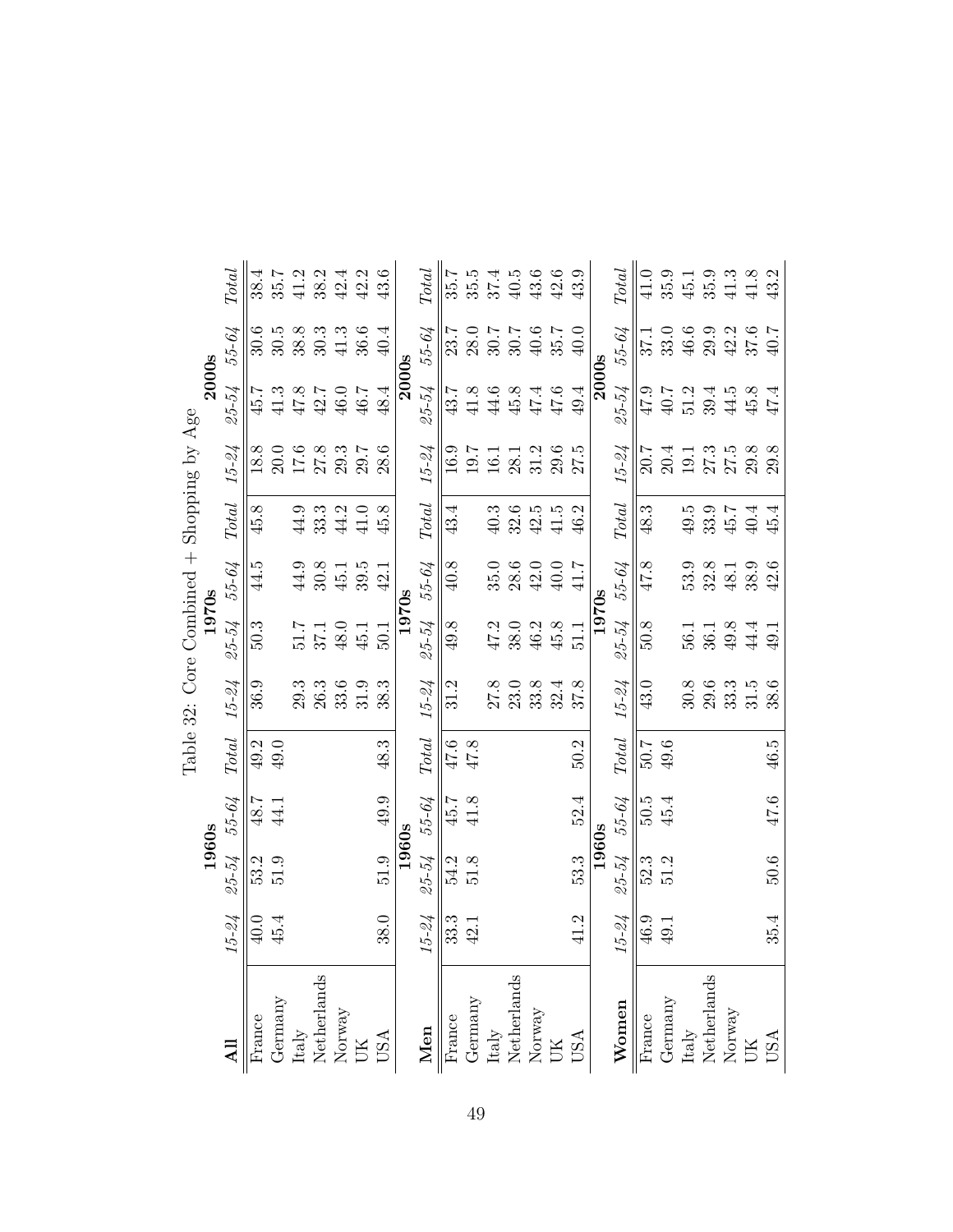|                                 |       | <b>Total</b>           | 43.0   | $42.9$  | 46.7 | 46.4                                  | 47.2                                                    | 48.6 | 50.1       |       | <b>Total</b>           | 41.3                       | 44.1    | $43.9\,$                              | $49.6\,$ | 49.9                                                     | 49.9 | 51.2       |              | <b>Total</b>           | 44.8             | 41.7    | $49.5$               | 43.0 | 44.5                                                                    | 47.3   | 49.0 |
|---------------------------------|-------|------------------------|--------|---------|------|---------------------------------------|---------------------------------------------------------|------|------------|-------|------------------------|----------------------------|---------|---------------------------------------|----------|----------------------------------------------------------|------|------------|--------------|------------------------|------------------|---------|----------------------|------|-------------------------------------------------------------------------|--------|------|
|                                 | 2000s | 55-64                  | 34.7   | 37.7    | 44.8 | 38.5                                  | 45.9                                                    | 43.1 | 48.3       | 2000s | 55-64                  | 29.1                       | 36.5    | 37.3                                  | 41.5     | 47.0                                                     | 42.8 | 48.6       | <b>2000s</b> | 55-64                  | 40.0             | 38.9    | $51.8\,$             | 35.6 | 45.0                                                                    | 43.2   | 48.0 |
|                                 |       | 25-54                  | 7.02   | 48.8    | 53.3 | 51.1                                  | 51.3                                                    | 53.3 | 55.0       |       | 25-54                  | 49.6                       | 50.9    | 51.2                                  | 55.0     | 54.4                                                     | 55.3 | 56.9       |              | 25-54                  | 51.7             | 46.5    | 55.3                 | 47.0 | 48.1                                                                    | 51.4   | 53.2 |
|                                 |       | $15 - 24$              | 23.0   | 26.3    | 23.0 | 34.9                                  | 32.2                                                    | 35.1 | 34.0       |       | $15 - 24$              | 21.4                       | 26.3    | 22.0                                  | 35.6     | 34.5                                                     | 35.3 | 33.3       |              | $15 - 24$              | 24.7             | 26.4    | 24.0                 | 34.1 | 29.8                                                                    | 34.9   | 34.6 |
|                                 |       | $\operatorname{Total}$ | 50.8   |         | 48.5 | 40.9                                  | 49.2                                                    | 46.9 | 52.0       |       | $\operatorname{Total}$ | 50.1                       |         | 45.6                                  | 41.4     | 50.1                                                     | 49.7 | 54.2       |              | $\operatorname{Total}$ | 51.6             |         | 51.4                 | 40.5 | 48.2                                                                    | 44.1   | 50.0 |
|                                 |       | 55-64                  | 49.3   |         | 48.1 | 38.4                                  | 49.9                                                    | 44.5 | 48.8       |       | 55-64                  | 46.9                       |         | 40.0                                  | 36.7     | 49.1                                                     | 47.8 | 50.3       |              | 55-64                  | 51.6             |         | 55.3                 | 39.9 | 50.5                                                                    | $41.6$ | 47.7 |
|                                 | 1970s | 25-54                  | 55.5   |         | 55.5 | 45.3                                  | 53.1                                                    | 51.6 | 56.4       | 1970s | 25-54                  | 57.0                       |         | 53.1                                  | 47.8     | 54.3                                                     | 54.9 | 59.2       | 1970s        | 25-54                  | 54.0             |         | 58.0                 | 42.7 | 51.7                                                                    | 48.2   | 53.7 |
| Table 33: Total Combined by Age |       | $15 - 24$              | 41.6   |         | 32.6 | 32.9                                  | 39.1                                                    | 37.3 | 44.2       |       | $15 - 24$              | 36.9                       |         | 31.7                                  | 30.0     | $40.6$                                                   | 38.7 | 45.3       |              | $15 - 24$              | 46.4             |         | 33.2                 | 35.9 | 37.3                                                                    | 36.1   | 43.1 |
|                                 |       | $\operatorname{Total}$ | 55.6   | 54.5    |      |                                       |                                                         |      | 54.2       |       | $\operatorname{Total}$ | 55.5                       | 54.5    |                                       |          |                                                          |      | 57.4       |              | $\operatorname{Total}$ | $\frac{5.5}{5}$  | 54.1    |                      |      |                                                                         |        | 51.4 |
|                                 |       | 55-64                  | 54.7   | 48.2    |      |                                       |                                                         |      | 55.8       |       | 55-64                  | 52.6                       | 46.4    |                                       |          |                                                          |      | 58.7       |              | 55-64                  | $\frac{55.6}{ }$ | 49.2    |                      |      |                                                                         |        | 53.2 |
|                                 | 1960s | $25 - 54$              | 59.4   | 7.76    |      |                                       |                                                         |      | 57.8       | 1960s | 25-54                  | 61.5                       | 59.3    |                                       |          |                                                          |      | 60.7       | 1960s        | 25-54                  | 57.3             | 55.4    |                      |      |                                                                         |        | 55.0 |
|                                 |       | $15 - 24$              | 17.1   | 51.2    |      |                                       |                                                         |      | 44.3       |       | $15 - 24$              | 43.0                       | 48.1    |                                       |          |                                                          |      | 48.5       |              | $15 - 24$              | 51.2             | 54.7    |                      |      |                                                                         |        | 40.7 |
|                                 |       |                        | France | Gernany |      | ${\rm Italy} \atop {\rm Netherlands}$ | $\begin{array}{l} {\rm Normay} \\ {\rm UK} \end{array}$ |      | <b>USA</b> |       | Men                    | $\overline{\text{France}}$ | Germany | ${\rm Italy} \atop {\rm Netherlands}$ |          | $\begin{array}{l}\text{Norway} \\ \text{UK} \end{array}$ |      | <b>USA</b> |              | Women                  | France           | Germany | Italy<br>Netherlands |      | $\begin{array}{lcl} & & \\ \text{Moway} & \\ & \text{UK} & \end{array}$ |        | USA  |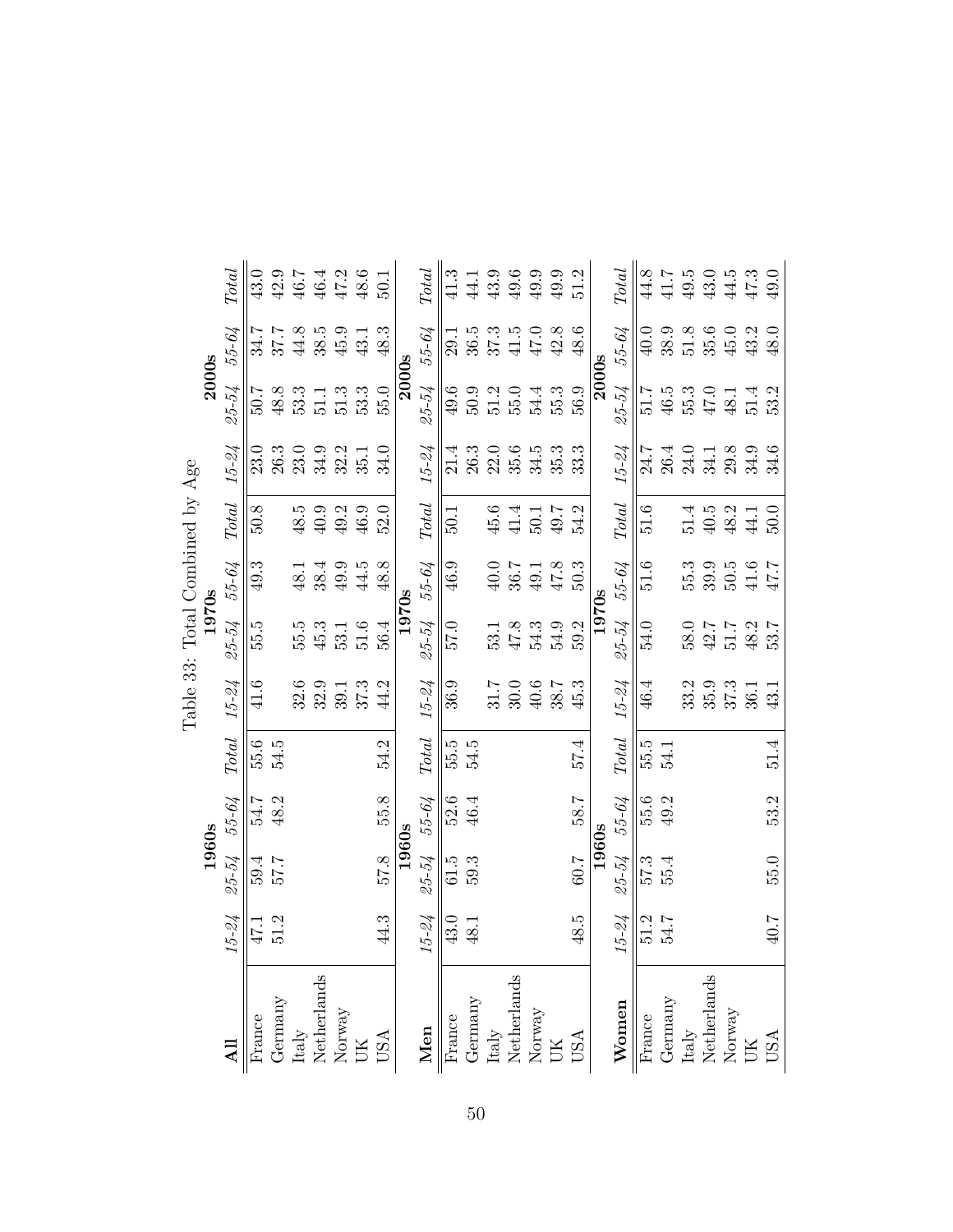|                                             |       | $\operatorname{Total}$ | 45.7   | 46.1    | 49.2                 | $49.3$ | 51.0 | 51.5                                                                            | 54.6 |       | $\label{eq:total} Total$ | 42.5              | 46.0 | 45.2                 | 51.2 | 52.1                                                                        | 51.6   | 53.9           |       | $\operatorname{Total}$   | 48.8   | 46.2    | 53.1                                  | 47.3 | 50.0                                                                       | 51.4 | 55.3 |
|---------------------------------------------|-------|------------------------|--------|---------|----------------------|--------|------|---------------------------------------------------------------------------------|------|-------|--------------------------|-------------------|------|----------------------|------|-----------------------------------------------------------------------------|--------|----------------|-------|--------------------------|--------|---------|---------------------------------------|------|----------------------------------------------------------------------------|------|------|
|                                             |       | 55-64                  | 35.9   | 38.0    | 44.9                 | 40.1   | 46.1 | 43.2                                                                            | 48.9 |       | 55-64                    | 29.6              | 36.8 | 37.5                 | 42.0 | 47.2                                                                        | 43.2   | 49.0           |       | 55-64                    | 42.0   | 39.2    | 51.9                                  | 38.1 | 45.2                                                                       | 43.3 | 48.6 |
|                                             | 2000s | $25 - 54$              | 54.2   | 53.6    | 56.9                 | 54.7   | 56.5 | 57.1                                                                            | 60.9 | 2000s | $25 - 54$                | 51.4              | 53.8 | 53.2                 | 57.1 | $57.5$ $57.6$                                                               |        | 60.6           | 2000s | $25 - 54$                | 0.75   | 53.3    | $60.5$                                | 52.3 | 55.4                                                                       | 56.7 | 61.2 |
| Table 34: Total Combined + Childcare by Age |       | $15 - 24$              | 24.0   | 26.7    | 23.6                 | 35.9   | 33.7 | 37.0                                                                            | 36.5 |       | $15 - 24$                | 21.7              | 26.4 | 22.1                 | 35.9 | 34.6                                                                        | 35.9   | 34.1           |       | $15 - 24$                | 26.3   | 27.2    | $25.1\,$                              | 35.8 | 32.8                                                                       | 38.1 | 38.9 |
|                                             |       | Total                  | 54.8   |         | 50.7                 | $43.5$ | 52.1 | 48.5                                                                            | 55.0 |       | $\operatorname{Total}$   | 51.4              |      | 46.8                 | 42.8 | 51.3                                                                        | 50.3   | 55.4           |       | $\label{eq:total} Total$ | 58.3   |         | 54.6                                  | 44.2 | 52.8                                                                       | 46.7 | 54.6 |
|                                             |       | 55-64                  | 50.3   |         | 48.6                 | 38.8   | 50.4 | 44.8                                                                            | 49.9 |       | 55-64                    | 47.6              |      | $40.3$               | 37.0 | 49.3                                                                        | $47.9$ | $\frac{1}{10}$ |       | 55-64                    | 52.8   |         | 56.1                                  | 40.4 | 51.3                                                                       | 41.9 | 49.2 |
|                                             | 1970s | 25-54                  | 59.7   |         | 58.5                 | 48.8   | 57.1 | 53.6                                                                            | 59.8 | 1970s | 25-54                    | 58.7              |      | 55.0                 | 49.8 | 56.1                                                                        | 55.6   | 60.8           | 1970s | 25-54                    | 60.9   |         | 62.0                                  | 47.7 | 57.9                                                                       | 51.5 | 58.8 |
|                                             |       | $15 - 24$              | 47.2   |         | 34.0                 | 34.6   | 41.2 | 38.8                                                                            | 47.4 |       | $15 - 24$                | 38.1              |      | 32.0                 | 30.5 | 41.0                                                                        | 39.0   | 45.9           |       | $15 - 24$                | 56.7   |         | 36.0                                  | 38.9 | 41.2                                                                       | 38.7 | 48.6 |
|                                             |       | $\operatorname{Total}$ | 6.03   | 57.8    |                      |        |      |                                                                                 | 57.4 |       | <b>Total</b>             | 57.3              | 55.5 |                      |      |                                                                             |        | 58.5           |       | <b>Total</b>             | 64.3   | 5.05    |                                       |      |                                                                            |      | 56.4 |
|                                             |       | 55-64                  | 56.4   | 48.9    |                      |        |      |                                                                                 | 57.1 |       | 55-64                    | 53.0              | 46.9 |                      |      |                                                                             |        | 59.2           |       | 55-64                    | 58.5   | 50.1    |                                       |      |                                                                            |      | 55.3 |
|                                             | 1960s | 25-54                  | 65.6   | 62.0    |                      |        |      |                                                                                 | 61.6 | 1960s | 25-54                    | 63.7              | 60.5 |                      |      |                                                                             |        | 62.2           | 1960s | 25-54                    | 67.6   | 62.7    |                                       |      |                                                                            |      | 61.0 |
|                                             |       | $15 - 24$              | 53.2   | 53.8    |                      |        |      |                                                                                 | 46.8 |       | $15 - 24$                | 45.3              | 48.9 |                      |      |                                                                             |        | 49.0           |       | $15 - 24$                | 61.0   | 59.2    |                                       |      |                                                                            |      | 45.3 |
|                                             |       |                        | France | Germany | Italy<br>Netherlands |        |      | $\begin{array}{lcl} & \text{Normay} \\ & \text{UK} \\ & \text{USA} \end{array}$ |      |       | Men                      | France<br>Germany |      | Italy<br>Netherlands |      | $\begin{array}{lcl} & & \\ \text{Morway} & \\ & \text{UK} & \\ \end{array}$ |        | <b>ASU</b>     |       | Women                    | France | Germany | ${\rm Italy} \atop {\rm Netherlands}$ |      | $\begin{array}{lcl} & & \\ \text{Mor} & & \\ \text{UK} & & \\ \end{array}$ |      | USA  |

| $\frac{1}{2}$               |             |
|-----------------------------|-------------|
| しんじん<br>֬֘֝֬<br>-<br>7<br>Ē |             |
|                             |             |
| nmmmer<br>ζ                 | C<br>T<br>T |
| ۱<br>$\overline{a}$<br>ś    |             |
| ł                           |             |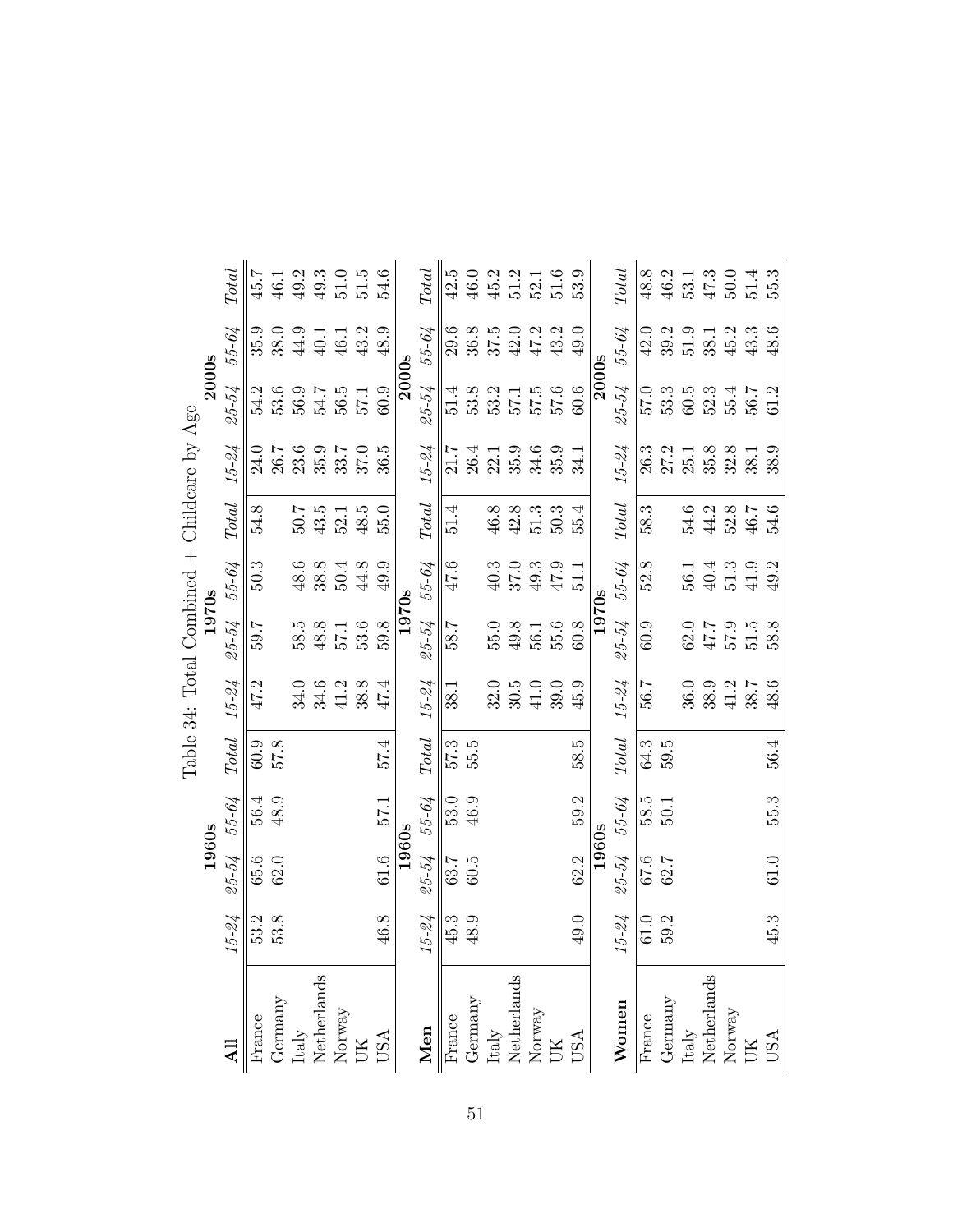# References

- Aguiar, Mark, and Erik Hurst. 2007. "Measuring Trends in Leisure: The Allocation of Time Over Five Decades." Quarterly Journal of Economics, 122(3): 969 – 1006.
- Benhabib, Jess, Richard Rogerson, and Randall Wright. 1991. "Homework in Macroeconomics: Household Production and Aggregate Fluctuations." Journal of Political Economy, 99(6): 1166–87.
- Burda, Michael C., Daniel S. Hamermesh, and Philippe Weil. 2008. "The Distribution of Total Work in the EU and USA." Working Hours and Job Sharing in the EU and USA. Oxford University Press.
- Campbell, John Y, and Sydney Ludvigson. 2001. "Elasticities of Substitution in Real Business Cycle Models with Home Protection." Journal of Money, Credit and Banking, 33(4): 847–75.
- Freeman, Richard B., Ronald Schettkat, Esther Duflo, and Tullio Jappelli. 2005. "Marketization of Household Production and the EU-US Gap in Work." Economic Policy,  $20(41): 5-50.$
- Gershuny, Jonathan, Kimberly Fisher, Evrim Altintas, Alyssa Borkosky, Anita Bortnik, Donna Dosman, Cara Fedick, Tyler Frederick, Anne H. Gauthier, Sally Jones, Jiweon Jun, Aaron Lai, Qianhan Lin, Tingting Lu, Fiona Lui, Leslie MacRae, Berenice Monna, Jos Ignacio, Gimnez Nadal, Monica Pauls, Cori Pawlak, Andrew Shipley, Cecilia Tinonin, Nuno Torres, Charlemaigne Victorino, and Oiching Yeung. 2010. "Multinational Time Use Study, Versions World 5.5.3, 5.80 and 6.0." University of Oxford, United Kingdom, Centre for Time Use Research, http://www.timeuse.org/mtus/.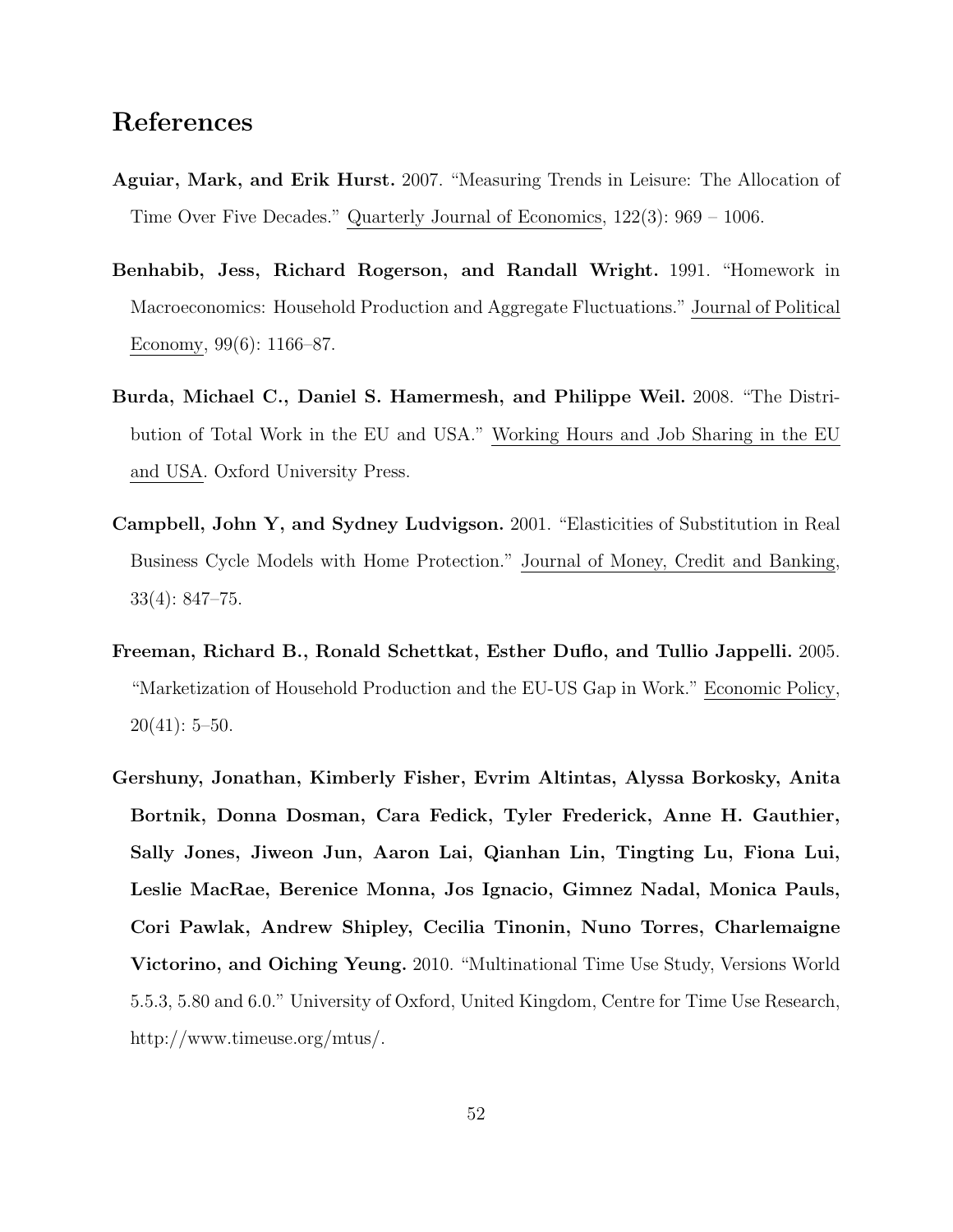- Gimenez-Nadal, Jose Ignacio, and Almudena Sevilla. 2012. "Trends in time allocation: A cross-country analysis." European Economic Review, 56(6): 1338 – 1359.
- Greenwood, Jeremy, and Zvi Hercowitz. 1991. "The allocation of capital and time over the business cycle." Journal of Political Economy, 99(6): 1188–1214.
- McDaniel, Cara. 2011. "Forces Shaping Hours Worked in the OECD, 1960-2004." American Economic Journal: Macroeconomics, 3(4): 27–52.
- McGrattan, Ellen R., and Richard Rogerson. 2004. "Changes in hours worked, 1950- 2000." Quarterly Review, Federal Reserve Bank of Minneapolis, 14–33.
- McGrattan, Ellen R., Richard Rogerson, and Randall Wright. 1997. "An Equilibrium Model of the Business cycle with Household Production and Fiscal Policy." International Economic Review, 38(2): 361–381.
- Ngai, L Rachel, and Christopher A Pissarides. 2008. "Trends in Hours and Economic Growth." Review of Economic Dynamics, 11(2): 239–256.
- Ngai, L Rachel, and Christopher A Pissarides. 2011. "Taxes, Social Subsidies, and the Allocation of Work Time." American Economic Journal: Macroeconomics, 3(4): 1–26.
- Ohanian, Lee, Andrea Raffo, and Richard Rogerson. 2008. "Long-term changes in labor supply and taxes: Evidence from OECD countries, 19562004." Journal of Monetary Economics,  $55(8)$ :  $1353 - 1362$ .
- Ragan, Kelly. 2013. "Taxes and Time Use: Fiscal Policy in a Household Production Model." American Economic Journal: Macroeconomics, 5(1): 168–192.
- Ramey, Valerie A. 2009. "Time Spent in Home Production in the Twentieth-Century United States: New Estimates from Old Data." Journal of Economic History, 69(1): 1–47.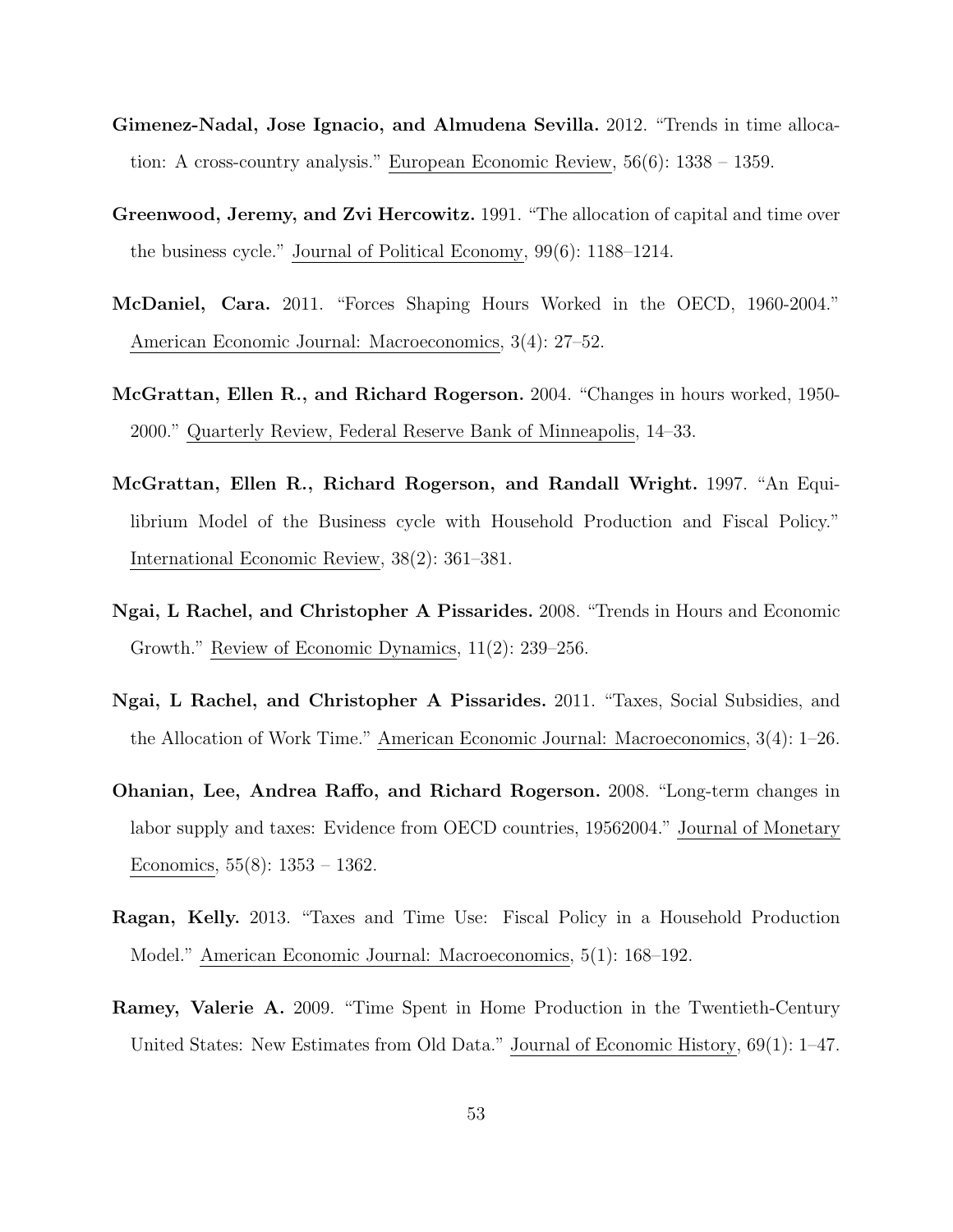- Ramey, Valerie A., and Neville Francis. 2009. "A Century of Work and Leisure." American Economic Journal: Macroeconomics, 1(2): 189–224.
- Rogerson, Richard. 2008. "Structural Transformation and the Deterioration of European Labor Market Outcomes." Journal of Political Economy, 116(2): 235–259.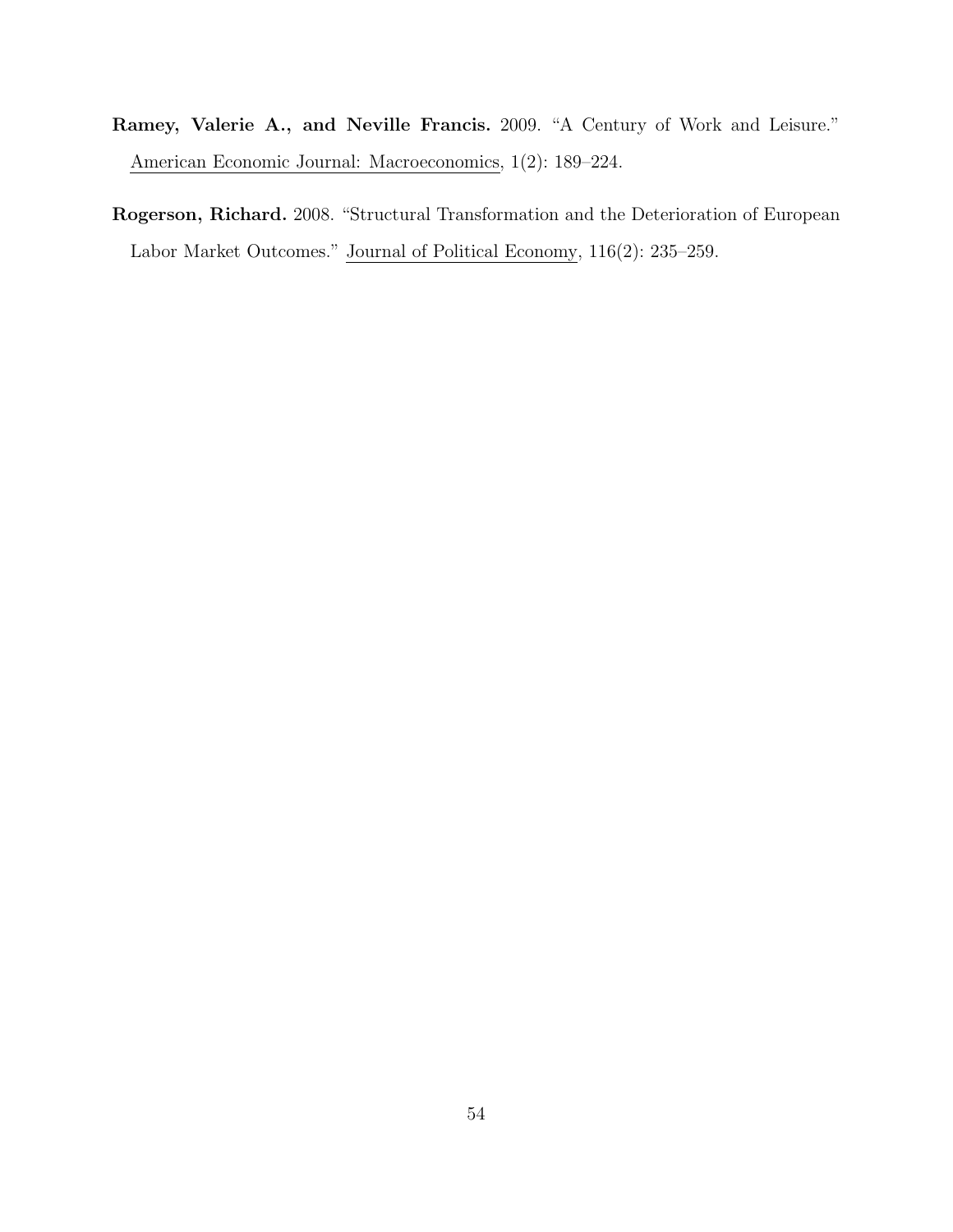# References

- Aguiar, Mark, and Erik Hurst. 2007. "Measuring Trends in Leisure: The Allocation of Time Over Five Decades." Quarterly Journal of Economics, 122(3): 969 – 1006.
- Benhabib, Jess, Richard Rogerson, and Randall Wright. 1991. "Homework in Macroeconomics: Household Production and Aggregate Fluctuations." Journal of Political Economy, 99(6): 1166–87.
- Burda, Michael C., Daniel S. Hamermesh, and Philippe Weil. 2008. "The Distribution of Total Work in the EU and USA." Working Hours and Job Sharing in the EU and USA. Oxford University Press.
- Campbell, John Y, and Sydney Ludvigson. 2001. "Elasticities of Substitution in Real Business Cycle Models with Home Protection." Journal of Money, Credit and Banking, 33(4): 847–75.
- Freeman, Richard B., Ronald Schettkat, Esther Duflo, and Tullio Jappelli. 2005. "Marketization of Household Production and the EU-US Gap in Work." Economic Policy,  $20(41): 5-50.$
- Gershuny, Jonathan, Kimberly Fisher, Evrim Altintas, Alyssa Borkosky, Anita Bortnik, Donna Dosman, Cara Fedick, Tyler Frederick, Anne H. Gauthier, Sally Jones, Jiweon Jun, Aaron Lai, Qianhan Lin, Tingting Lu, Fiona Lui, Leslie MacRae, Berenice Monna, Jos Ignacio, Gimnez Nadal, Monica Pauls, Cori Pawlak, Andrew Shipley, Cecilia Tinonin, Nuno Torres, Charlemaigne Victorino, and Oiching Yeung. 2010. "Multinational Time Use Study, Versions World 5.5.3, 5.80 and 6.0." University of Oxford, United Kingdom, Centre for Time Use Research, http://www.timeuse.org/mtus/.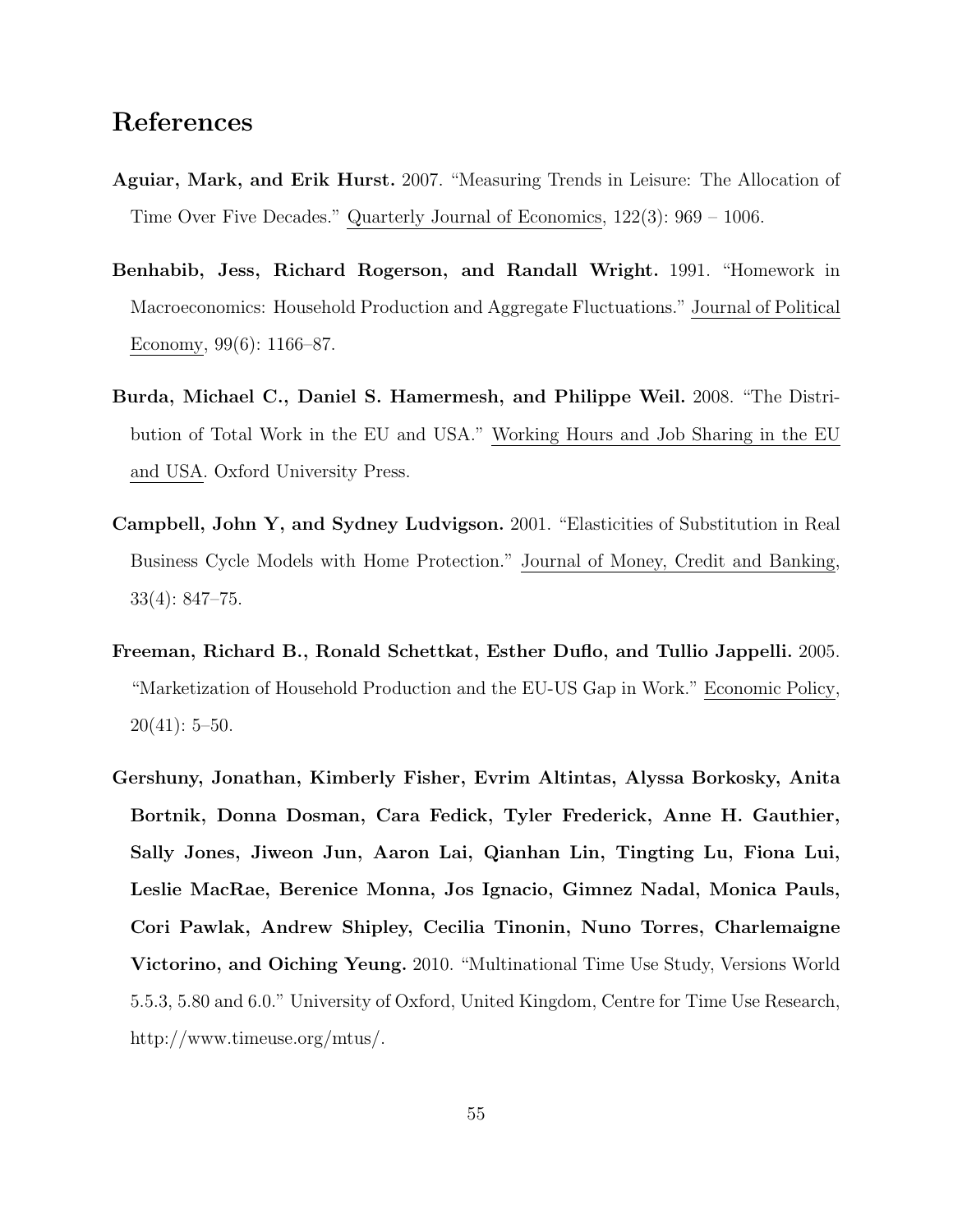- Gimenez-Nadal, Jose Ignacio, and Almudena Sevilla. 2012. "Trends in time allocation: A cross-country analysis." European Economic Review, 56(6): 1338 – 1359.
- Greenwood, Jeremy, and Zvi Hercowitz. 1991. "The allocation of capital and time over the business cycle." Journal of Political Economy, 99(6): 1188–1214.
- McDaniel, Cara. 2011. "Forces Shaping Hours Worked in the OECD, 1960-2004." American Economic Journal: Macroeconomics, 3(4): 27–52.
- McGrattan, Ellen R., and Richard Rogerson. 2004. "Changes in hours worked, 1950- 2000." Quarterly Review, Federal Reserve Bank of Minneapolis, 14–33.
- McGrattan, Ellen R., Richard Rogerson, and Randall Wright. 1997. "An Equilibrium Model of the Business cycle with Household Production and Fiscal Policy." International Economic Review, 38(2): 361–381.
- Ngai, L Rachel, and Christopher A Pissarides. 2008. "Trends in Hours and Economic Growth." Review of Economic Dynamics, 11(2): 239–256.
- Ngai, L Rachel, and Christopher A Pissarides. 2011. "Taxes, Social Subsidies, and the Allocation of Work Time." American Economic Journal: Macroeconomics, 3(4): 1–26.
- Ohanian, Lee, Andrea Raffo, and Richard Rogerson. 2008. "Long-term changes in labor supply and taxes: Evidence from OECD countries, 19562004." Journal of Monetary Economics,  $55(8)$ :  $1353 - 1362$ .
- Ragan, Kelly. 2013. "Taxes and Time Use: Fiscal Policy in a Household Production Model." American Economic Journal: Macroeconomics, 5(1): 168–192.
- Ramey, Valerie A. 2009. "Time Spent in Home Production in the Twentieth-Century United States: New Estimates from Old Data." Journal of Economic History, 69(1): 1–47.